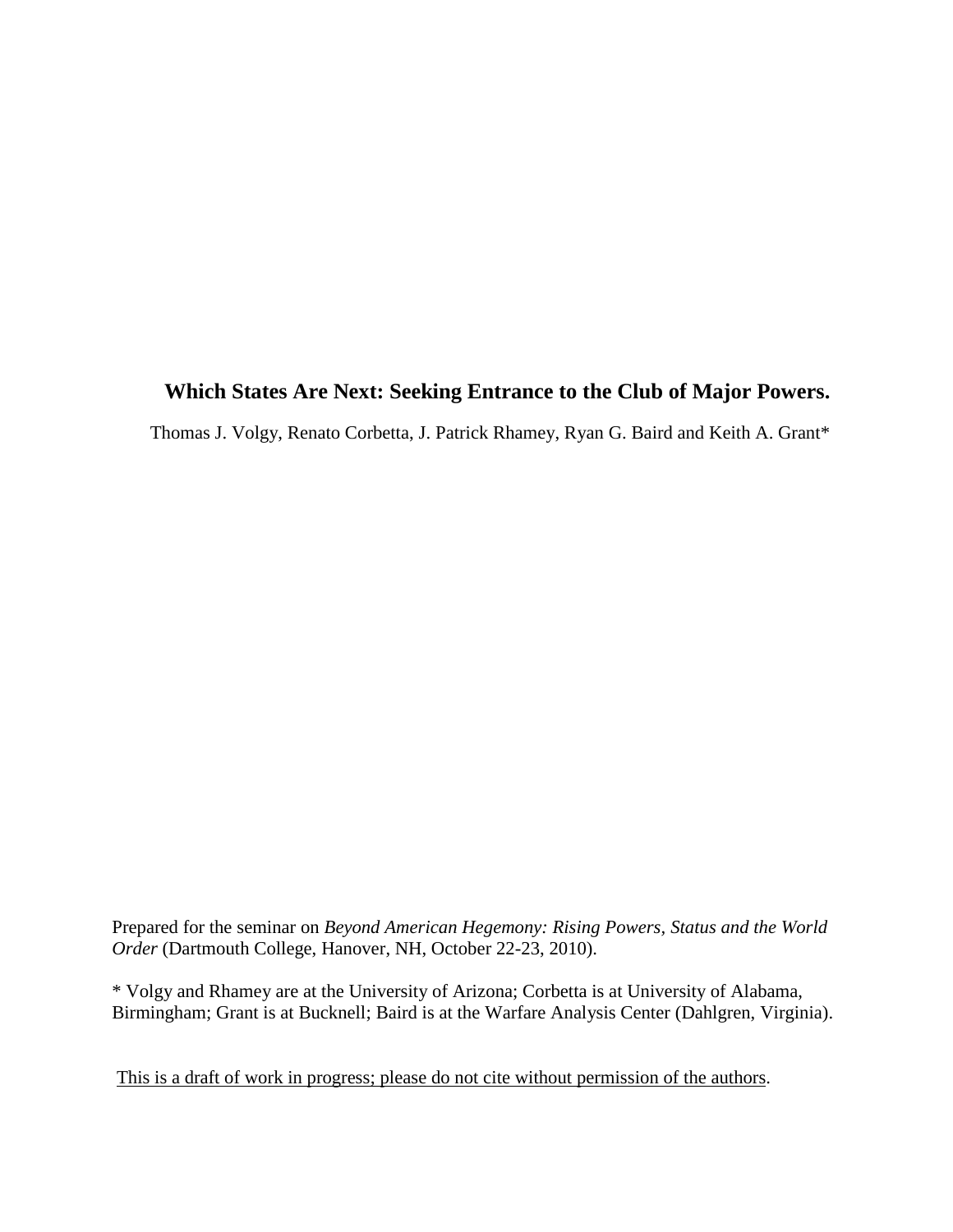In August 2010, China officially surpassed Japan as the world's second largest economy.<sup>1</sup> The milestone event had been long anticipated and passed without much fanfare in either economic or political circles. One consequence of this event that went largely unnoticed relates to the significance it holds for the two countries' competition for status at the global and regional level. Particularly over the last four decades, their trajectories in this regard have presented an interesting paradox. As an economic powerhouse, Japan has been considered a global power by the rest of the international community and by other major powers as well. Yet, within East Asia, Japan has not been attributed regional power status by its own neighbors (Cline et al. 2010). Alternatively, for several decades East Asian states have considered China to be the most relevant regional power, while the rest of the international community has struggled to attribute her global major power status. China's slow but steady ascendance from regional to global major power and Japan's failure to achieve regional power status while being a global power lead to several challenging questions about the relationship between regional and global major power status. This effort focuses on one such question: In an era of shifting major power hierarchy, which regional players are the most likely to be attributed global power status next?

We begin with the premise that status in international politics matters, and that there exists a variety of *status* clubs<sup>2</sup> to which states may seek admission. Our purpose is to explore whether the current most powerful members of the club of regional powers (India and Brazil) with aspirations to join the most prestigious club of major powers, will likely do so in the foreseeable future. Whether these states can seek to change their status and move from one club to the other, and the manner in which such a change would occur, should have substantial consequences for the study and practice of international politics.

 $\overline{a}$ 

<sup>1</sup> Tabuchi, Hiroko. "China Passes Japan as Second-Largest Economy." *New York Times*, August 15, 2010.

 $<sup>2</sup>$  There are numerous ways of conceptualizing these clubs and their membership: in addition to clubs of major powers and</sup> regional powers, there is overlapping membership in the global power club (Thompson, 2010), the elite power club (Morton and Starr 2001), the nuclear powers club, the P5 Club, the rising powers club, the OECD club, and the BRIC club.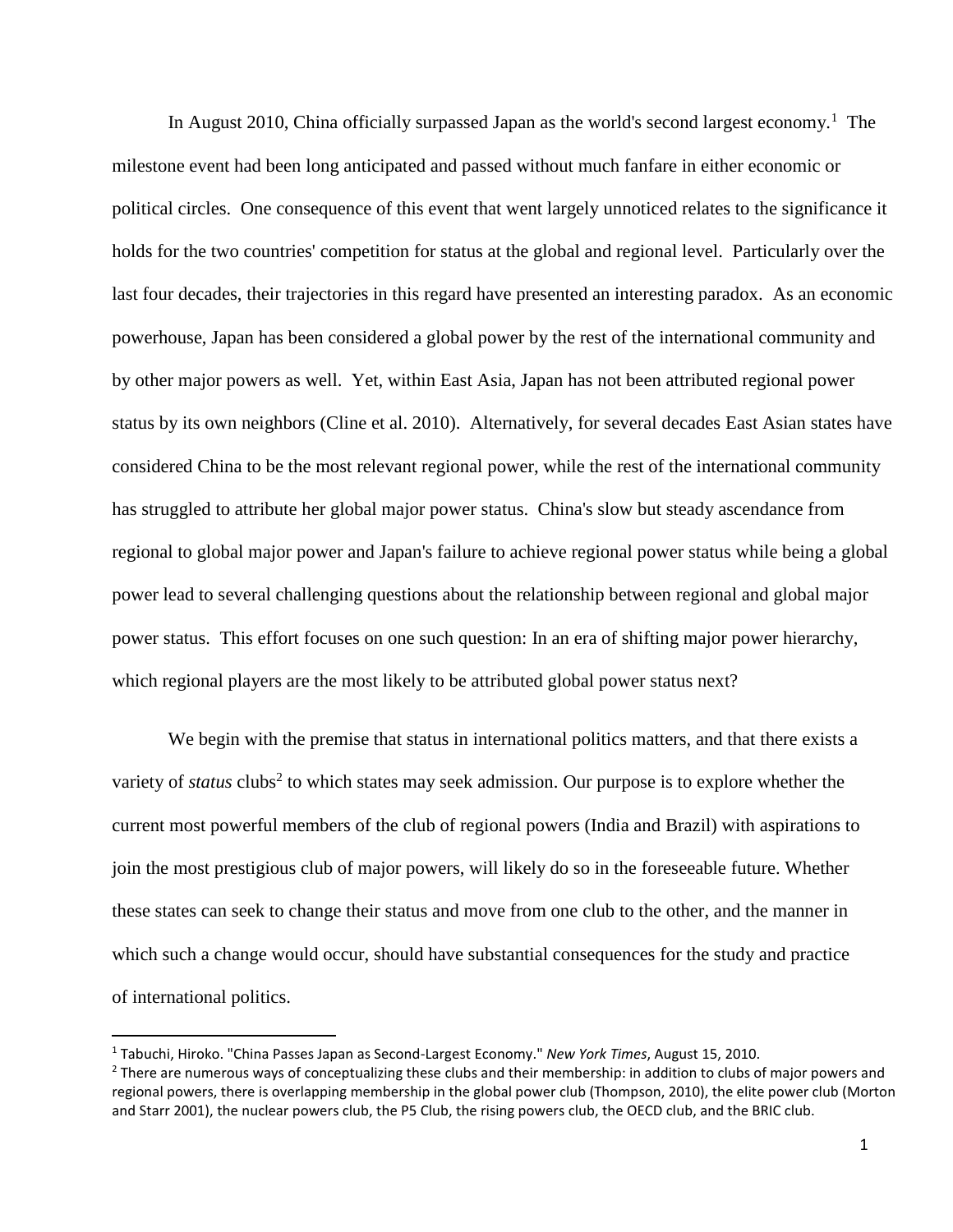## **The Status of Research on (Major Power) Status**

The salience of status attribution, status competition, and the theoretical and empirical utility of status for explaining a wide variety of international political phenomena have waxed and waned in the theories and models of international relations (IR) scholars. The status of major powers has been of particular interest, yet scholarly attention to their status—separate from their capabilities appears to have followed a similar, cyclical pattern over the last five decades. The salience of major powers and their status was recognized as early as the Melian debates (Thucydides 1951:331), resuscitated more systematically in the 1960s and especially by Galtung's (1964) classic work on the subject, and followed by a short explosion of scholarship (e.g., East 1972; Gilpin 1981; Midlarski 1975; Wallace 1971; 1973). However, status considerations receded again as theoretical conceptualizations and empirical models narrowed their foci on the more measurable observations involved with the changing capabilities between major powers.

Yet, over the decades, the salience of major power *status* has stubbornly persisted in significance across empirical conflict models: most contain the finding that the "status" of being a major power*, in addition* to its military or economic capabilities, shows a significant relationship to the dependent variable in question. Major power *status* is a significant predictor in alliance formation, militarized interstate disputes (MIDs) and crisis intervention, alliance memberships and multilateralism.<sup>3</sup> These findings are based typically on an empirical identification of major power status created by the Correlates of War (COW) project. COW creates a dummy variable that measures whether or not a state has major power status on the basis of experts' perceptions about states attributing to other states the *status* of being a major power (Singer 1988).

l

 $3$  For a short summary of the range of empirical findings connecting the status of major powers with varied forms of conflicts and interactions in international politics, see Corbetta et al. 2008.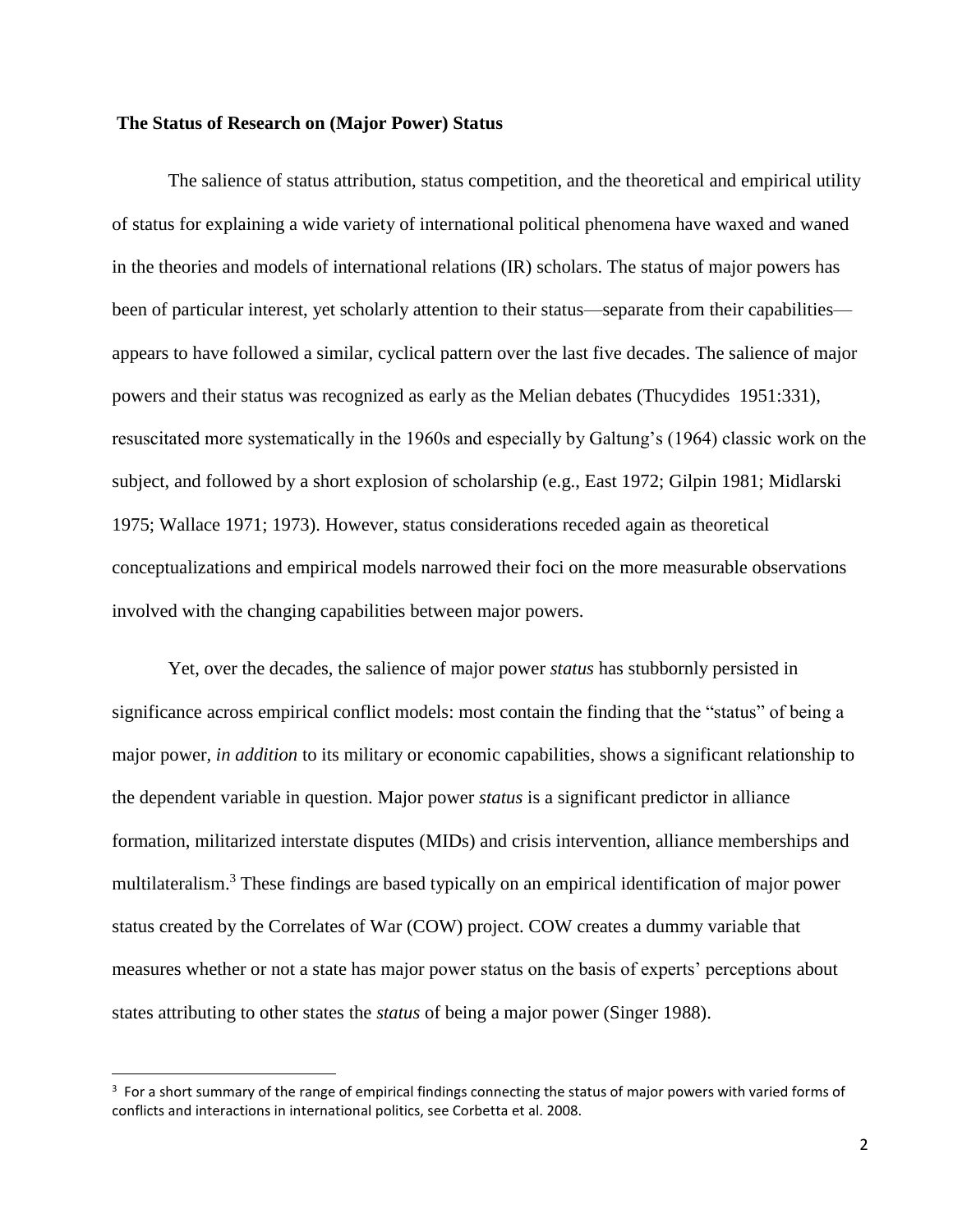As with much of the field's analytical reassessments following the end of the Cold War, there has been a reemergence of studies focusing on status attribution, status seeking, and status competition between major powers (Deng 2008; Larson and Shevchenko 2003; 2010; Mercer 1995; 1996; Nayar and Paul 2003; Volgy and Mayhall 1995; Wohlforth 2009; Wohlforth and Kang 2009). Some of these works have been driven by dissatisfaction with the empirical limitations of the COW measure. Others have been motivated by the recognition that the field lacks an adequate theoretical framework for understanding status, especially in comparison with sociology or social psychology. Increasingly, social identity theory (SIT)—probing the social constructivist dimension of being a major power—has been utilized as the theoretical foundation for exploring status attribution as well as its consequences.<sup>4</sup>

Our work (Corbetta 2006; Corbetta et al. 2008; Grant et al. 2010; Volgy et al. 2010a) has relied on the integration of SIT and materialist explanations to create a conceptualization and measurement of status for major powers and regional powers. We have delineated membership within two status clubs: the club of major powers since 1950 (Volgy et al. 2010b) and the club of regional powers since the end of the Cold War (Cline et al. 2010). Within these clubs we have explored conceptual and empirical differentiation across status types: status consistent powers and status inconsistent powers (status underachievers and status overachievers) and suggested likely consequences of such differences in status among the powers (Volgy et al. 2010c). Our theoretical and empirical framework has allowed us to probe (1) variation within the major power hierarchy since 1950; (2) variation in behavior even within the exclusive club of major powers;<sup>5</sup> and (3) to create a methodology with which to identify empirical conditions about how such a club may expand

 $\overline{a}$ 

<sup>4</sup> Examples include Mercer 1995; Hymans 2002; Larson and Shevchenko 2003, 2010; and Sylvan, Graff and Pugliese 1998). <sup>5</sup> An important motivation behind our research agenda has been the desire to reconcile observed variations in behavior among the major power states with prevailing expectations that all great powers behave in a highly similar manner (Grant et al 2010).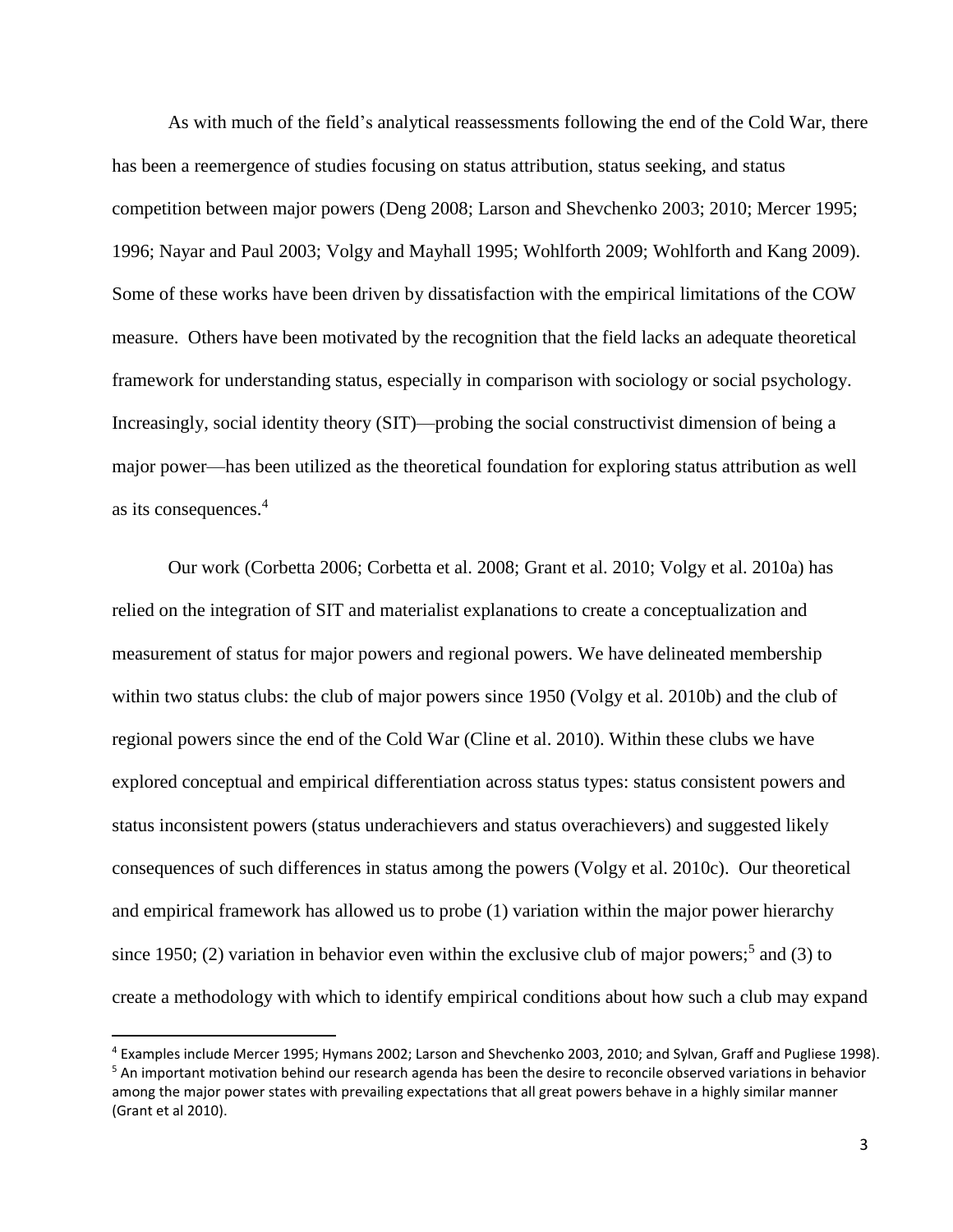or narrow in the future. Below, we discuss the salience of status, summarize our definition and operationalization of major power status and membership in the club of major powers, suggest likely differences across status types in terms of their engagement with international politics, propose a set of conditions that the strongest of regional powers would need to meet in order to be able to enter the major power club, apply these criteria to India and Brazil, and suggest some consequences for international politics.

## **Why Status?**

 $\overline{a}$ 

Why focus on status and status inconsistencies<sup>6</sup> rather than simply on the capabilities, strength, or material bases controlled by major powers? As we noted above, there is substantial evidence exhibited in empirical models of conflict that the "status" of major powers matters—in addition to their capabilities—for analyses of international crises, MIDs, interstate wars, multilateral cooperation, international agreements, and regime formation. We summarize below the theoretical reasons we believe are the source of these documented empirical relationships.<sup>7</sup>

Much of the extant literature has treated the process of status attribution as a unidirectional process through which an unspecified number of members of the international community recognize that a restricted number of states occupy a special position in the international system. This process of attribution is believed to depend largely on the possession of material capabilities. We argue, instead, that the process of major power status attribution is bidirectional and three-pronged. It is bidirectional because status is not likely conferred on some states without those states also seeking

<sup>&</sup>lt;sup>6</sup> It is not a sound theoretical strategy to focus on a single explanation of international phenomena; we do not suggest such a strategy. Our focus on status considerations assumes that they constitute part of a package of critical explanations; our effort is to highlight their salience since the focus on status has been understated in the literature.

 $^7$  Although, as we note below, we disagree with previous measures used to identify what constitutes major power "status".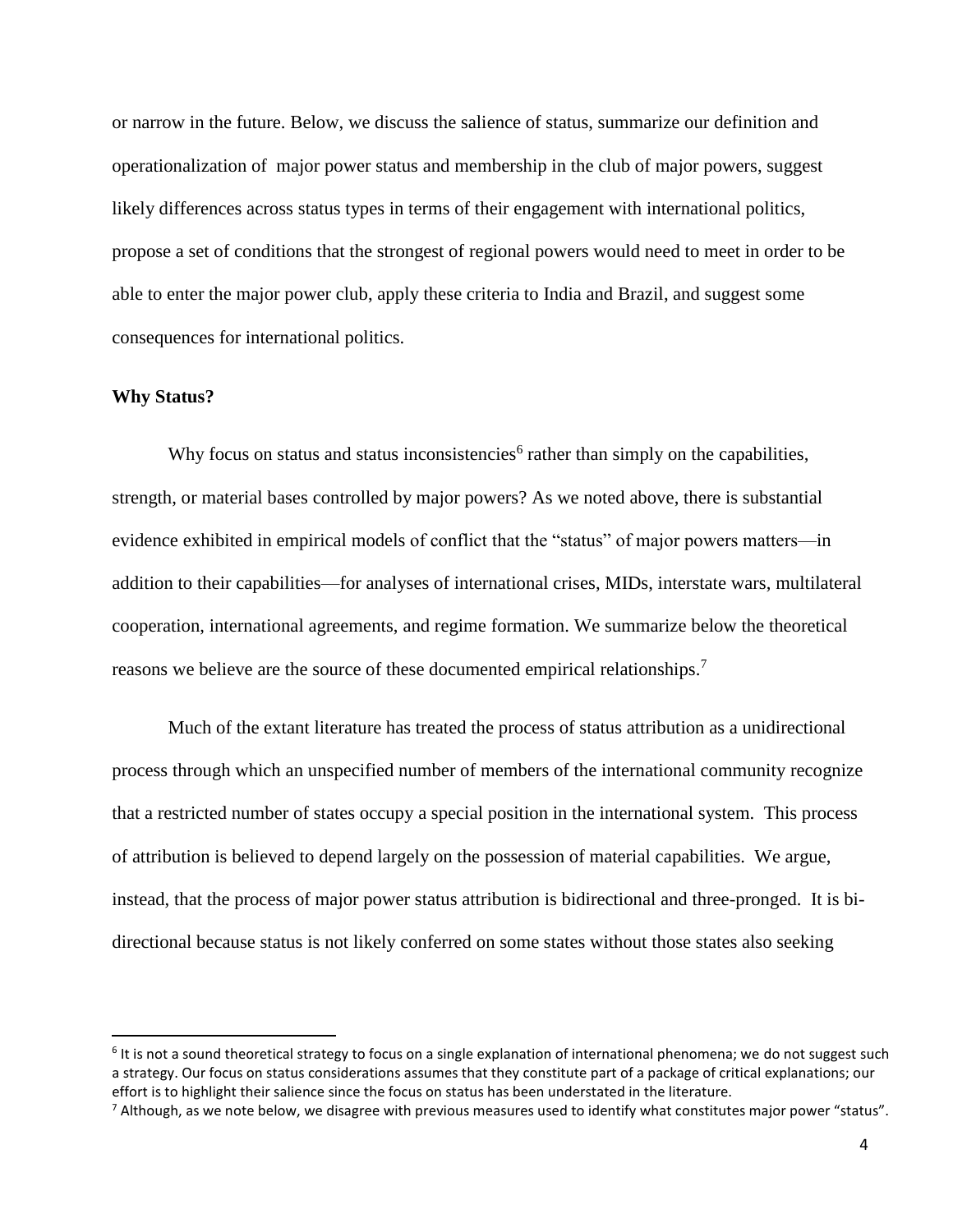major power status.<sup>8</sup> It is three-pronged because it depends on the convergence of three forms of attribution: (a) self-ascription; (2) attribution by the international community as a whole; and (3) attribution by existing major power states.

Self-ascription, or the seeking of status should be salient for states since the attribution of major power *status* by states to a handful of others provides a form of soft power with which status recipients can complement their material capabilities. Acceptance by others as being a major power creates legitimacy for a wide variety of foreign policy pursuits, making it less costly either to intervene in conflicts or to seek to create mechanisms of cooperation. The reputation associated with major power status strengthens the credibility of both threats and commitments, increasing the likelihood that great powers will achieve their favorite cooperative and conflictual goals in international politics.

However, with great power status come great responsibilities. When the community of states attributes major power status to a few of their own, such attribution is indicative of community expectations that these very strong and determined states will exercise leadership on a variety of issues and conflicts central to international or regional politics. Recipients are expected to be involved in international affairs, as others accept their involvement as legitimate, and may even ask for assistance. French involvement in simmering disputes among and within Francophone African countries, Kyrgyz requests for Russian assistance with its domestic conflicts, Central Asian acquiescence to Russia and China in developing a network of organizations for cooperation and coordination in post-Soviet space, or U.S. involvement in Colombia's war on narcotraffickers are but a few of such examples of expectations and receptivity toward those considered as major powers

<sup>&</sup>lt;sup>8</sup> Quantitative studies on great powers have not focused on self-attribution but there is an extensive body of casestudies indicating that country leaders are consistently concerned with major power status, its acquisition, and its retention. For a recent example, see the various contributions in Volgy et al. 2010.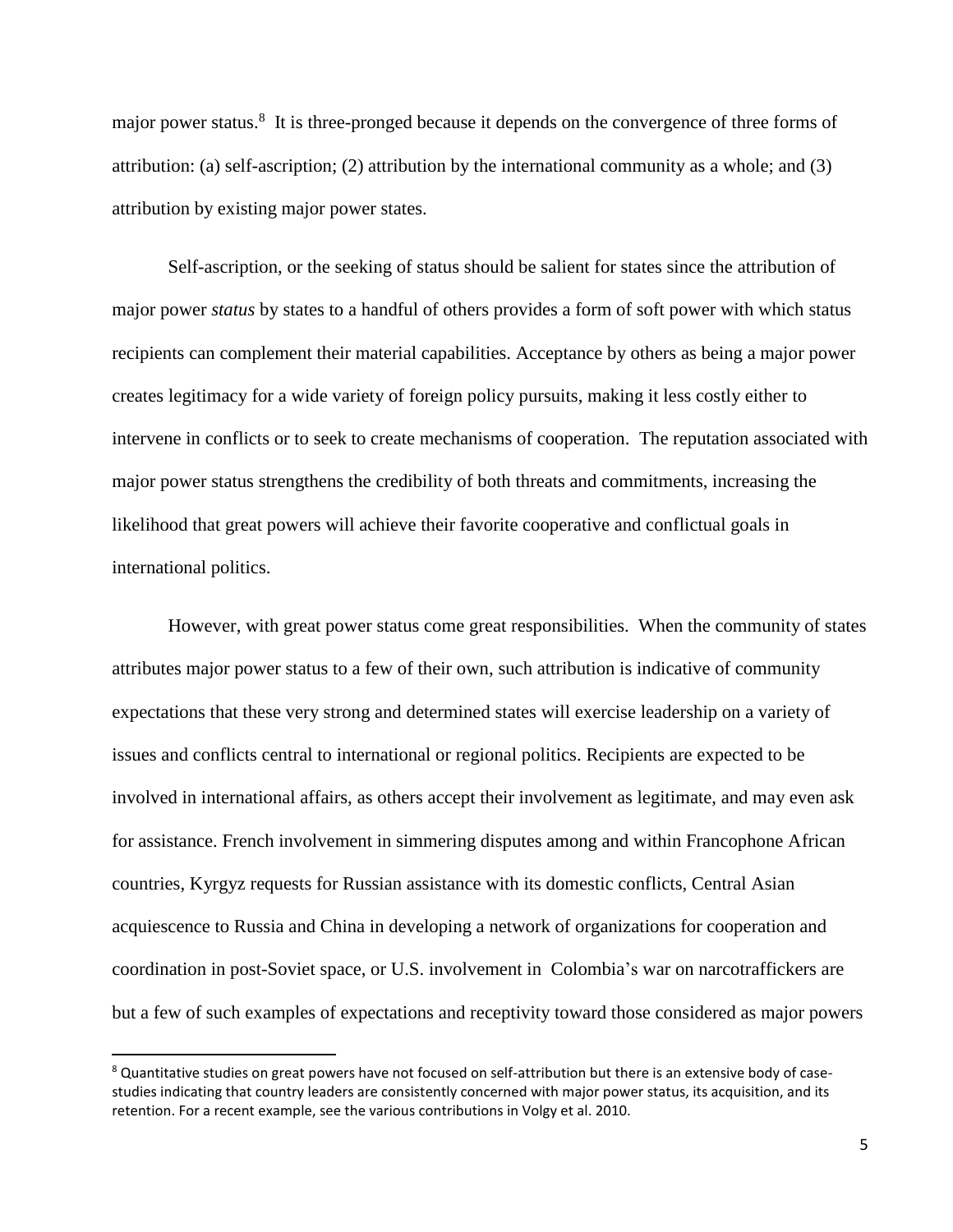assisting in the development of regional order.<sup>9</sup> This status-based receptivity to major power activity is similar to the Weberian notion of status as a soft power that confers privileges to certain states (Sylvan, Graff and Pugliese 1998:7-8; Nayar and Paul 2003).

Status-based soft power in the arsenal of major powers should be consequential in creating added influence and motivation to pursue policies and interests outside their immediate neighborhoods. Major power foreign policies constitute to a large extent a self-fulfilling prophecy. An expansive foreign policy is a pre-requisite for the attribution of status by the rest of the international community and by other major powers (Levy 1983). However, once status has been ascribed, the range and scope of commitments that come with it force major power states to further expand their role and prevent them from disengaging from international politics—a "tragedy" of great power politics somewhat different from that described by Mearsheimer (2001). According to our own definition and measures, the only two states that have managed to keep the scope of their policies relatively narrow while flirting with major status—Germany and Japan—have had to revise their posture considerably after achieving entrance into the club (Volgy et al. 2010b).

While major powers are by far the strongest actors in international politics, *relative* to the other states, there is also evidence to suggest that their *structural strength* has been diminishing. Relative strength is about the strength of one state versus another; structural strength is the strength a major power state possesses with which to effectuate the course of global affairs (Strange 1989), or for a regional power to create order and some semblance of governance within its region. Thus, it is plausible that while the relative strength of a major power may increase substantially *compared* to other major powers, creating unipolarity in the international system, the structural strength of all

<sup>&</sup>lt;sup>9</sup> And unsurprisingly, generating substantial criticism from the community of states when intervention destabilizes a region (e.g., US involvement in Central America in the 1980; or more recently French involvement in Rwanda and Burundi in Africa and US involvement with Iraq in 2003).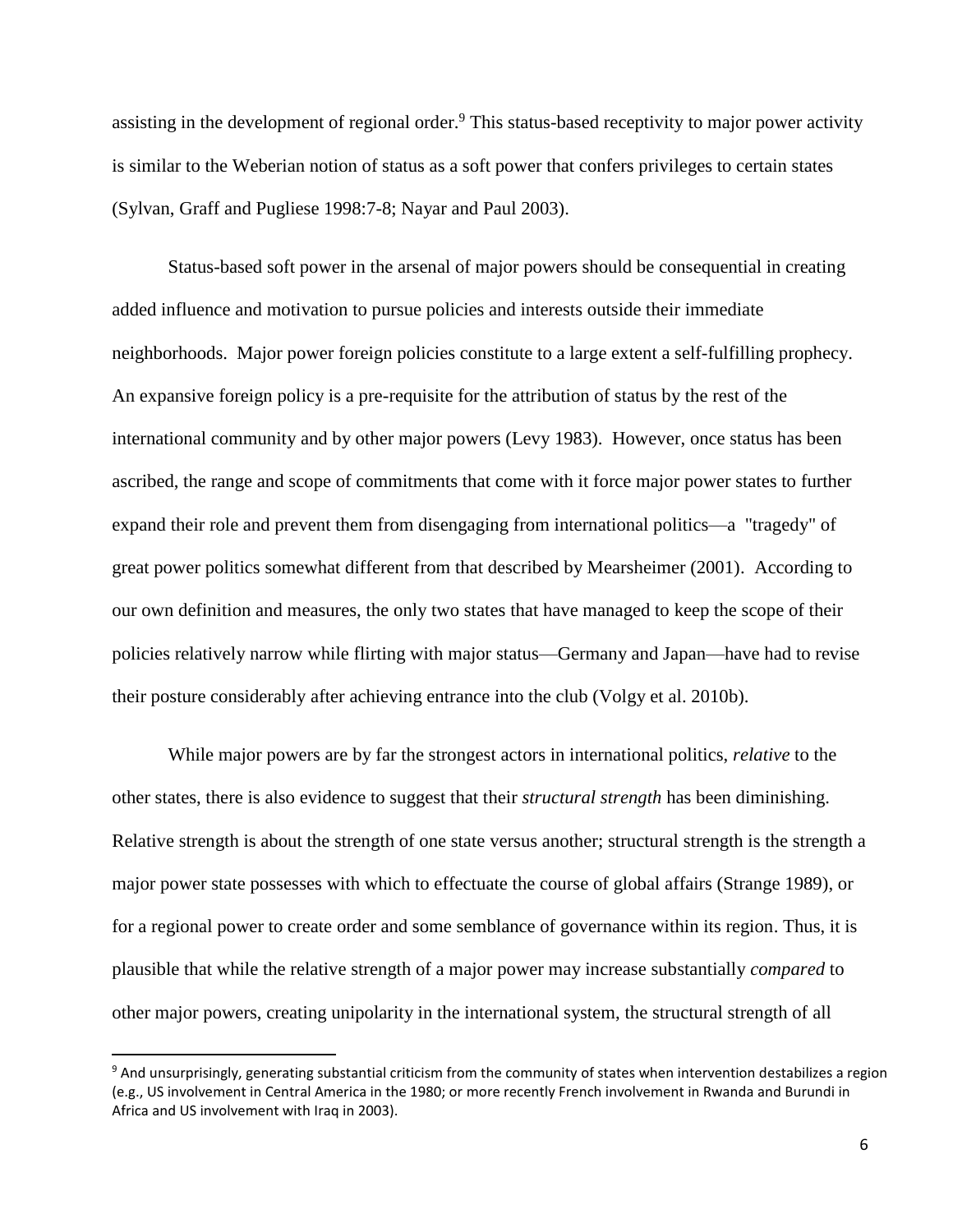major powers may be diminishing. In fact, there is evidence that the diminution of structural strength—given the growth of new actors, increased interdependencies, and the growth in system complexity—has resulted in declining structural strength among *all* major powers (Volgy and Bailin 2003), including those whose relative strength appears to have increased (U.S., China) after the Cold War.

While status attribution has always been important for major powers, in the context of declining structural strength, it may be even more salient when structural strength is decreasing. To the extent that other states look at great powers for leadership and guidance in the face of crises and collective action problems, high status may reduce some of the material costs of efforts to structure order and/or institutional development necessary for global governance. Consequently, major powers may engage in the quest for additional status if they feel that the status attributed to them fails to match the status they "deserve", or create maintenance strategies if they are in jeopardy of losing the status they have had. For instance, we suspect that in no small part have status issues motivated both Russia and China to develop new governance mechanisms for the conduct of relations in Central Asia after the Cold War and the success of these attempts was made far more likely by the status attributed to them by other states in the region. Seen in this context, the aspirations of India and Brazil to become major powers and to be attributed the corresponding status is not just of symbolic value for these states: it is likely embedded in strategies among their policy makers to increase the influence of their states in the pursuit of vital regional and global interests.

To the extent that major power status is valued domestically,  $10$  foreign policy makers also gain from status attribution by receiving added support from domestic constituencies and key political elites for being active, influential, and important major players in global politics. Conversely, the domestic

 $10$  The value of major power status may vary with regime type and elite recruitment patterns (Wohlforth and Kang 2009).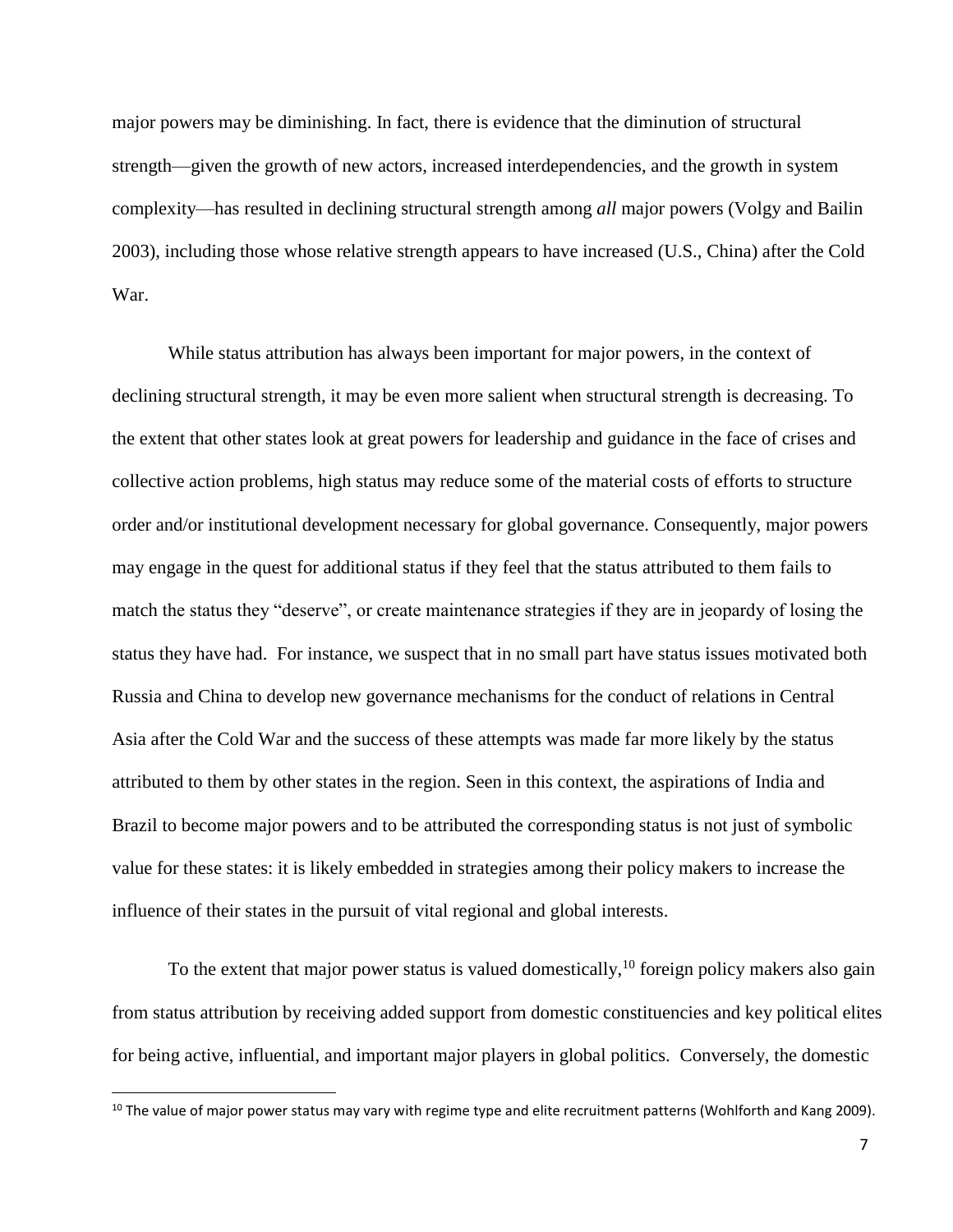value placed on such international status may require policy makers to seek to maintain or increase their state's status, or run the risk of being removed from office.<sup>11</sup> In democratic systems, the acquisition and preservation of major power status may represent one "public good"—not unlike national security—that policy-makers provide for their large winning coalitions. In non-democratic systems, the policies associated with achieving or preserving major power status may produce privatized "externalities" that policy-makers dole out to their narrow coalition of supporters (see Bueno de Mesquita et al. 2003). Thus, status should matter, and as structural strength declines, status may matter even more.

#### **Defining Major Powers and Their Status**

We cannot address the question of regional power ascent to the major power club without first defining what is meant by a major power and its status. Given the microscopic attention to these states in the literature, there is amazingly little agreement about what constitutes a major power. There is, however, virtual consensus within large-N empirical studies about how to *measure* major power status—the overwhelming reliance on the status designation developed by the COW project.<sup>12</sup> In our work, we begin with and slightly modify Levy's (1983) classic definition. A state has *major power* status if it has a) the *opportunity* to act as one through unusual capabilities with which to pursue its interests in interstate relations; b) demonstrates its *willingness* to act as one by using those capabilities to pursue unusually broad and expansive foreign policies beyond its own region and seeks to influence the course of international affairs *relatively independent* of other major powers; and c) is attributed an unusual amount of *status* by policy makers of other states within the

l

 $11$  Note Labour's claim to keeping the UK's major power status before the recent national elections, and the temporary bounce it received during the campaign ("Hero, villain or victim of the global age?" The Economist February 27, 2010:63). For the importance of major power status considerations in Indian domestic politics, see Nayar and Paul (2003); for France, see Badie (2010).

<sup>12</sup> http://www.correlatesofwar.org/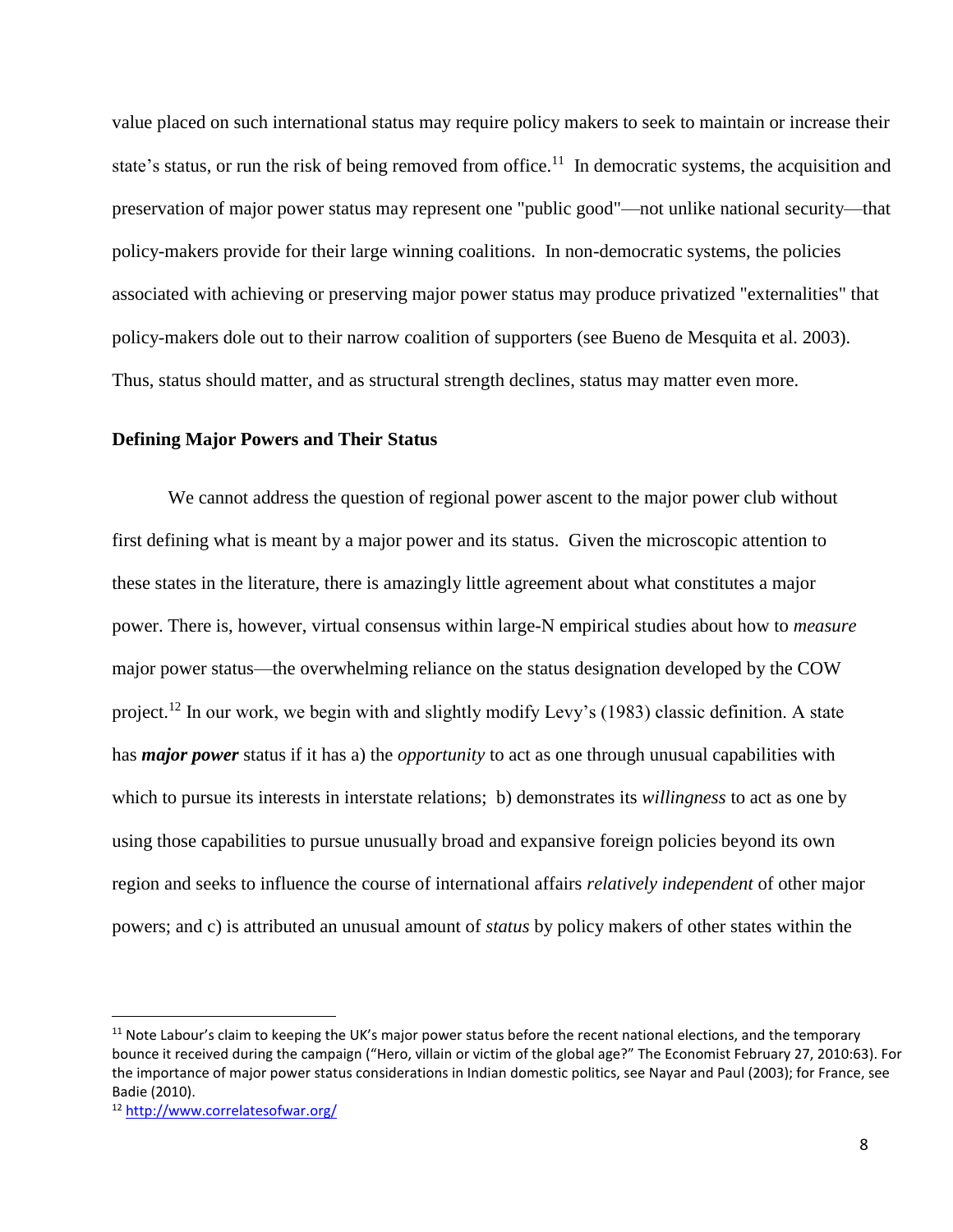international community. If a state meets minimal empirical thresholds on all these dimensions, then we designate it as belonging to the status club of major powers.

For a state to be considered a member of the major power club, we require the attribution of a very high level of status along with the opportunity and willingness to act as a major power. Further, for theoretical reasons, we opt for focusing on one of the three mechanisms by which status attribution may occur: community attribution rather than self-ascription or in-group attribution. While each of these three mechanisms deserve substantial attention, community attribution comes closest to the "soft power" considerations we consider salient in the context of declining structural strength and is therefore of most immediate interest to our concerns.<sup>13</sup>

The attribution of major power status by the community of states is based on a number of factors, including perceptual judgments about whether a state looks and acts as a major power, and the extent to which these judgments may be influenced by very strong states that may wish to constrain the status granted to states with which they are in conflict (or to enhance status for like-minded states).<sup>14</sup> The attribution of major power status may not mirror well the capabilities and actions of states that have the opportunity and perhaps the willingness to act as major powers. The extent to which being a major power corresponds to receiving major power status should vary with these perceptions and constraints.

While some states receive status consistent with their capabilities and behavior, others do not.<sup>15</sup> Therefore, we differentiate between types of status: assuming a threshold above which a state would

l

 $13$  These processes are not mutually exclusive, and may be highly interdependent. Without self-attribution, there is little likelihood of either community or in-group attribution. In-group attribution generally correlates with community attribution, but may vary with the number of poles and the extent of polarization between them.

<sup>&</sup>lt;sup>14</sup> For instance, the U.S. pressured states to increase the status of its allies (West Germany, Israel, etc.) and to minimize the status of communist states during the height of the Cold War.

<sup>&</sup>lt;sup>15</sup> Some are attributed major power status when they are no longer (a halo effect); some are denied their status while becoming a great power (latency effect). Historically, Italy's major power status attribution actually "covered some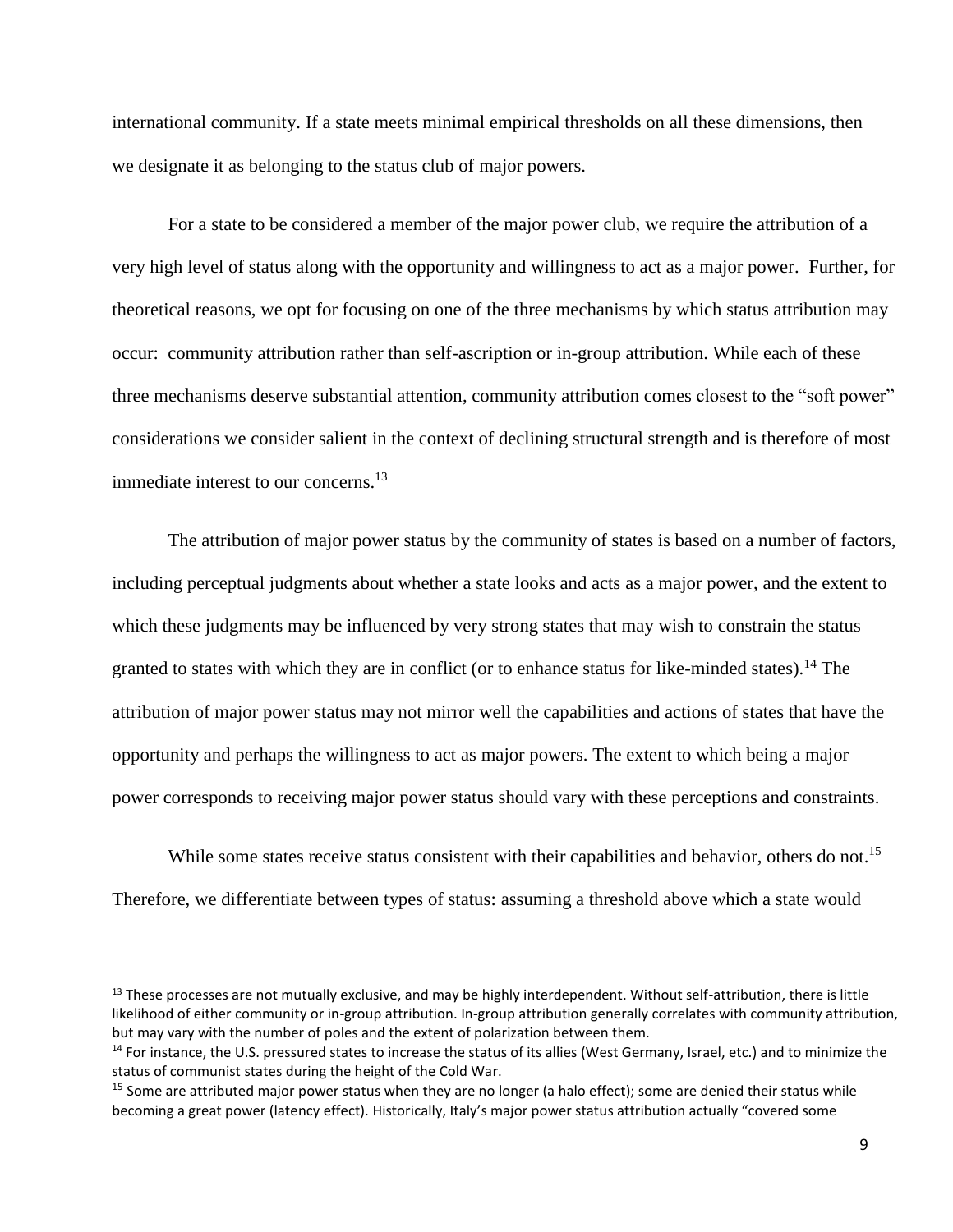be considered a major power, *status inconsistency* occurs either when major power status attribution is not in synch with the capabilities and/or the foreign policy pursuits of the state in question, or, if states are inconsistent in awarding status to a major power. We suggest three types of status conditions for major powers: *status consistent* major powers (status attribution parallels major power capabilities and behavior), status inconsistent *underachievers* lacking the status proportional to their capabilities and behavior, and status inconsistent *overachievers* who are attributed more status than their capabilities and/or behavior would warrant.

## **Status Consistent Versus Status Inconsistent Powers**

 $\overline{\phantom{a}}$ 

If status matters then how much and what type of status a major power has should matter as well. Status consistent powers should have the most legitimacy and influence; they should be able to engage in a range of activities (from cooperative to conflictual) that would be far more costly for status inconsistent major powers or for those who fall outside of the major power club altogether. Given their strength and receptivity to their actions, status consistent major powers are likely to (1) pursue their objectives with higher expectation of success, (2) run lower risks of failure externally, and (3) risk fewer domestic political consequences for their foreign policy pursuits.

Wolforth (2009) proposes that when states experience status inconsistency they will seek to resolve it, and such resolution will be manifested through status competition with other states "whose portfolios of capabilities are not only close but also mismatched (2009: 40)." We agree and suggest that status underachievers—given their muscular portfolios but unmatched status attribution—will seek to resolve uncertainty around their status by competing more aggressively than overachievers to create larger roles and more status for themselves in global affairs. However,

stupendous weaknesses" (Kennedy 1987: 206); Austria-Hungary's status attribution dwarfed its capabilities well prior to its disintegration (Sylvan et al. 1998).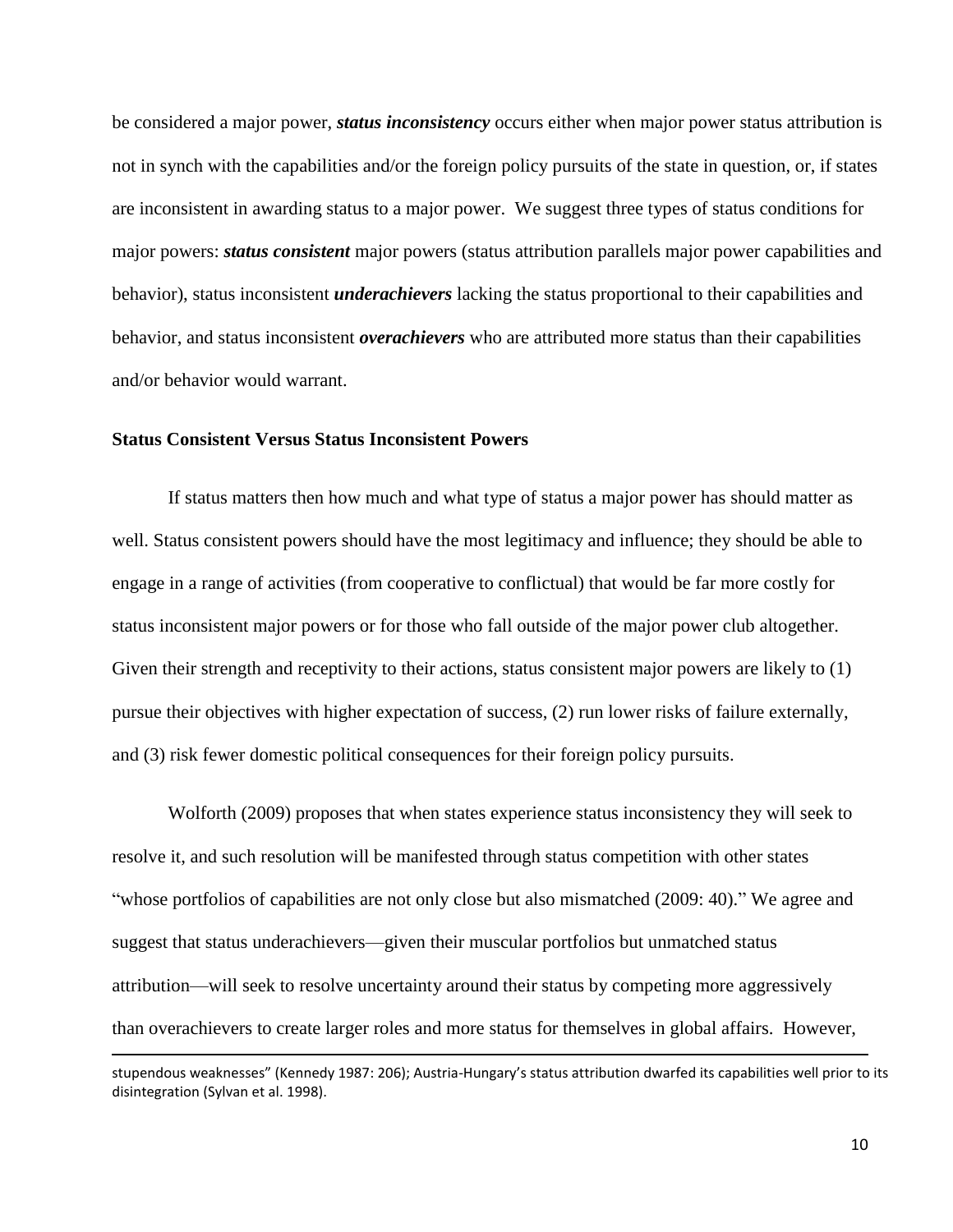lacking the soft power of full status attribution, they will be less likely to be as aggressive as states endowed with full major power status.

Status overachievers have full status attribution but lack either some of the opportunity and/or willingness to match fully the position accorded to them by the global community. Given this type of mismatch between status and capabilities, we expect that overachievers would be less likely to risk exposing weakness beneath their status attribution and to engage in international affairs less aggressively than underachievers.<sup>16</sup> Yet, overachievers must be vigilant not to lose the status attributed to them. The quest to keep status can be pursued with fewer risks by engaging in architectures of cooperation: creating, sustaining, and participating in networks of intergovernmental organizations consistent with social creativity and social mobility strategies to status enhancement (Larson and Shevchenko, 2010).

# **Identifying Membership in the Major Power Club**

 $\overline{\phantom{a}}$ 

Previously (Corbetta et al. 2008; Grant et al. 2009; Volgy et al. 2010b) we had identified measures corresponding to the definitions for major power opportunity, willingness, and community-based major power status attribution. Unusual opportunity is measured by military size and military reach, as well as the size of a state's economy and its economic reach beyond the region.<sup>17</sup> We consider opportunity and willingness to be "unusual" if a state is situated at least one standard deviation above the mean in the distribution of the aforementioned measures. Willingness to act as a major power is measured by unusually high levels of both cooperative and conflictual

<sup>&</sup>lt;sup>16</sup> The overachiever category includes both states with increasing (China) and declining capabilities (Russia). Policy makers operating in the realm of potential losses (consistent with prospect theory) may take more risks than those who are gaining. Those risks, however, would be most likely taken in their own regions where there may be potential, direct security threats or challenges to their regional leadership role (e.g., Russian confrontation with Georgia).  $17$  Military size is measured by military spending, military reach is spending divided by the size of the armed forces; economic capacity is represented by the size of the economy (GDP) while economic reach is trade divided by global trade.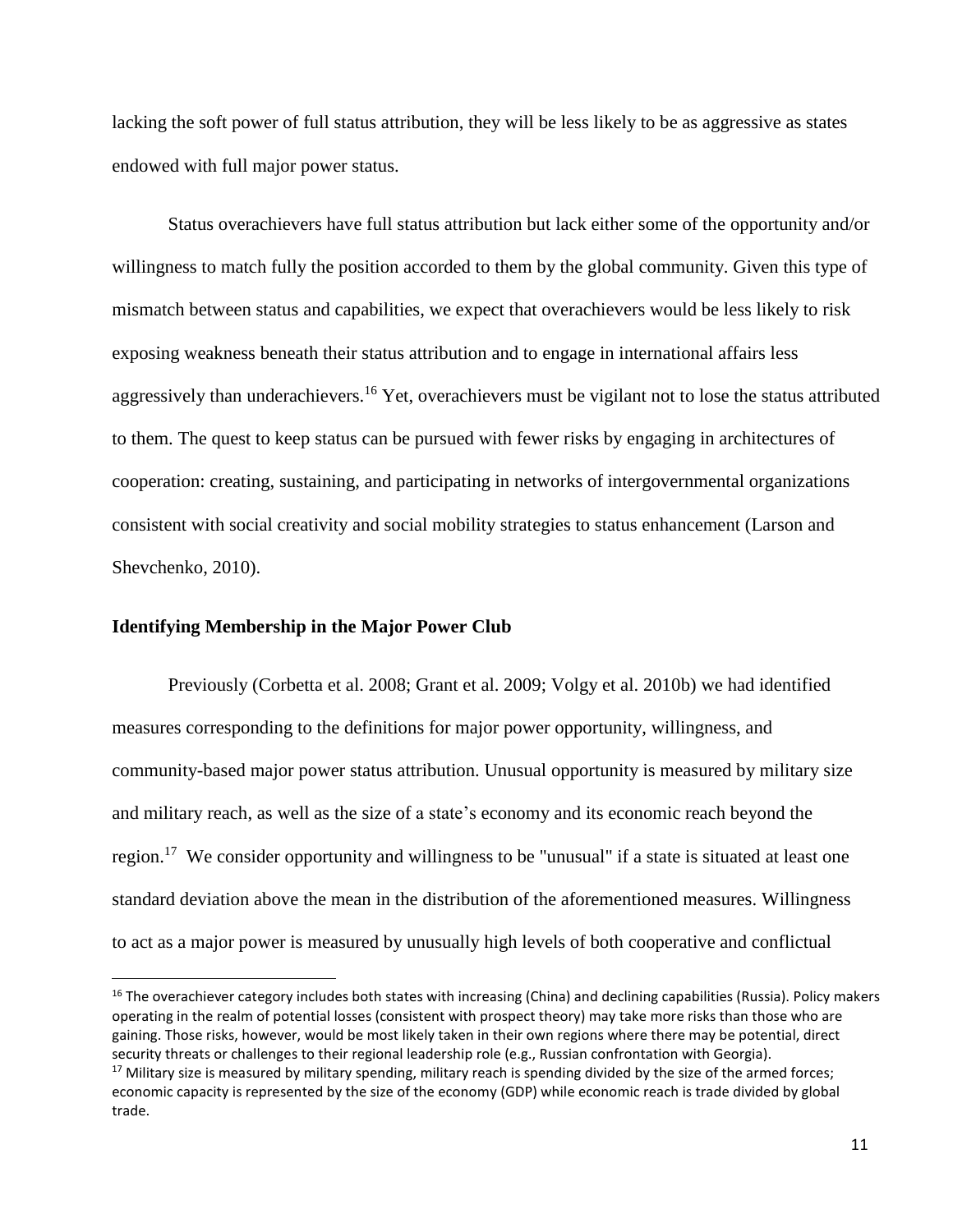activity globally.<sup>18</sup> Willingness, however, cannot depend exclusively on a state's "volume" of foreign policy activity. The ability to chart an independent foreign policy path also matters. Independence in foreign policy orientation is measured by matching foreign policy portfolios to the lead major power (U.S.) and requiring low thresholds of conformance with U.S. leadership.<sup>19</sup>

Measuring community status attribution is problematic, especially when such attribution is based in large part on the perceptions of policy makers, perceptions for which there is neither direct nor systematic measurement available. However, we assume that such perceptions should have behavioral consequences and should be manifested in actions that reflect symbolically when states view others as major powers worthy of their attention. Thus, we measure major power status by an unusually high level (two standard deviations above the mean) of embassies sent to the major power in a given year, and a corresponding number of state visits sent to its capital.<sup>20</sup>

Applying these measures and the standard deviation criteria as thresholds to the 1951-2005 period (in five-year aggregates), we were able to establish sets of observations above the threshold where states are status consistent major powers, underachievers, overachievers, or, below which states are not considered to be members of the major power club. Status consistent major powers are those that demonstrate opportunity to be one by consistently crossing the threshold on all four capability measures, demonstrate unusual willingness to act by crossing the one standard deviation threshold on both cooperation and conflict outside their regions, and are attributed full status by crossing the thresholds on both diplomatic contacts and state visits. Status inconsistent

<sup>&</sup>lt;sup>18</sup> We use events data, from COBDAB (Azar 1980), WEIS (Goldstein 1991), and IDEA (Bond et al. 2003, King and Lowe 2003), and apply to them the Goldstein scale, separating into dimensions of conflict and cooperation.  $19$  See Volgy et al. (2010a, and especially Chapter 1) for specific details about the definition of "unusual" capabilities,

reach, activities and about the measurement procedures.

<sup>&</sup>lt;sup>20</sup> Diplomatic contacts data are from COW's diplomatic exchange data [\(http://www.correlatesofwar.org/\)](http://www.correlatesofwar.org/), and DIPCON DATA [\(http://www.u.arizona.edu/~volgy/data.html\)](http://www.u.arizona.edu/~volgy/data.html). State visits are extracted from the three events data sources noted above.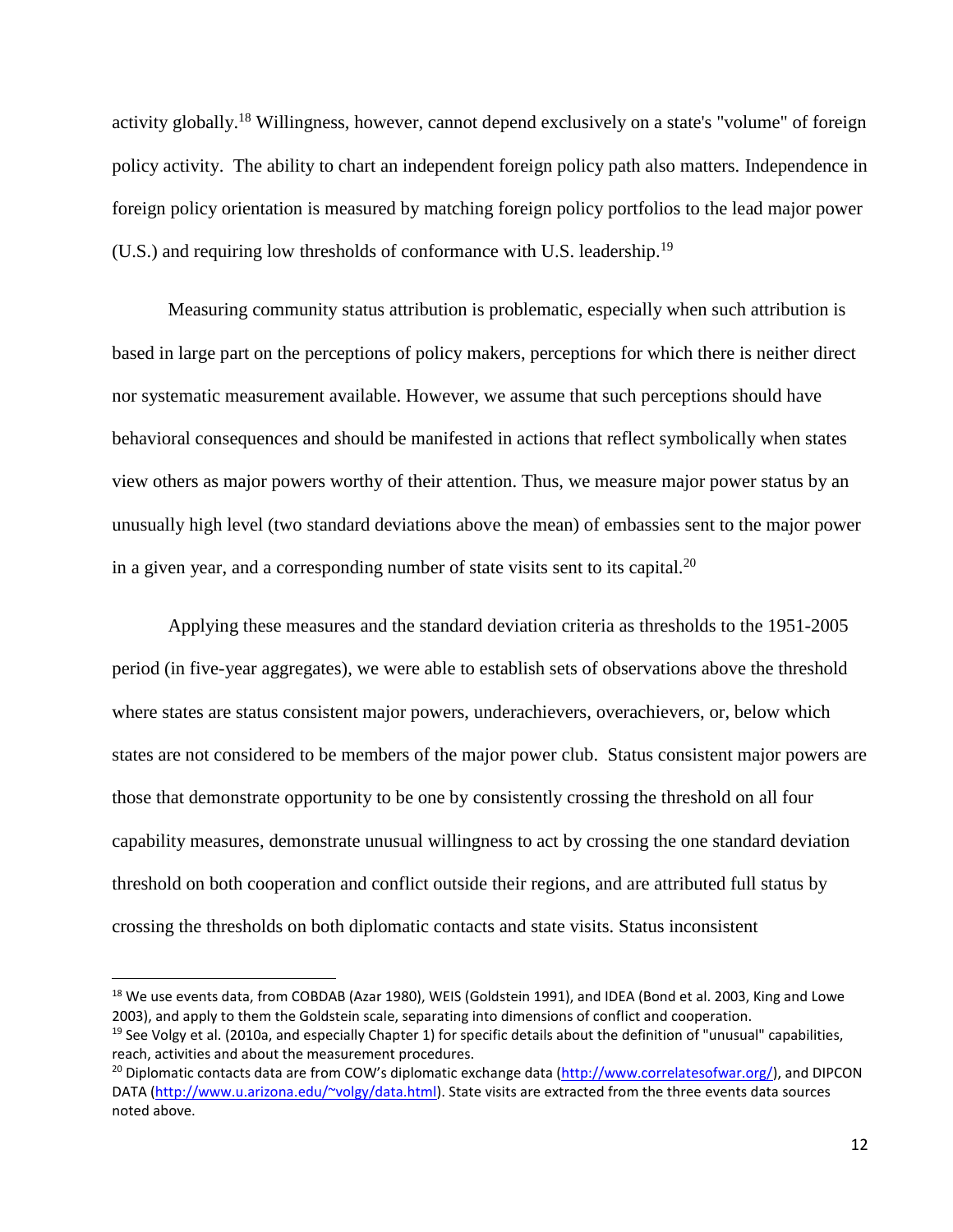underachieving major powers meet criteria on both opportunity and willingness but lack consistency on status attribution. Status inconsistent overachievers cross thresholds on both status measures while they fail to do so consistently across measures of opportunity and willingness.

The delineation of major power status resulting from our efforts differs from the COW designation in a number of respects. First, our measure is grounded on observable data and does not rely on the assessment of experts as found in COW (Singer 1988). Second, our measure allows us to differentiate between status consistent and status inconsistent powers, showing more variation in club membership across time than shown by COW. Finally, we are able to eliminate some of the most glaring anomalies in the COW designations.<sup>21</sup> Our results are displayed in the Appendix.<sup>22</sup>

## **Consequences for Variation in the Status of Major Powers**

l

Differences in the status attribution portfolios of major powers should be manifested both in major power conflict and cooperative behaviors. We offer three hypotheses regarding conflict engagement that underscore differences among major powers, depending on their status attribution designation. First, and most obvious, we expect that status consistent major powers, equipped with substantial capabilities, the willingness to act as major powers, and having been accorded substantial status, are the ones most likely to intervene in ongoing interstate conflicts compared to both status inconsistent major powers and other states. Second, we expect status *underachieving* major powers to intervene substantially in ongoing interstate conflicts, but lacking full status attribution and hence having more limited capabilities to engage successfully, they are less likely to do so then status consistent powers. Third, we expect status *overachieving* major powers, equipped with full status

<sup>21</sup> COW for instance designates the PRC as a major power starting in 1950; yet measures of capabilities and status attribution indicate that it barely registered as even a regional contender until well after the end of the Cultural Revolution in the mid-1970s (Grant et al. 2010).

 $22$  Previously, we developed procedures with which to establish substantial face validity for the data generated (Corbetta et al. 2008).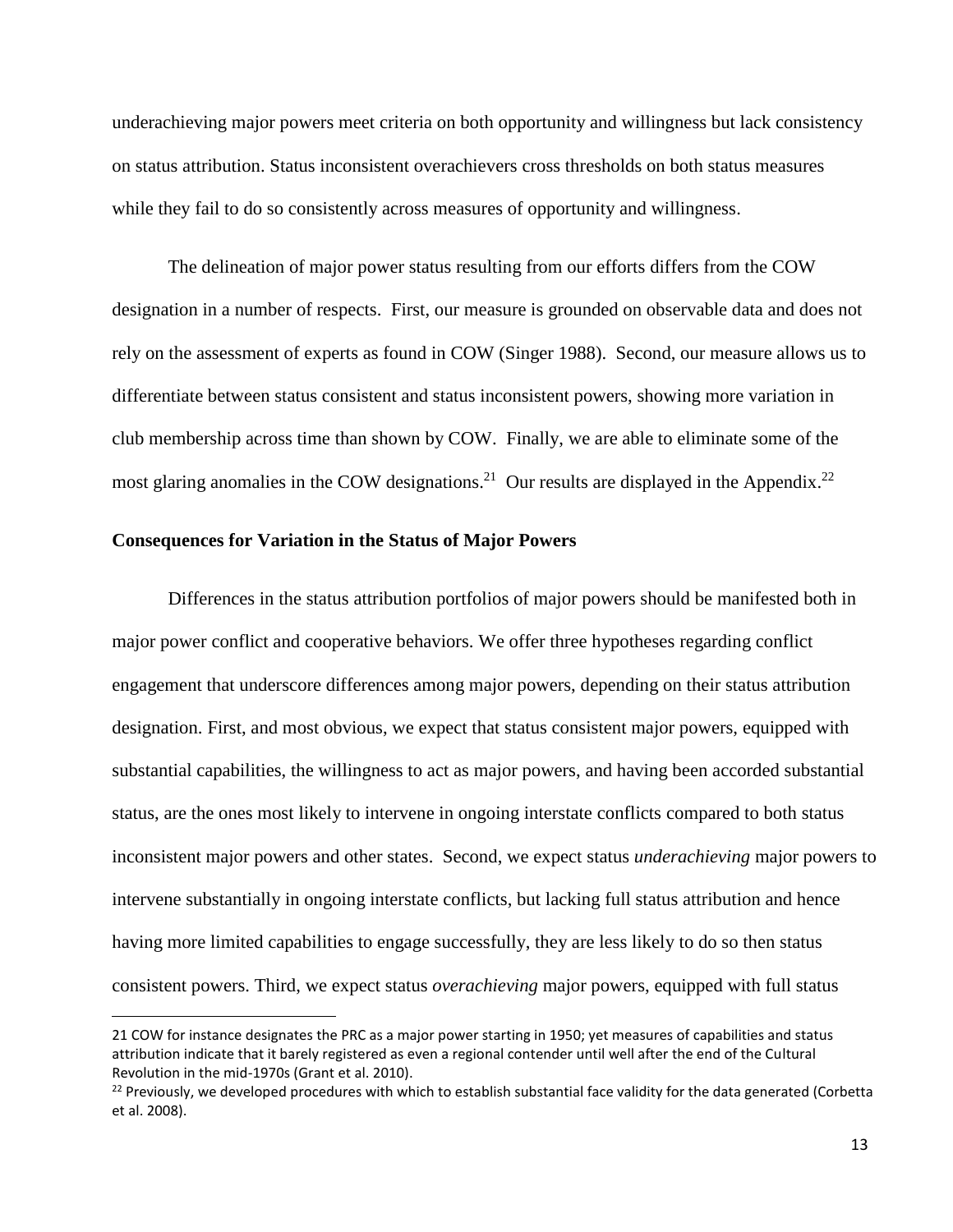attribution but lacking the full material capabilities to match their status, to be less willing to participate in ongoing interstate conflicts.<sup>23</sup>

| <b>Variables</b>                          | Model 1   | Model 2    | Model 3   |
|-------------------------------------------|-----------|------------|-----------|
| All Major Powers                          | $.83***$  |            |           |
|                                           | (.231)    |            |           |
| <b>Status Consistent Major Powers</b>     |           | $1.34***$  | $1.34***$ |
|                                           |           | (.332)     | (.333)    |
| <b>Status Inconsistent Major Powers</b>   |           | $.59**$    |           |
|                                           |           | (.200)     |           |
| <b>Status Inconsistent Overachievers</b>  |           |            | .61       |
|                                           |           |            | (.340)    |
| <b>Status Inconsistent Underachievers</b> |           |            | $.58***$  |
|                                           |           |            | (.224)    |
| In (Capabilities)                         | $.33***$  | $.32***$   | $.32**$   |
|                                           | (.048)    | (.048)     | (.048)    |
| Constant                                  | $1.33***$ | $1.25***$  | $1.25***$ |
|                                           | (.369)    | (.372)     | (.375)    |
| N                                         | 6,441     | 6,441      | 6,441     |
| Chi 2                                     | 493.88*** | 738.81 *** | 770.96*** |

#### **Table 1: Logit Models of Major Power Status and MID Joining, 1950—2001.**

These predictions are tested using data on states joining ongoing militarized interstate

disputes (MIDs)<sup>24</sup> for the 1950-2001 period (Table 1). Three logit models are used: Model 1 consists of a standard, baseline model of control variables typically used it the empirical literature when assessing the effects of independent variables for either MIDs involvement or MIDs participation,<sup>25</sup> including capabilities, contiguity, regime type, peace years, and GDP/capita. We substitute our measure of major power status for the COW designation in Model 1, and in Models 2 and 3 differentiate further between types of status attribution. The relationships hold as expected, even as

<sup>&</sup>lt;sup>23</sup> We have defined major power status partly on the basis of unusually high conflict and cooperative behavior. Lest one suspect that the logit models in Table 1 are endogenous, recall that the scale we have used to assess unusually high conflict and cooperative behavior is derived from annually aggregated events data, different from data bases measuring individual instances of intervention in MIDS. We found low correlations between conflict events and the occurrence of MIDs. <sup>24</sup> COW MIDs data, at[: http://www.correlatesofwar.org/COW2%20Data/MIDs/MID310.html;](http://www.correlatesofwar.org/COW2%20Data/MIDs/MID310.html) see Ghosn et al. 2004.  $25$  In a separate test, we also estimated these models using MIDs initiation as the dependent variable; the results were similar to MID intervention. Results are available from the authors.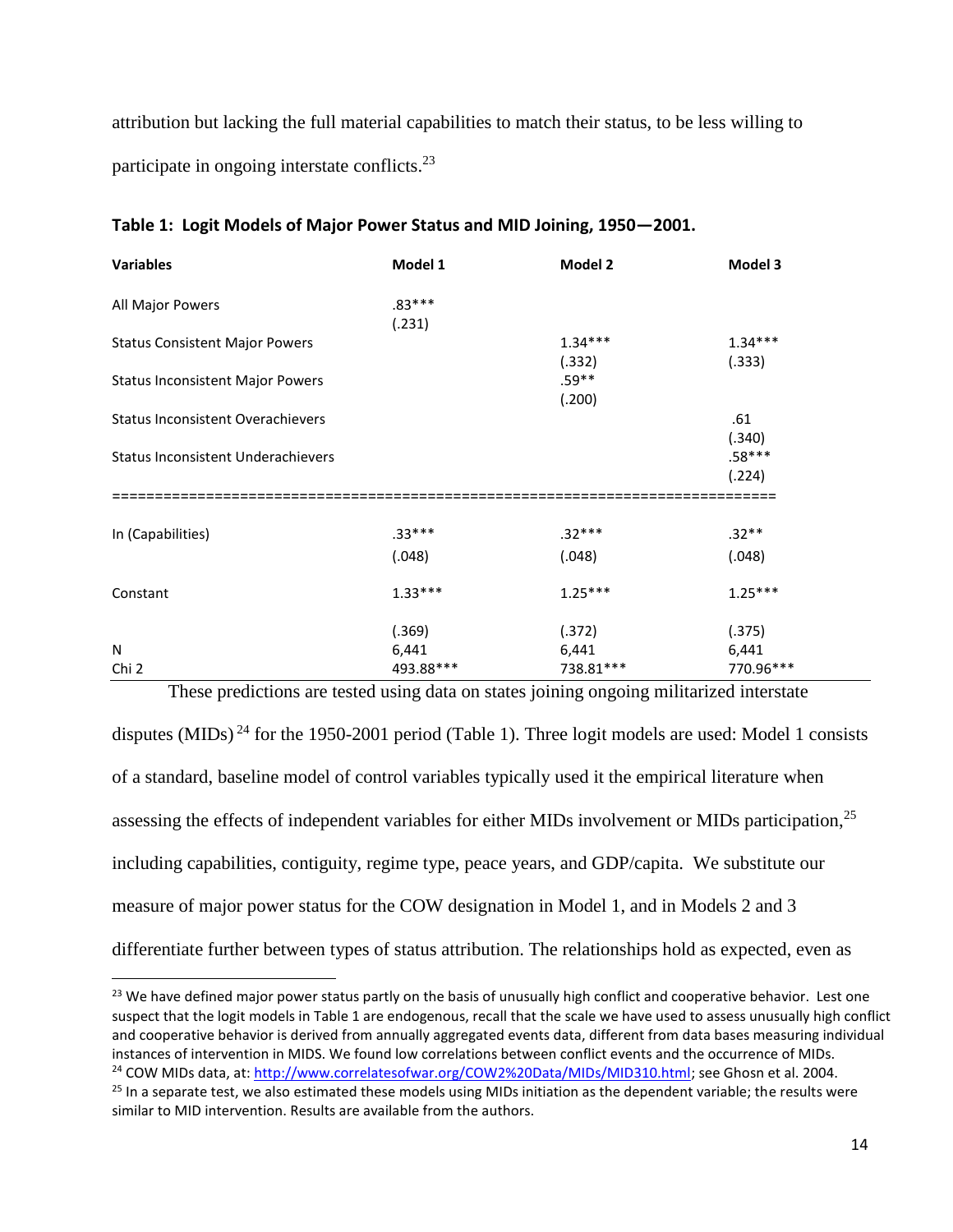the capabilities of states are separately estimated in the models. Status overachieving, status underachieving and status consistent major powers demonstrate significantly different patterns of involvement with ongoing militarized interstate disputes, consistent with our predictions.

While status overachieving major powers are understandably less involved in ongoing interstate conflicts, they are not unengaged from international affairs. In fact, quite the contrary: it is not likely that they can keep the status that they have been attributed without substantial, ongoing presence and exhibition of major power leadership. Their engagement, however, may take different forms from the behavior of status consistent and underachieving major powers. We expect to find evidence of such engagement partly in the realm of structured international cooperation, where states are less dependent on overwhelming material capabilities for the pursuit of their objectives. Status overachieving major powers—compared to underachievers and status consistent powers—should be the ones most likely to be engaged in intergovernmental organizations: participating in them, helping to create them, and helping to maintain them.

Some evidence suggests that since the end of the Cold War, status overachieving major powers have been in the forefront in creating inter-regional formal intergovernmental organizations (FIGOs) and articulating visions of global FIGOs (although the creation of viable global organizations requires substantial capabilities that they may not possess). Russia and China, two status overachieving major powers, have been in the lead in the creation of inter-regional structures in former Soviet space and Central Asia since the end of the Cold War (Volgy et al. 2009). Russian policy makers have also articulated the need for creating new global security arrangements to replace those created during the Cold War (Larson and Shevchenko 2010).

15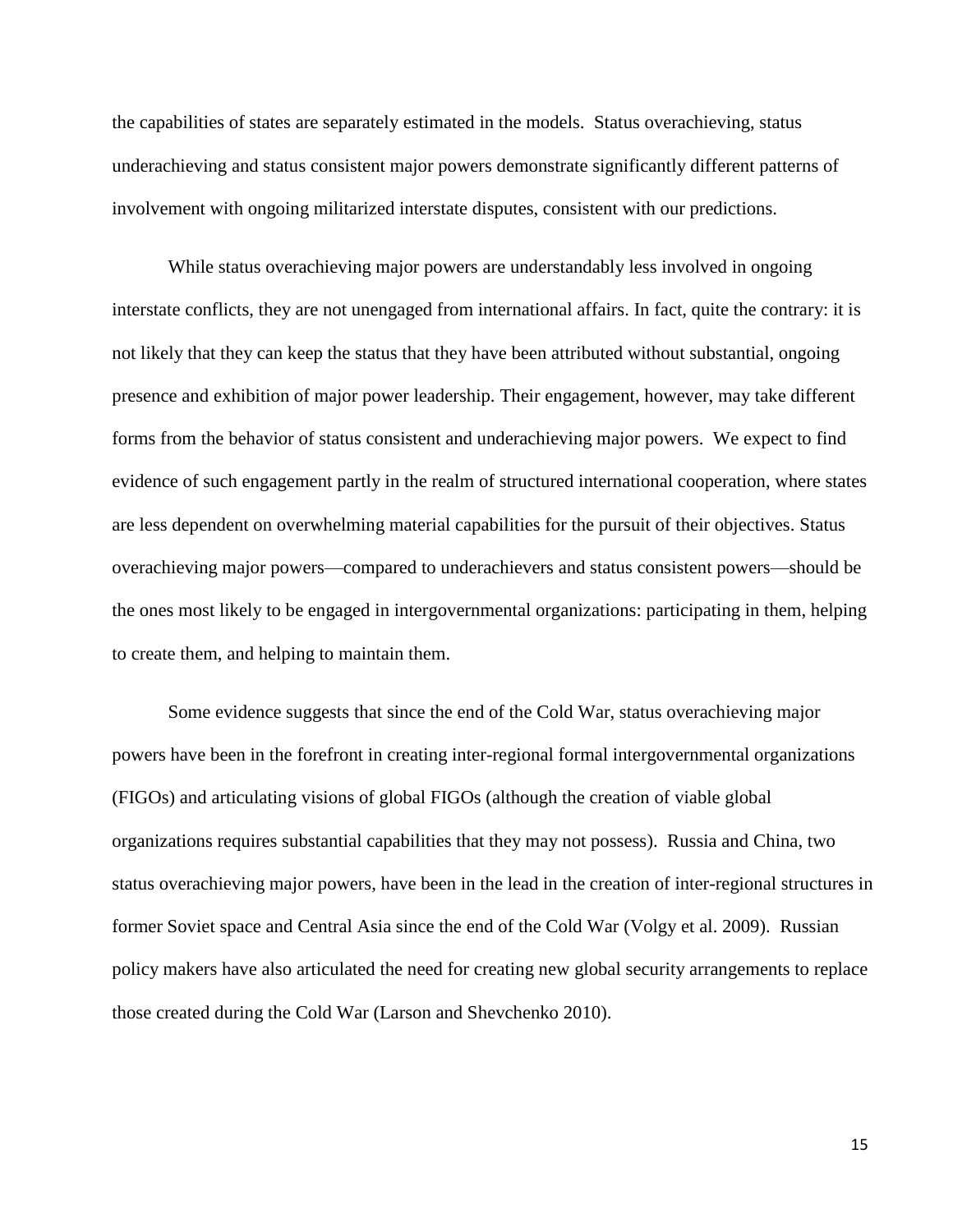Analysis of post-Cold War organizational creation<sup>26</sup> suggests the following patterns: When *inter-regional* FIGO creation occurs after 1989, overachieving major powers are leading the effort. Typically—and since they lack substantial capabilities in comparison to other major power states the effort is not undertaken alone, without the partnership of at least one other overachieving major power or a regional power that is highly salient to the geopolitical space in question. However, the long term viability of these efforts, given limited resources with which to nurture and stabilize these organizations, is somewhat questionable: while FIGOs created by overachieving major powers tend to outlive those without any major power involvement, they are less likely to endure than those created by underachieving or status consistent major powers. Finally, no stable global FIGO creation occurs—those FIGOs that attain some longevity—through the prime sponsorship of overachieving major powers, even in combination with regional powers and other actors that are not major powers. This, of course is not the case for status consistent major powers.

#### **Crossing Thresholds: When Will India and Brazil enter the Major Power Club?**

One of the advantages of our definition and measurement of major power status is that it moves us beyond a binary view of the concept, allowing us to assess gaps within the hierarchy of major powers and non-major powers in a more fine-grained fashion. As Appendix A indicates, the status club of major powers is not constant in terms of membership, and neither is variation in members' status consistency. It is plausible that one or more states outside the club will seek and attain membership in the future (and/or some of the present powers to lose their membership). We assume that the states most likely to seek entrance and to gain community-based status attribution

<sup>&</sup>lt;sup>26</sup> For analysis of FIGOs, and the appropriate database, see Volgy et al. 2009.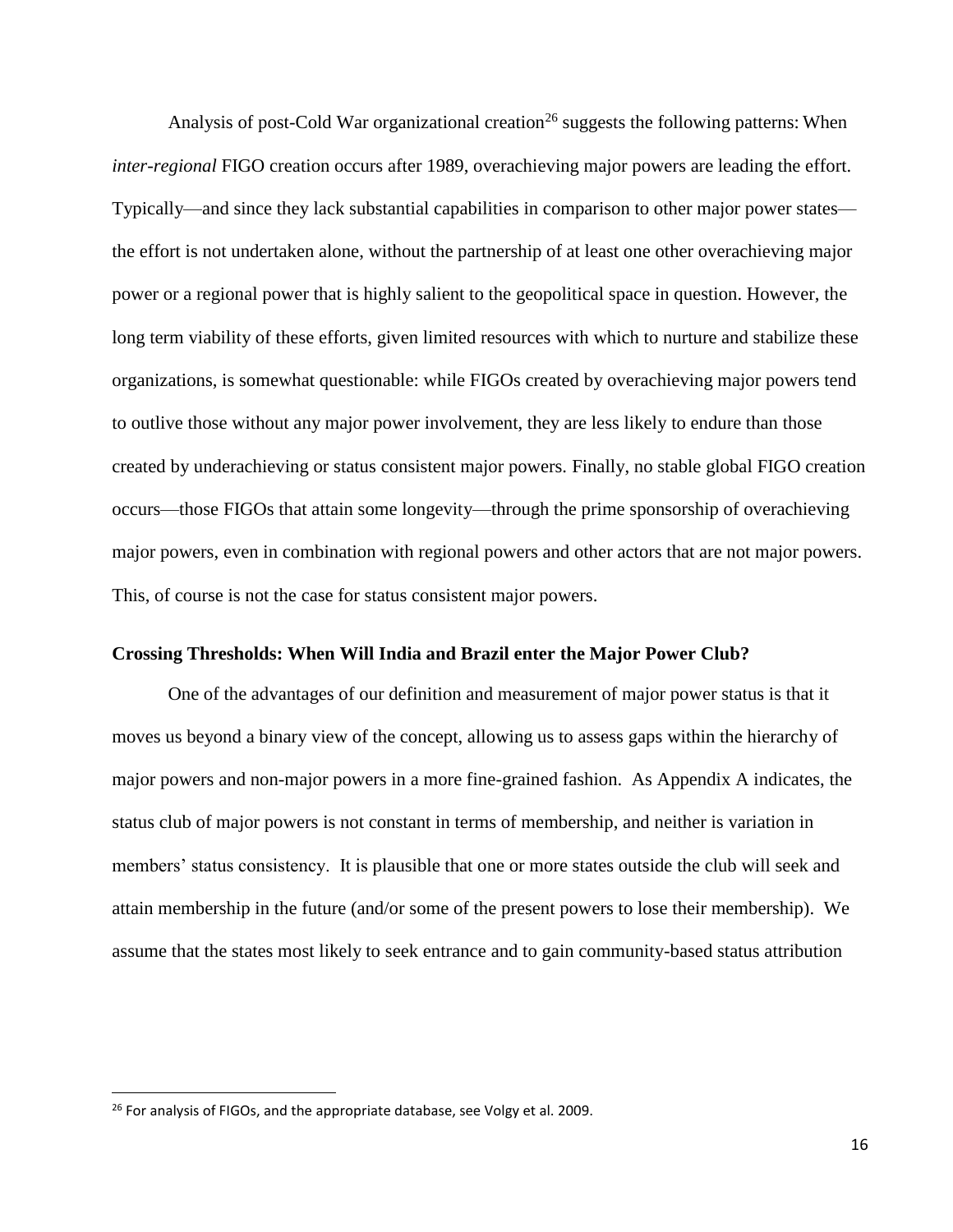for major power status are those that are presently a) the strongest members of the regional power club, and b) have demonstrated an explicit and substantial interest in becoming major powers. <sup>27</sup>

We pursued the following tasks in order to assess the prospects of increasing membership in the major power club: using cluster analysis based on capabilities, primary interactions between states, and cultural/linguistic similarity, we have identified eleven different regions in post-Cold War international relations; then we estimated, based on a regional version of our approach to identifying major powers, whether or not there exist one or more regional powers in those regions; and finally we ranked regional powers on their capabilities to determine which are the strongest (Cline et al. 2010).

As Appendix B indicates, apart from the global powers that are also regional powers, embedded in eleven regions are five regional powers: Australia in Oceania, Brazil in South America, India in South Asia, Nigeria in East Africa, and the Republic of South Africa in the Southern African region. The five members of the regional powers club are all status consistent regional powers, awarded with high status both inside the region and globally. Two of the club members qualify as the strongest of the strong, with economic capabilities and military potential that dwarfs those of the other members. These are Brazil and India, members of the BRIC group, with avowed aspirations for a global role in international affairs. The other members of the regional power club lag far behind in the capabilities and activity needed to successfully seek membership in the club of major powers.<sup>28</sup> Therefore we focus on Brazil and India as the two most likely to seek and receive major power club status.

 $\overline{a}$ 

<sup>&</sup>lt;sup>27</sup> The leap from regional to the global major power status club should be shorter and easier for states that have already emerged as major powers within their respective regions.

<sup>&</sup>lt;sup>28</sup> In terms of military capabilities, Brazil and India overwhelm the South African or Nigerian capabilities, and they do as well in terms of the size of their respective economies. Australia is the only regional power that demonstrates substantial capabilities for inter-regional activity, but not ones that can approximate those of India and Brazil.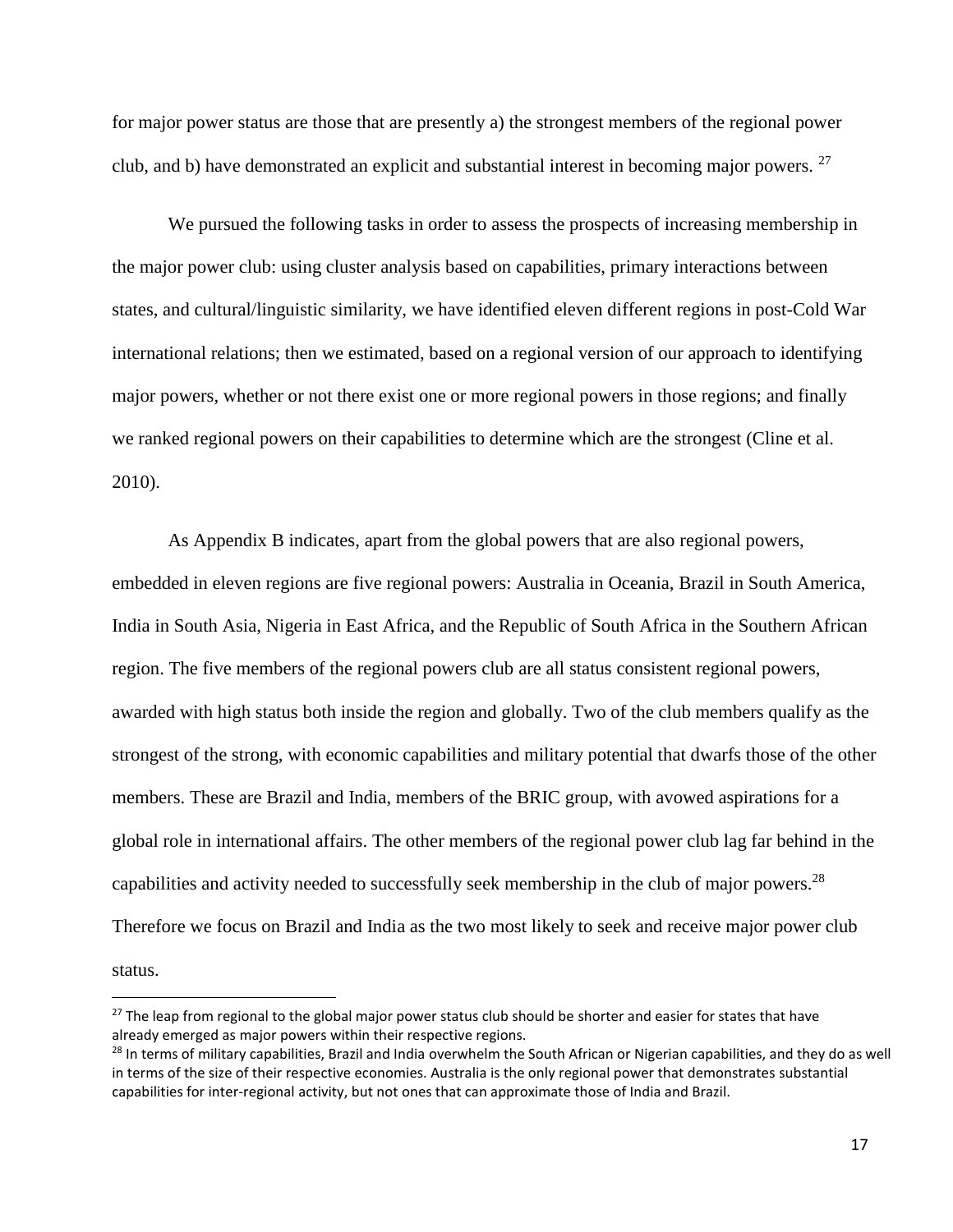We present two sets of data with which to estimate the likelihood of Brazil and/or India gaining entry into the major power club in the forseeable future, and if so, under what conditions. First, we assess where they are now, by comparing their status, capabilities, and foreign policy behavior with those states that have most recently emerged into the club after 1989: China, with growing capabilities, but as an overachieving major power; Japan with shifting status attribution between status consistency and status inconsistency; and Germany, which emerges briefly into the major power club but only for one of the three post-Cold War periods (see Appendix A).

Second, we present a number of alternative scenarios with which to make judgments about when/if, and under what conditions Brazil and India are likely to enter the club. The scenarios attempt to forecast when these states are likely to cross the major power thresholds on opportunity, willingness, and status attribution, given various assumptions regarding a) their historical progress over the last decade; b) the degree of political extraction capabilities of their governments; and c) what major powers may or may not do to counter such movements by the aspirants. In this sense we reinforce the overlap between community-based, in-group based, and self-attribution based dynamics associated with the development of major power status. Historical progress and government extraction capabilities address the opportunity and willingness dimension of our major power definition. The response of major powers who may oppose new entry into the club speaks to the dynamic of in-group status attribution.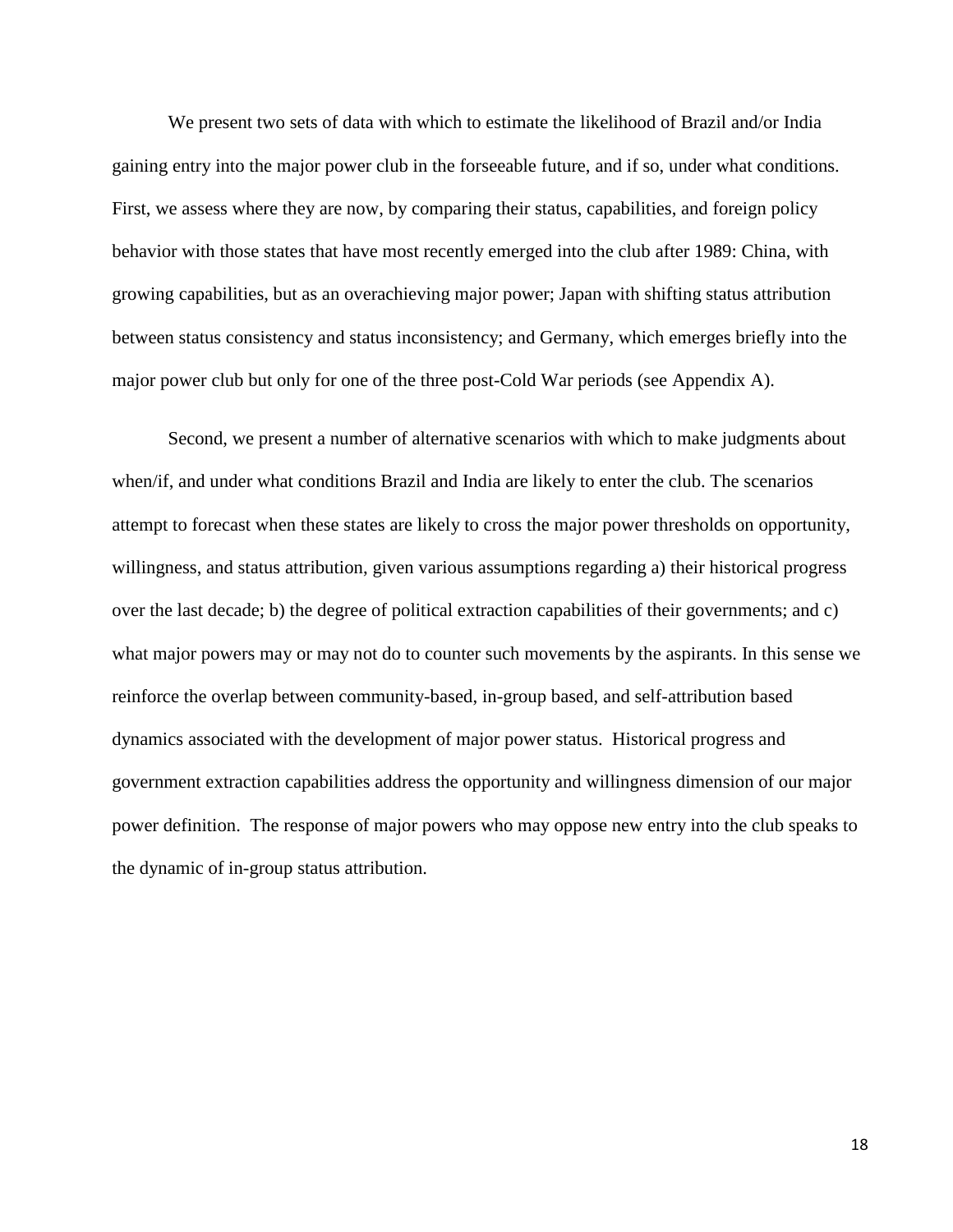

Before moving further, we assess whether or not Brazil and India demonstrate one of the requirements for membership in the major power status club: relative independence in foreign policy orientation from the lead, major power (U.S.). Figure 1 illustrates the similarity in foreign policy portfolios between these two states and the U.S., between 1990 and 2007, using the IDEA data base to generate conflict and cooperation activity (scaled for intensity, using the Goldstein's (1991) conflict/ cooperation scale) for all three states toward other states. The range on the scale of similarity is from 1 (perfect similarity) to -1 (complete dissimilarity). Major powers typically range between +.6 and -.8. Both Brazil and India range around 0 on the scale, indicating little similarity between their foreign policy portfolios and that of the U.S., satisfying the independence criterion for major powers.

## *Where are they now?*

We first compare trends in capabilities, foreign policy activity, and status attribution for Brazil and India since the end of the Cold War, with the three states that emerged into the major power club after 1989 (China, Japan, and Germany). We also compare Brazilian and Indian capabilities to the standard deviation thresholds that aspiring powers need to cross for major powers during this time period. Comparisons on military spending and reach are presented in Figures 2a and 2b. While both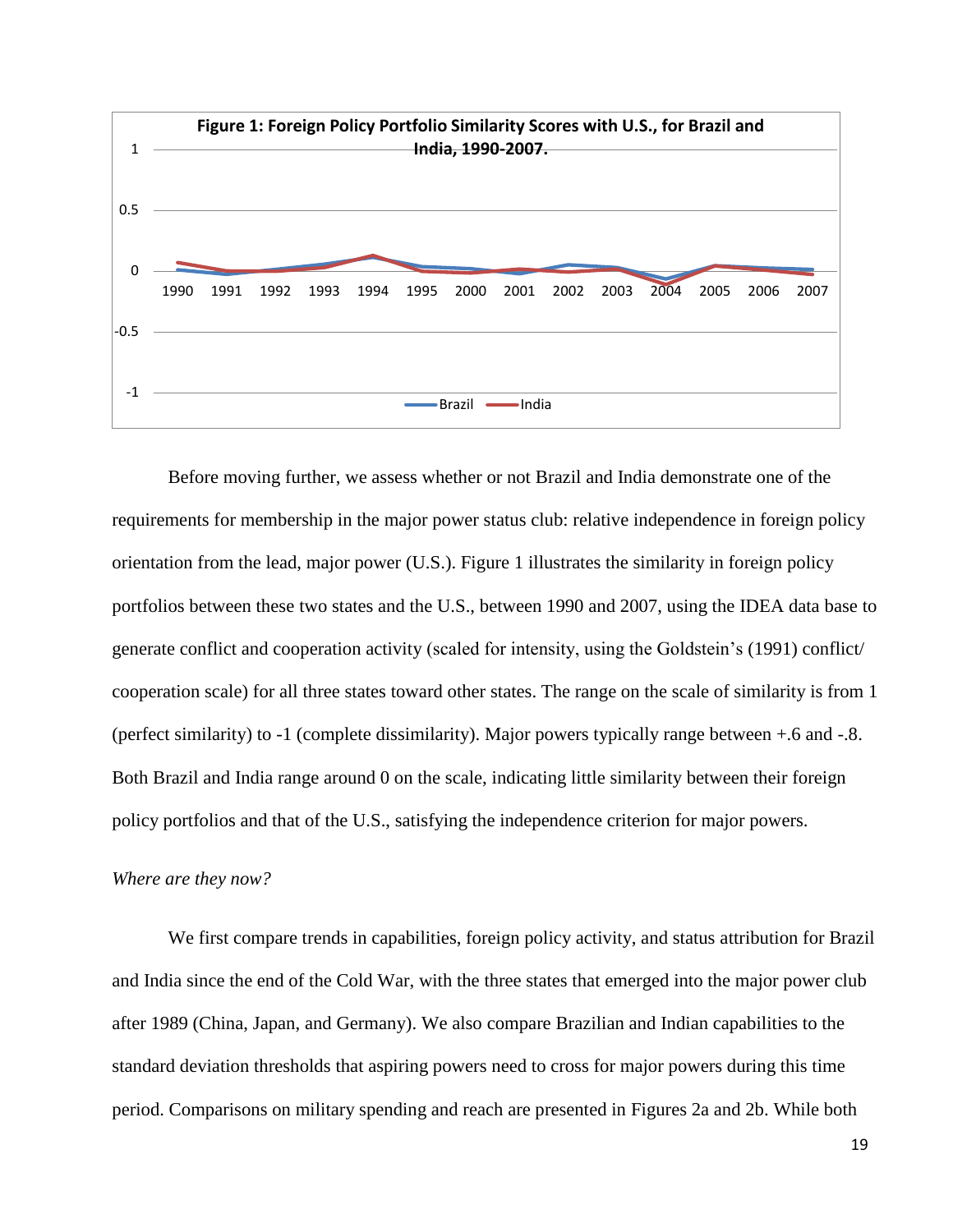Brazil and India have increased their military spending in the last decade, they are substantially below the major power threshold on this measure. The measure of military reach shows an even larger gap between these aspirants and the threshold for major power membership. By comparison, China, over the last two decades doubles her efforts on both measures.



Figure 3 indicates capabilities regarding economic reach, measured by trade as a function of global trade. We do not show statistics on GDP size since both Brazil and India have been above the one standard deviation threshold on GDP size for over the last two decades. Despite the large and growing size of their economies, neither Brazil nor India appear to be moving towards the economic reach threshold crossed by all major powers, including status inconsistent ones.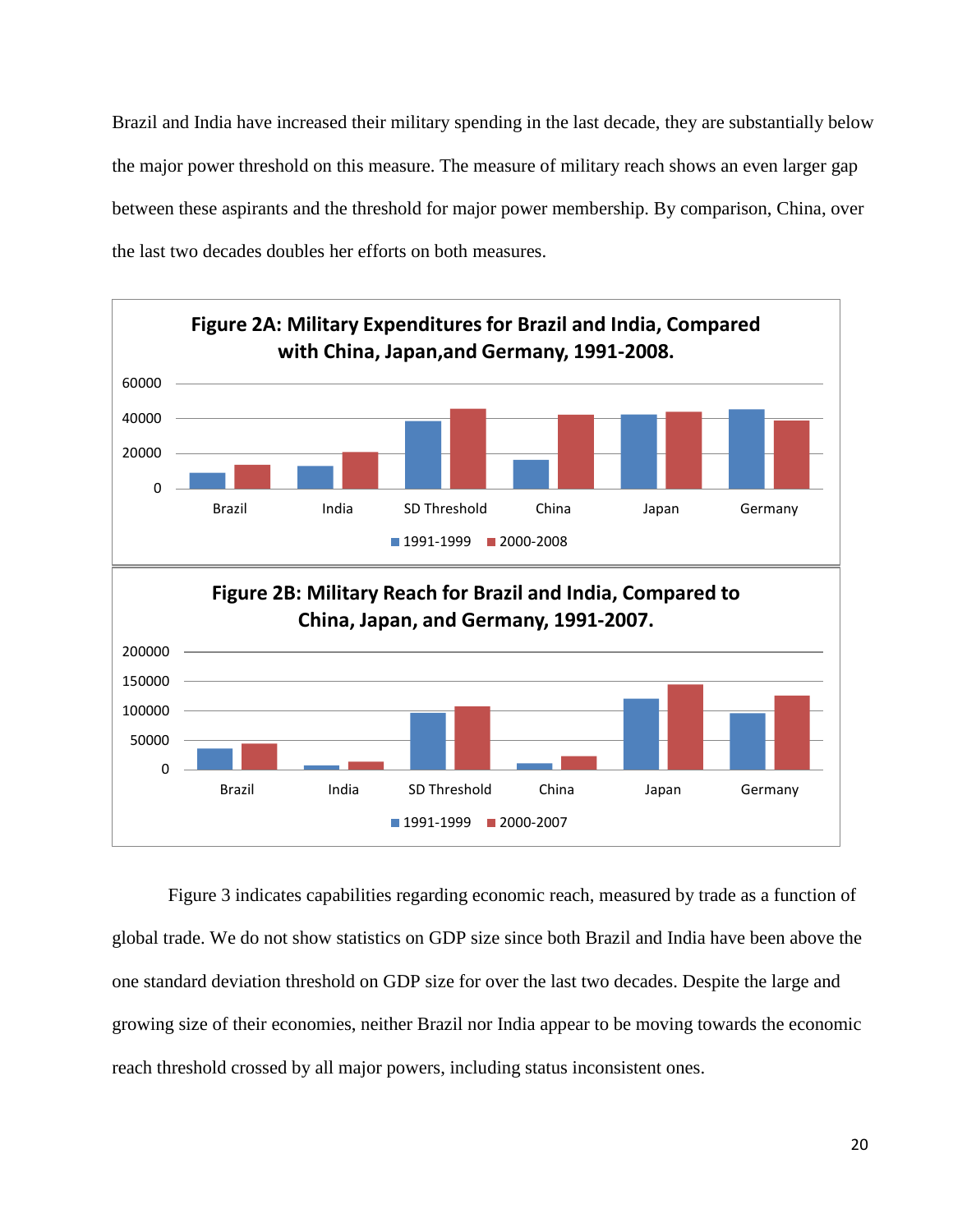

Figures 4A and 4B present trends in the volume and intensity of global cooperative and conflictual activity engaged by Brazil and India. As the figures illustrate, while both are very active in their respective regions and meta-regions (Latin America and Asia respectively), neither demonstrate levels of cooperative and/or conflictual engagement outside of their regions above the major power thresholds.<sup>29</sup>



l

 $^{29}$  While India appears in the graph to reach the threshold on cooperation during the 2000-2007 period, as Figure 6 notes, much of that activity is confined to its meta-region and not globally.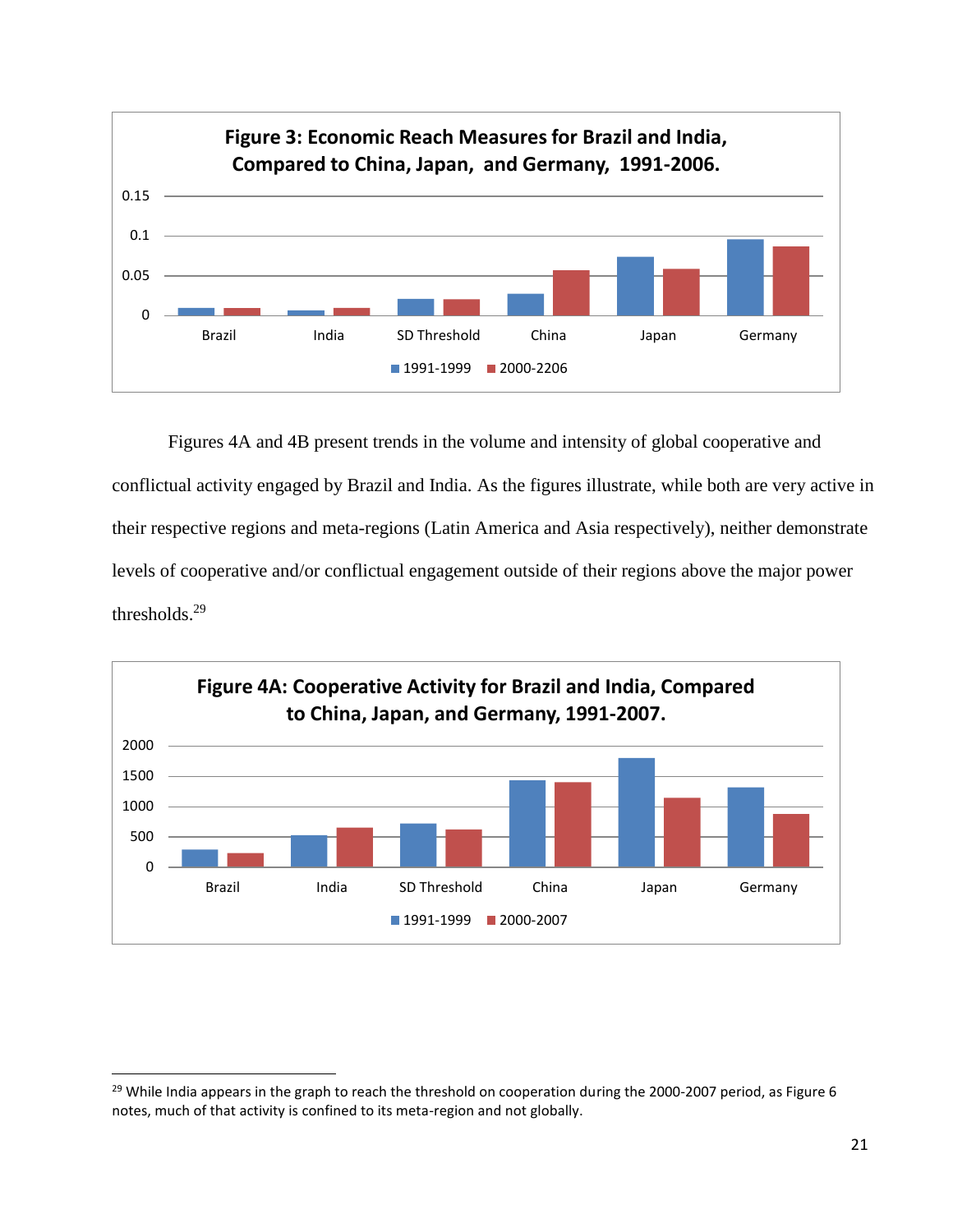

Figures 5A and 5B present trends for the status attribution measures. The pattern for diplomatic contacts received (Figure 5B) by these two aspirant states shows a substantial movement on the part of India toward the volume of contacts received by Japan and Germany. Brazil's numbers lag far behind, nowhere near the threshold, but are at least moving in that direction toward the end of the time series. The state visits measure, however, does not show any substantial movement by Brazil towards the designated threshold. This is not the case for India, which receives substantially more state visits in the second time frame, and catches up with Germany in the last period, although it still fails to reach the designated state visit threshold. Given the combination of the two status measures, it appears that India is progressing toward high status attribution at the end of the time series.

Figure 6 integrates these data and provides a comparative positioning of Brazil and India for the most recent time frame (2000-2007), given the requirements of crossing opportunity, willingness, and status attribution thresholds. As the figure illustrates, clearly neither is a member of the club, albeit some progress has been made by India toward meeting club membership requirements.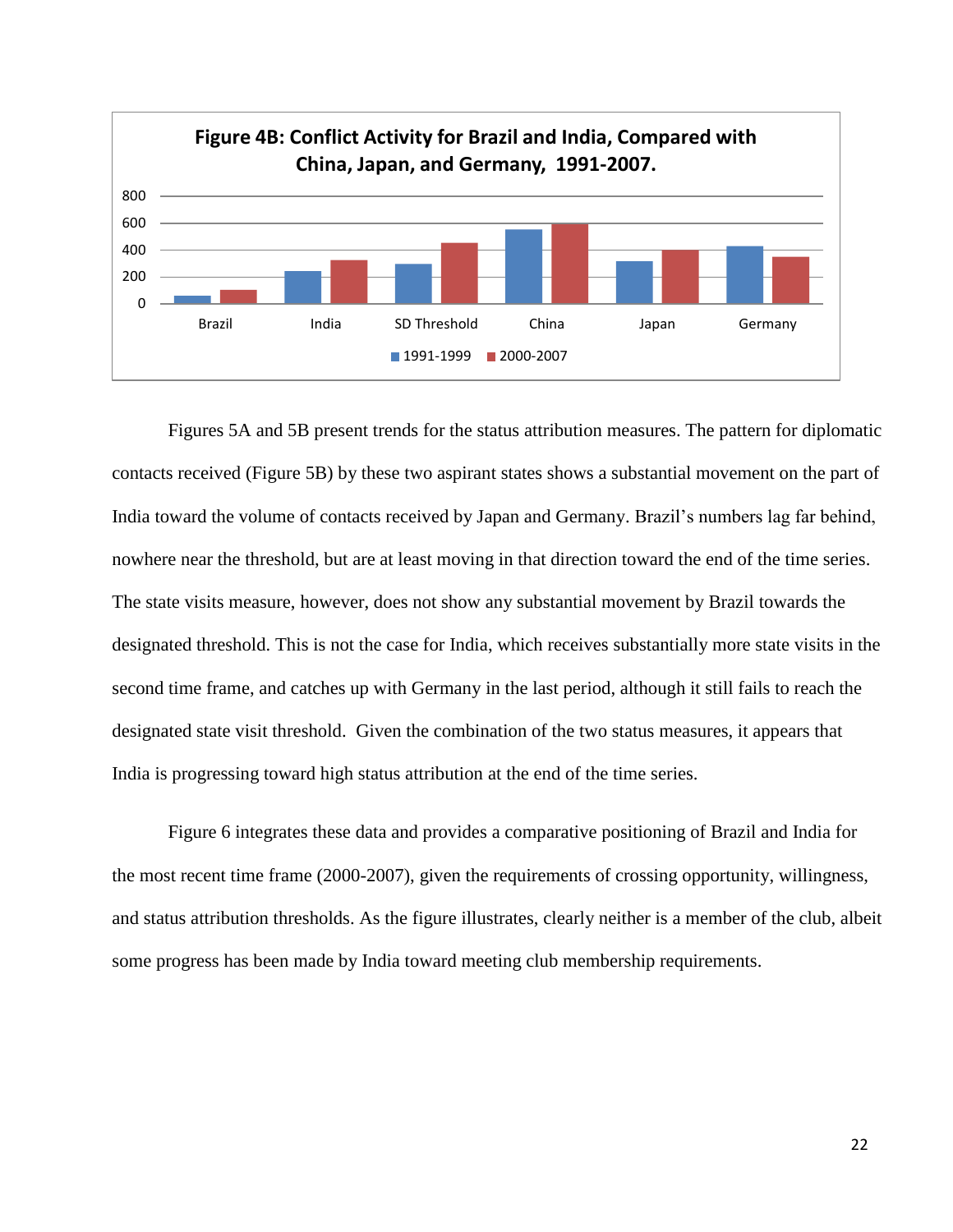

*Seeking Entrance Into The Club*

l

What are the prospects that Brazil and India will enter the club of major powers, and if so, under what type of status attribution conditions? We create three scenarios in response to this question based on varying assumptions regarding Brazilian and Indian capacities to accelerate their capabilities and activities, and the response of major powers to their efforts. The first scenario we propose is the *baseline/frozen status quo model*. In this scenario we estimate prospects of entry based on a) the *forecasted* increase in their capabilities, willingness, and status attribution using a regression<sup>30</sup> on existing data since 1991, b) their average levels of political extraction<sup>31</sup> from society

 $30$  Forecasting was done using only a simple time counter as an independent variable; based on the data from 1991-2007, a predicted value was generated for each your through 2050.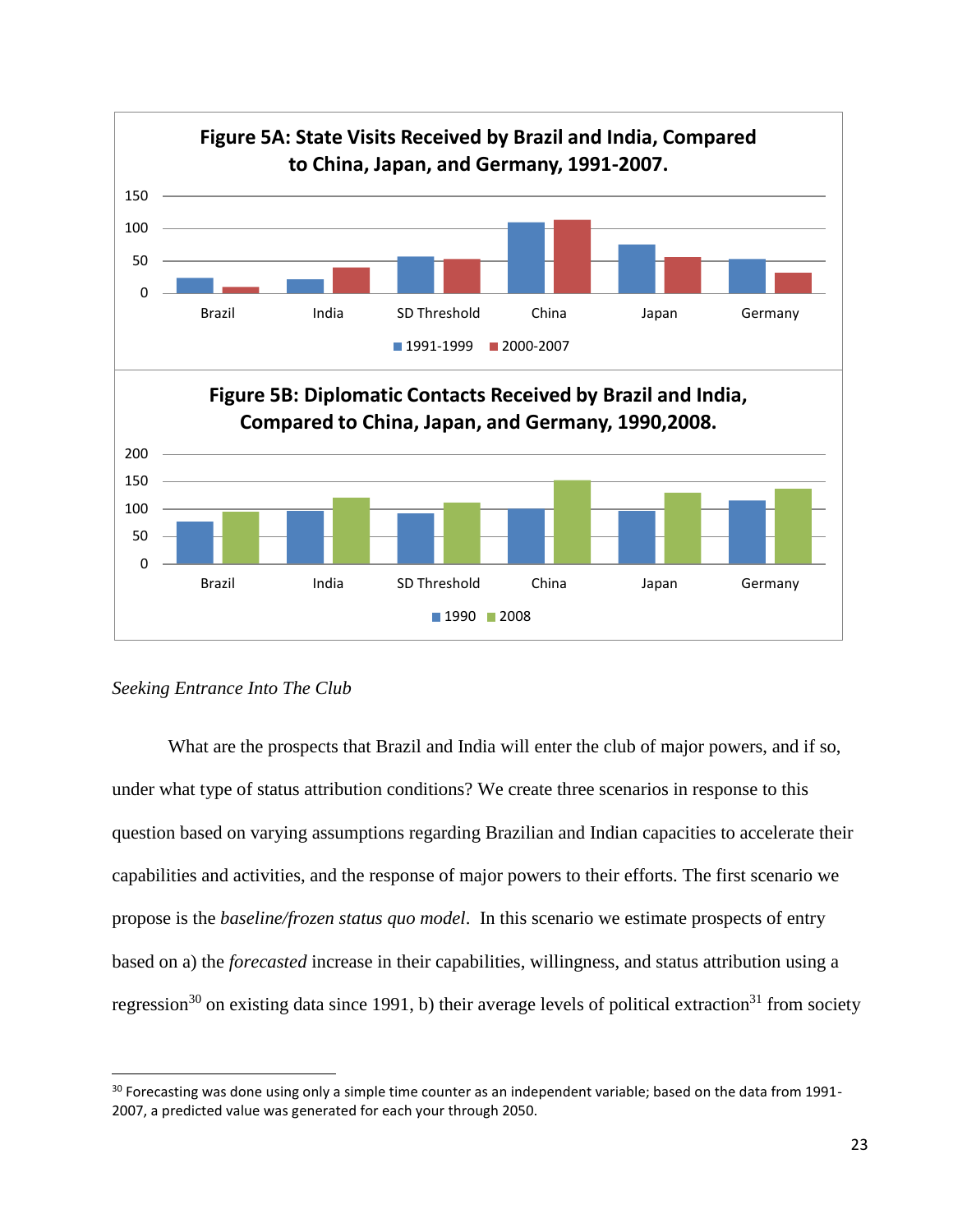by their governments over the last decade, with c) all other states and major powers frozen at their

present levels.

 $\overline{\phantom{a}}$ 

| Figure 6: A Comparison of Threshold Entry requirements for Brazil and India, Compared with New |
|------------------------------------------------------------------------------------------------|
| Major Powers, 2000-2007 Timeframe.                                                             |

| <b>STATE</b>  |                    | <b>Capabilities</b> |                 |           | Foreign Policy* | Status**      |           | Consistency*** |  |
|---------------|--------------------|---------------------|-----------------|-----------|-----------------|---------------|-----------|----------------|--|
|               | <b>GDP EcReach</b> | MilSp               | <b>MilReach</b> | Coop      | <b>Conflict</b> | Dipcon Visits |           |                |  |
|               |                    |                     |                 |           |                 |               |           |                |  |
| <b>Brazil</b> | $\ddot{}$          |                     |                 |           |                 |               |           | <b>NIC</b>     |  |
| <b>India</b>  | +                  |                     |                 | $+^*$     |                 | $\ddot{}$     |           | <b>NIC</b>     |  |
| China         | $+$<br>$\ddot{}$   |                     |                 | $\ddot{}$ | $+^*$           | $+$           | $\ddot{}$ | <b>SIO</b>     |  |
| Japan         | $+$<br>$\ddot{}$   |                     | $\ddot{}$       | $\ddot{}$ |                 | $\ddot{}$     |           | SIU            |  |
| Germany       | $\ddot{}$          | $\ddot{}$           |                 | $+^*$     | $+^*$           | $\ddot{}$     |           | $NIC***$       |  |

The asterisk indicates that the one sd threshold is met or surpassed but not for extra-regional interactions. \*\* Status attribution measures at two standard deviations from mean of all states. \*\*\* Options: SC = Status consistent; SIO = Status inconsistent/overachiever; SIU = Status inconsistent/underachiever; NIC = not in major power status club. \*\*\*\* As Appendix A notes, Germany qualified as a member of the club only during one of the three post-Cold War timeframes, and in this period (2000-2007), it slips out as its foreign policy activity is primarily within its region.

The second scenario we label the *accelerated status quo model*. In this scenario, Brazil and India's values are scaled by their *maximum* political extraction performance in the historical values since 1991, while all other countries—including major powers—remain frozen in time.

The third scenario we label the *minimally contested accelerated model*. In this scenario,

Brazil and India are also performing at their maximum political extraction, but now the major

powers in the club are no longer fixed but continuing their performance at their forecasted values,

<sup>&</sup>lt;sup>31</sup> We assume that there is a range of political extraction available to governments, more or less based on regime type. We have preliminarily tested this notion, using Arbetmann and Kugler's (1995) political extraction measure (updated to the present by Arbetman and Kugler), and found that the extraction capabilities of non-democracies fluctuated on a wider range than democracies, but most states, and especially those in and near the major power club, had a relative stable range of extraction capabilities. We are grateful to Jacek Kugler for sharing the most recent data base.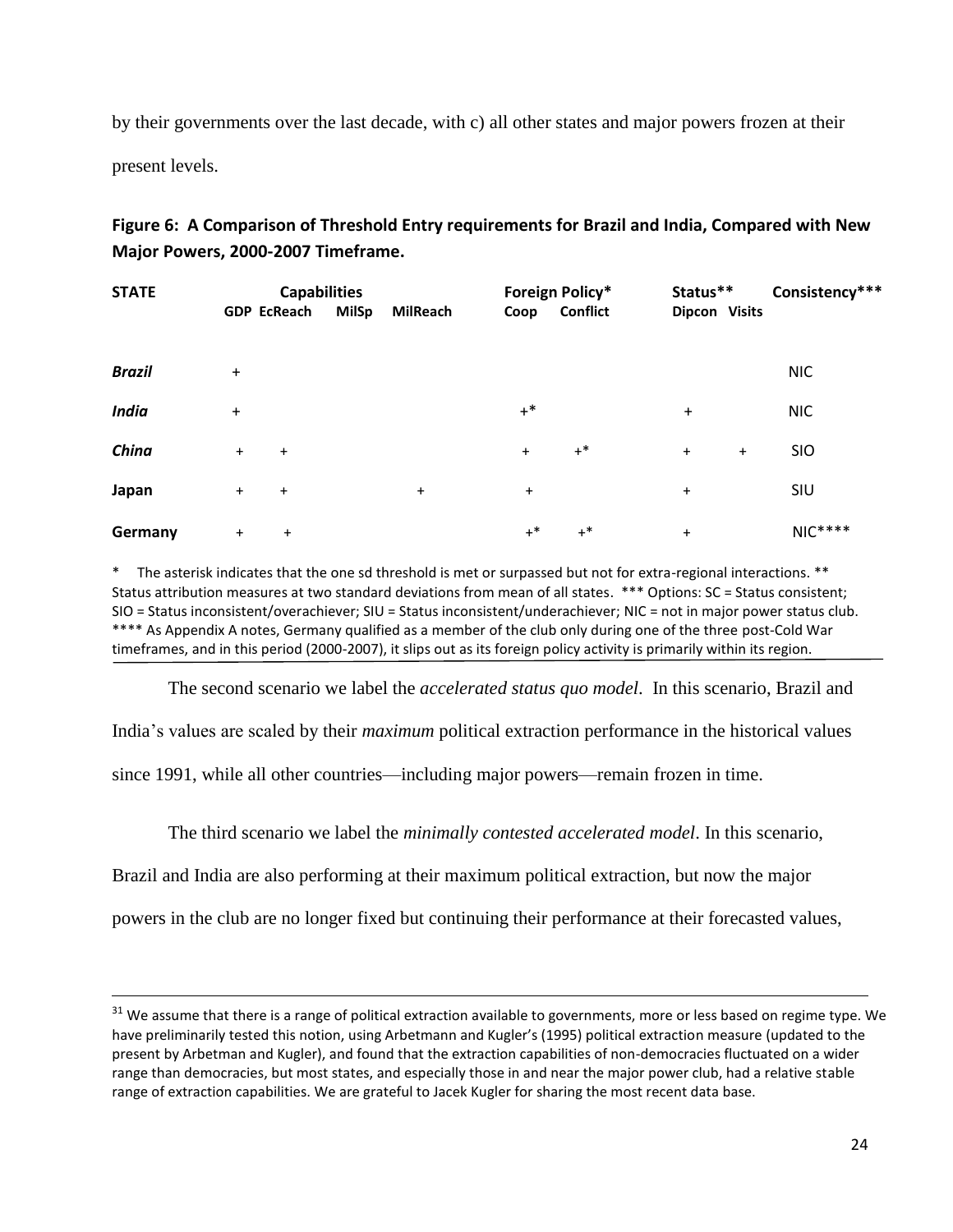based on historical data since 1991. Thus, this scenario contains a minimal response on the part of major powers to accelerated status seeking by Brazil and India.<sup>32</sup>

|                                                                    |           |          |           | <b>Brazil</b>                                   |           |           |           |            |
|--------------------------------------------------------------------|-----------|----------|-----------|-------------------------------------------------|-----------|-----------|-----------|------------|
|                                                                    | Milex     | Milreach |           | GDP Econreach Coop Conf Dipcon Visits Position* |           |           |           |            |
| 2010-15                                                            |           |          | $\ddot{}$ |                                                 |           |           |           | <b>NIC</b> |
| 2016-20                                                            |           |          | $\ddot{}$ |                                                 |           |           |           | <b>NIC</b> |
| 2021-25                                                            |           |          | $\ddot{}$ |                                                 |           |           |           | <b>NIC</b> |
| 2026-30                                                            |           |          | $\ddot{}$ |                                                 |           |           |           | <b>NIC</b> |
| 2031-35                                                            |           |          | $\ddot{}$ | $\ddot{}$                                       |           | $+$       |           | <b>NIC</b> |
| 2036-40                                                            |           |          | $\pmb{+}$ | +                                               |           | $\ddot{}$ |           | <b>NIC</b> |
| 2041-45                                                            |           |          | $\ddot{}$ | $\pmb{+}$                                       |           | $\ddot{}$ |           | <b>NIC</b> |
| 2046-50                                                            |           |          | $\ddot{}$ | +                                               |           | +         |           | <b>NIC</b> |
|                                                                    |           |          |           |                                                 |           |           |           |            |
|                                                                    |           |          |           | India                                           |           |           |           |            |
| 2010-15                                                            |           |          | $\ddot{}$ |                                                 |           | $\ddot{}$ | $\ddot{}$ | <b>NIC</b> |
| 2016-20                                                            |           |          | $\ddot{}$ |                                                 |           | $\ddot{}$ | $\ddot{}$ | <b>NIC</b> |
| 2021-25                                                            |           |          | $\ddot{}$ | +                                               |           | $\ddot{}$ | $\ddot{}$ | <b>NIC</b> |
| 2026-30                                                            |           |          | $\ddot{}$ | $\ddot{}$                                       |           | $\ddot{}$ | $\ddot{}$ | <b>NIC</b> |
| 2031-35                                                            |           |          | $\ddot{}$ | $\ddot{}$                                       |           | $\ddot{}$ | $\ddot{}$ | <b>NIC</b> |
| 2036-40                                                            |           |          | $\ddot{}$ | $\pmb{+}$                                       |           | $\ddot{}$ | $+$       | <b>NIC</b> |
| 2041-45                                                            |           |          | +         | +                                               | $\ddot{}$ | $\ddot{}$ | $\ddot{}$ | <b>NIC</b> |
| 2046-50                                                            | $\ddot{}$ |          | $\ddot{}$ | $\ddot{}$                                       | $\ddot{}$ | +         | ÷         | <b>SIO</b> |
| * NIC = not in status club; SIO = Status overachieving major power |           |          |           |                                                 |           |           |           |            |

**Figure 7: Projections for Brazil and India, Baseline/Status Quo Scenario.**

The political extraction variable offers a "value added" measure for states: variation on the measure provides us an indirect method for assessing the ability of domestic political regimes to increase their activities and capabilities, and to receive a corresponding increase in status attribution. Thus, in the baseline scenario we assume that political extraction is at its "normal" rate. In the accelerated status quo model, we focus on the top end of the political extraction range, using the difference between the maximum political extraction and the mean to scale the slope of Brazil and India's forecasted values on capabilities, activity and status attribution.<sup>33</sup>

 $\overline{a}$ 

<sup>&</sup>lt;sup>32</sup> We created additional scenarios of stronger major power responses, but as Figure 9 below demonstrates, these are not necessary.

 $33$  For example, the percent difference between India's mean and highest point of political extraction is 18; we increase by 18 percent India's capabilities and activity in the accelerated model.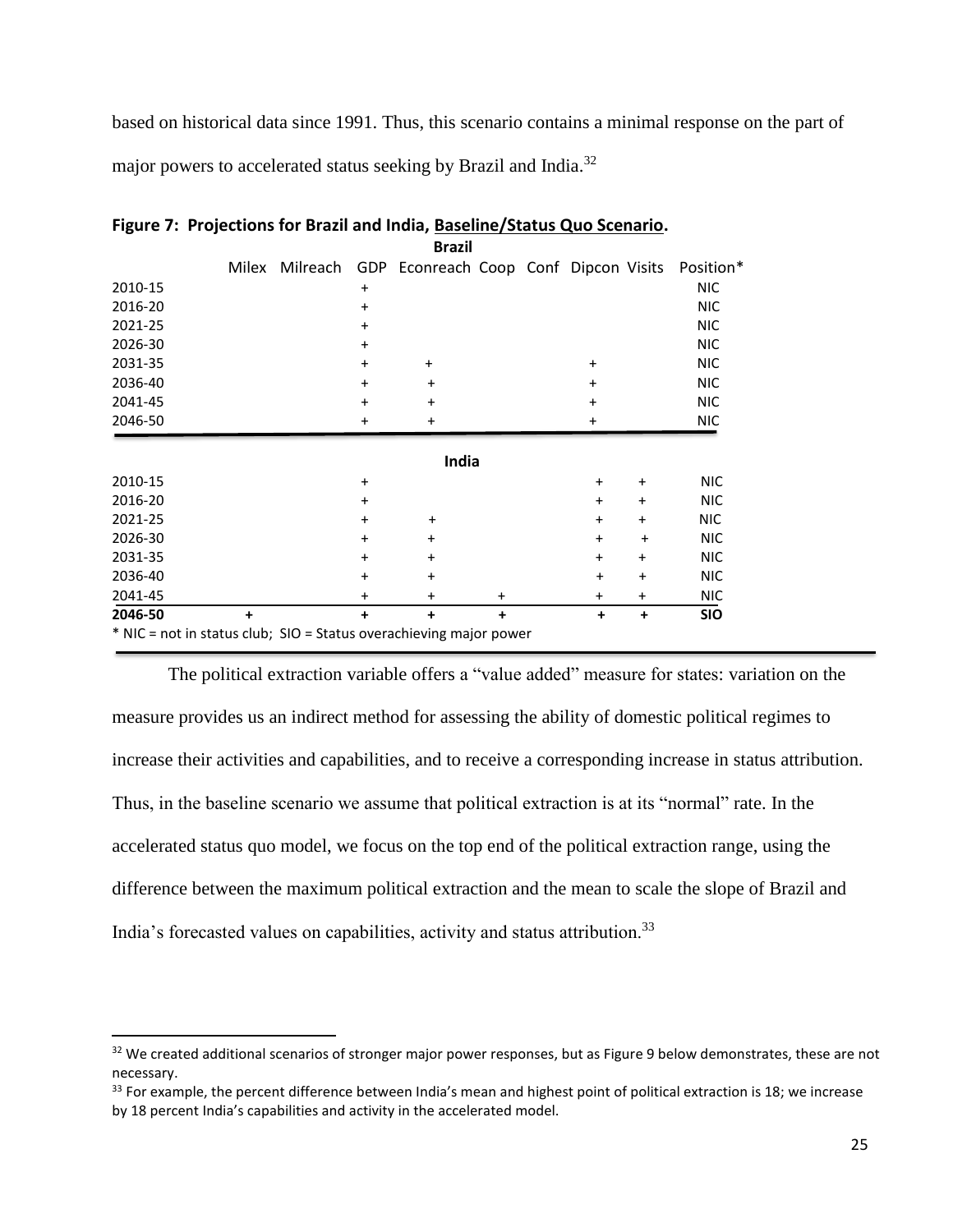In all three scenarios we assume that the condition of relative foreign policy independence vis-à-vis the leading global state (the U.S.)—as demonstrated up to the immediate recent past—will not have changed appreciably in the near future (Figure 1). We also assume for all scenarios that the immediate conditions in their regional relationships will not deteriorate significantly,  $34$  allowing these states to continue to focus a substantial part of their attention to global politics.

All three projections are based on extremely conservative scenarios regarding how states presently in the club would respond to Brazilian and Indian aspirations. In two of the three scenarios, the profiles of major powers are frozen in time; in the third, they simply continue on the path they are presently pursuing. These constitute the best case conditions under which Brazil and India would succeed in entering the club. $35$ 

Note that the projections we make are linear in nature. We do so based on a vast body of theoretical and empirical studies suggesting that states' relative growth in material capabilities and foreign policy behavior occurs rather linearly over time (e.g., Organski and Kugler 1980; Kugler and Lemke 2000). Furthermore, two of the three recent members of the club (China and Japan) demonstrated such linear changes as they entered the club. Germany did not; the sudden integration of the two Germanies hardly constitutes a linear event. However, Germany is the only case after 1989 that enters and then slips out of the major power club. Below we will suggest conditions under which such linear patterns may change and trends accelerated or muffled, and especially for India.

 $34$  It may be optimistic to forward this assumption for India, given the flurry of Chinese activity in South Asia, and the brewing conflicts between Pakistan and India over Kashmir, but regarding especially the latter, it appears that Indian policy makers are recognizing the explosive potential in Kashmir and are seeking conflict mediation inside the territory. Of course all bets are off if the Pakistani government falls to another coup and/or if insurgent elements destabilize further the domestic security conditions inside Pakistan.

 $35$  These projections also assume that none of the existing powers leave the club during this timeframe, an assumption that is more directly addressed in the conclusions.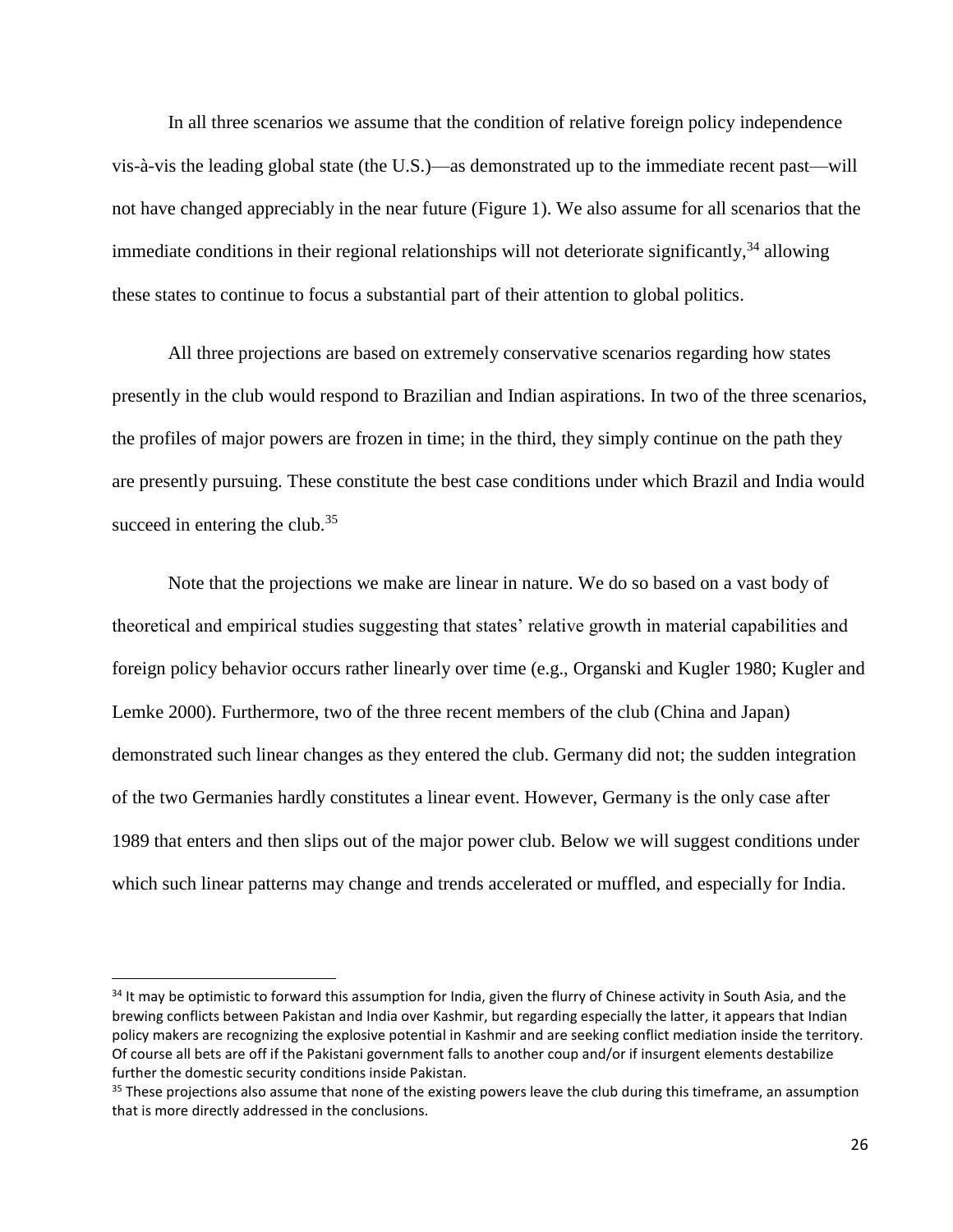|                                                                    |       |                        |                                                | <b>Brazil</b> |                        |                        |                          |
|--------------------------------------------------------------------|-------|------------------------|------------------------------------------------|---------------|------------------------|------------------------|--------------------------|
| <b>TIME</b>                                                        | Milex |                        | Milreach GDP Econreach Coop Conf Dipcon Visits |               |                        |                        | Position*                |
| 2010-15                                                            |       | $\ddot{}$              |                                                |               |                        |                        | NIC.                     |
| 2016-20                                                            |       | $\ddot{}$              |                                                |               |                        |                        | <b>NIC</b>               |
| 2021-25                                                            |       | $\ddot{}$              |                                                |               |                        |                        | <b>NIC</b>               |
| 2026-30                                                            |       | $\ddot{}$              |                                                |               |                        |                        | <b>NIC</b>               |
| 2031-35                                                            |       | $\ddot{}$              | $\ddot{}$                                      |               | $\ddot{}$              |                        | <b>NIC</b>               |
| 2036-40                                                            |       | $\ddot{}$              | $\pmb{+}$                                      |               | $\ddot{}$              |                        | <b>NIC</b>               |
| 2041-45                                                            |       | $\ddot{}$              | $\ddot{}$                                      |               | $\ddot{}$              |                        | <b>NIC</b>               |
| 2046-50                                                            |       | $\ddot{}$              | $\pmb{+}$                                      |               | $\ddot{}$              |                        | <b>NIC</b>               |
| 2010-15                                                            |       | +                      |                                                | India         | $\ddot{}$              | $\ddot{}$              | <b>NIC</b>               |
| 2016-20                                                            |       | $\pmb{+}$              |                                                |               | $\ddot{}$              | $\ddot{}$              | <b>NIC</b>               |
| 2021-25<br>2026-30                                                 |       | $\pmb{+}$<br>$\ddot{}$ | $\pmb{+}$<br>$\pmb{+}$                         |               | $\ddot{}$<br>$\ddot{}$ | $\pmb{+}$<br>$\ddot{}$ | <b>NIC</b><br><b>NIC</b> |
| 2031-35                                                            |       | $\ddot{}$              | $\ddot{}$                                      |               | $\ddot{}$              | $\ddot{}$              | <b>NIC</b>               |
| 2036-40                                                            |       | $\ddot{}$              | $\ddot{}$                                      |               | $\ddot{}$              | $\ddot{}$              | <b>NIC</b>               |
| 2041-45                                                            | ÷     | +                      | +                                              | +             | +                      | ٠                      | <b>SIO</b>               |
| 2046-50                                                            | +     | +                      | +                                              | +             | $\ddot{}$              | ٠                      | <b>SIO</b>               |
| * NIC = not in status club; SIO = Status overachieving major power |       |                        |                                                |               |                        |                        |                          |

## **Figure 8: Projections for Brazil and India, Status Quo Accelerated Scenario.**

The results of the three scenarios are summarized in Figures 7 through  $9^{36}$  None of the three scenarios create conditions that would allow Brazil to emerge into the status club of major powers over the next four decades. Regardless of the scenario utilized, Brazil is not expected to cross the threshold on state visits received, and appears to resemble a major power only on the economic capabilities dimension. This outcome appears to be the case even when it is operating at the high end of its political extraction capacity.

The projections appear somewhat more promising for India, although the picture sketched by alternative scenarios presents dynamics that suggest substantial frustration for Indian policy makers if they are expecting entrance soon to the major power club. In the baseline scenario (Figure 7) India does not emerge into the major power status club until the very end of the time series. Even if India operates at the highest range of its political extraction capability while the major powers are frozen

<sup>&</sup>lt;sup>36</sup> The actual projection models and the data utilizing them are available from the authors on request.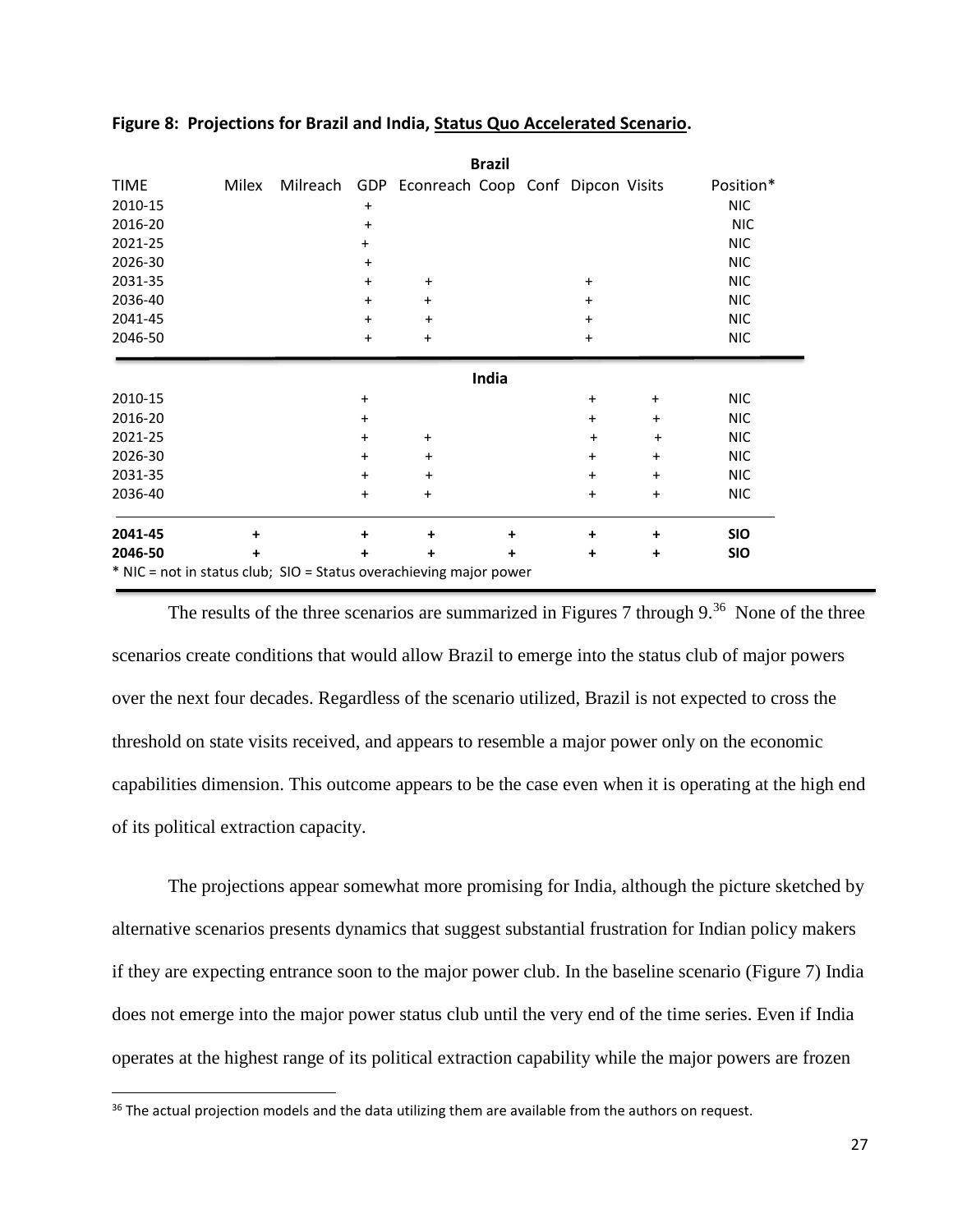in time (second scenario, Figure 8), it gains only a half-decade, emerging into the club around 2041 as an overachieving status inconsistent major power. The third scenario (Figure 9) suggests that the minimal gains in the second scenario are wiped out completely if existing major powers respond by simply continuing the trends they have demonstrated historically regarding their capabilities and activities, even without increasing their political extraction capabilities. Under those conditions, scenario 3 suggests that even if India operates at the top range of its demonstrated capacity for extraction, it will still fail to enter the club across the next four decades. Only efforts at accelerated capacity generation and accelerated global involvement substantially above and beyond what India has been able to demonstrate historically could change this picture.

|             |       |           |                                                | <b>Brazil</b> |           |           |            |
|-------------|-------|-----------|------------------------------------------------|---------------|-----------|-----------|------------|
| <b>TIME</b> | Milex |           | Milreach GDP Econreach Coop Conf Dipcon Visits |               |           |           | Position   |
| 2010-15     |       | $\ddot{}$ |                                                |               |           |           | <b>NIC</b> |
| 2016-20     |       | $\ddot{}$ |                                                |               |           |           | <b>NIC</b> |
| 2021-25     |       | $\ddot{}$ |                                                |               |           |           | <b>NIC</b> |
| 2026-30     |       | $\ddot{}$ | $\ddot{}$                                      |               | $\ddot{}$ |           | <b>NIC</b> |
| 2031-35     |       | $\ddot{}$ | $\ddot{}$                                      |               | $\ddot{}$ |           | <b>NIC</b> |
| 2036-40     |       | $\ddot{}$ | $\ddot{}$                                      |               | $\ddot{}$ |           | <b>NIC</b> |
| 2041-45     |       | $\ddot{}$ | $\ddot{}$                                      |               | $\ddot{}$ |           | <b>NIC</b> |
| 2046-50     |       | $\ddot{}$ | $\ddot{}$                                      |               | $\ddot{}$ |           | <b>NIC</b> |
|             |       |           |                                                | India         |           |           |            |
| 2010-15     |       | $\ddot{}$ |                                                |               | $\ddot{}$ | $\ddot{}$ | <b>NIC</b> |
| 2016-20     |       | $\ddot{}$ |                                                |               | $\ddot{}$ | $\ddot{}$ | <b>NIC</b> |
| 2021-25     |       | $\ddot{}$ | $\ddot{}$                                      |               | $\ddot{}$ | $\ddot{}$ | <b>NIC</b> |
| 2026-30     |       | $\ddot{}$ | $\ddot{}$                                      |               | $\ddot{}$ | $\ddot{}$ | <b>NIC</b> |
| 2031-35     |       | $\ddot{}$ | $\ddot{}$                                      |               | $\ddot{}$ | $\ddot{}$ | <b>NIC</b> |
| 2036-40     |       | $\ddot{}$ | $\ddot{}$                                      |               | $\ddot{}$ | $\ddot{}$ | <b>NIC</b> |
| 2041-45     |       | $\ddot{}$ | $\ddot{}$                                      |               | $\ddot{}$ | $\ddot{}$ | <b>NIC</b> |
| 2046-50     |       | $\ddot{}$ | $\ddot{}$                                      |               | $\ddot{}$ | $\ddot{}$ | <b>NIC</b> |

**Figure 9: Projections for Brazil and India, Minimally Contested Accelerated Scenario.**

The three scenarios are based on various assumptions regarding changes endogenous to Brazil and India, and thresholds that are driven exogenously, depending on whether or not major powers respond to status seeking on the part of these states. We have not created scenarios where other exogenous stimuli compel Indian decision-makers especially to ramp up their capabilities and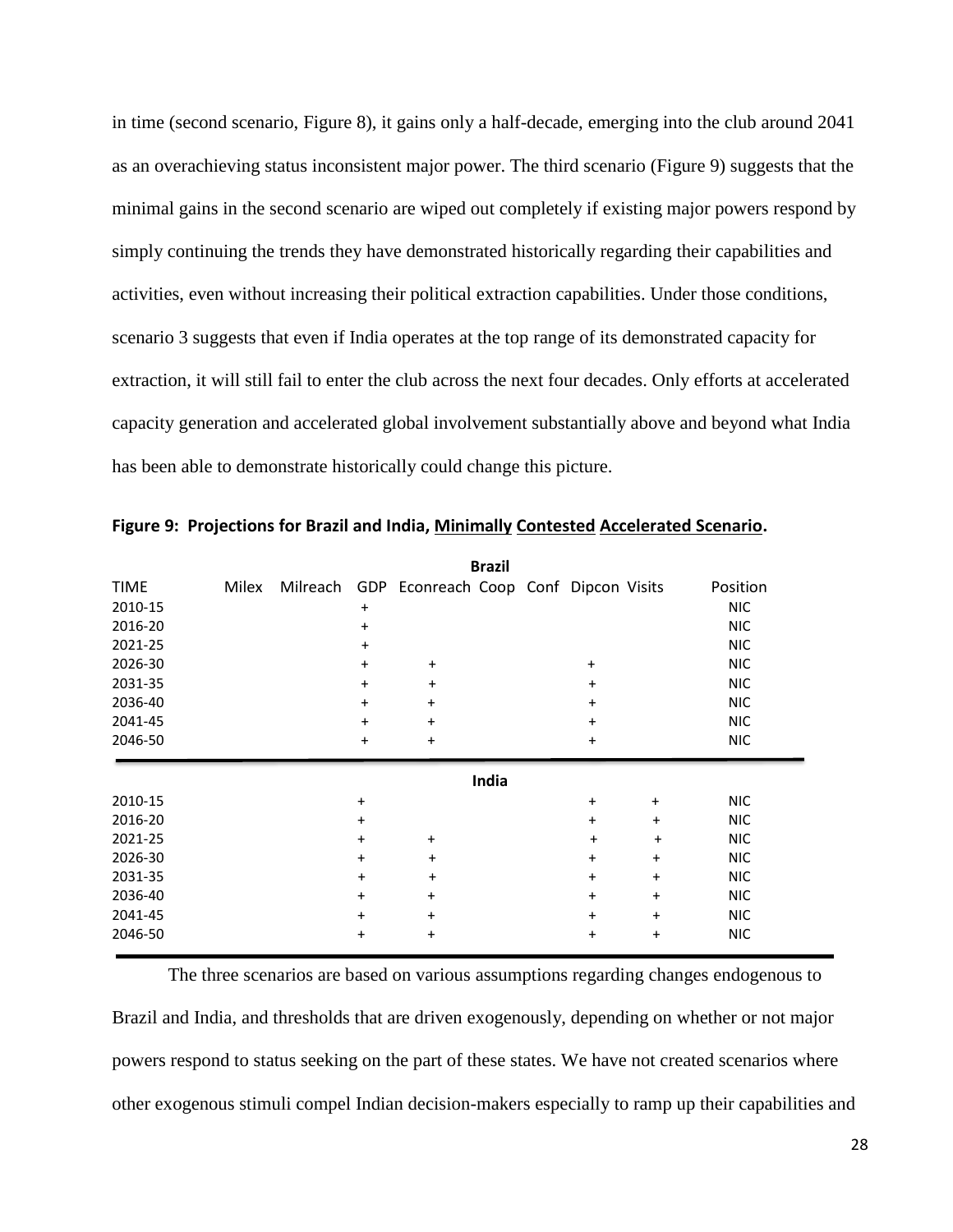activities. India is particularly vulnerable to such changes given its rivalry with a somewhat unstable nuclear Pakistan in its immediate region, and competition with China that ranges from ongoing border issues to active Chinese involvement in South Asia.<sup>37</sup>

With respect to the first issue, one can create myriad scenarios around increased loss of control by Pakistani authorities over insurgent groups, based in Pakistan, which in turn creates substantial security threats both in India and in Indian occupied Kashmir.<sup>38</sup> These types of security threats would likely be met by substantial increases in Indian capabilities and a ramping up of its regional and global involvement in security affairs. Those changes to its capabilities and activity would bring it closer to achieving major power status than in the forecasted models.

Increased competition with China could result in similar changes to its capabilities and activities, including strategies of social creativity (Larsen and Shevchenko 2010) in seeking alternative structures of cooperation and security mechanisms, and alternative coalitional politics, including closer relationships with Japan, the U.S., and the EU. We assume, however, that these strategies require two conditions that may not be present for India: broad domestic support for such foreign policy restructuring and a foreign policy infrastructure that has the resources, skills, and experience with which to navigate the treacherous waters involved with such complex foreign policy changes.<sup>39</sup>

## **Consequences for International Politics**

<sup>&</sup>lt;sup>37</sup> States embedded in rivalries may emerge faster into the club, stimulated by the need to respond to myriad security issues. However, rivalries may also limit capabilities and focus to the region, anchoring the state to its regional, rather than global environment.

<sup>&</sup>lt;sup>38</sup> Substantial conflicts between India and Pakistan are integrated in our historical data used to forecast, including their 1999 conflict. The events we describe here, however, would yield security concerns above and beyond those historical events over the last decade, and especially if Pakistan begins to destabilize.

<sup>&</sup>lt;sup>39</sup> Brazilian efforts to substantially expand it foreign involvement in Africa have floundered over the inability of its foreign affairs infrastructure to carry out this ambitious policy (Seabra, 2010). Limited Indian experience outside of its region and outside of formal IGOs may reduce its ability to execute such complex foreign policy changes.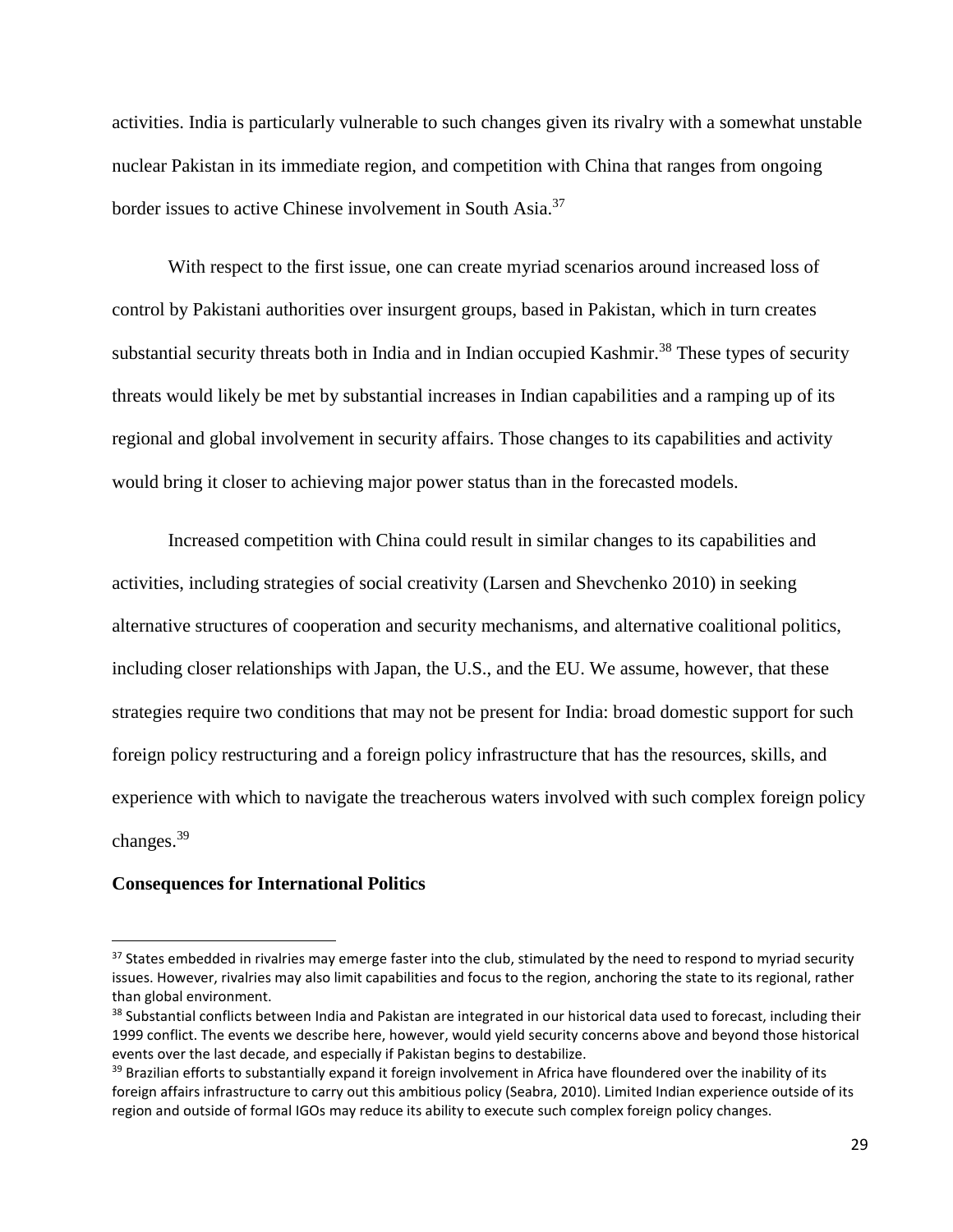Implicit in our effort is the assumption that increasing the size of the major powers club is not necessarily a zero sum game. While gaining membership in the club should increase the soft power of a state, how it behaves with the additional legitimacy that is created by membership depends in significant part on whether or not it is status consistent, underachieving, or overachieving. It appears that foreign policy makers recognize as much and may see granting club membership to an overachieving major power as preferable to extensive and potentially dangerous status seeking on the part of states that are denied membership. When potential major powers with realistic aspirations make a concerted push for status, it may be preferable for other states to attribute such a status sooner rather than later. The behavior of overachieving major powers satisfied with their status is more predictable and preferable to the volatile actions of dissatisfied revisionist states.

The case of China is illustrative. As a new, but overachieving major power in the club, it has taken an extremely conservative approach to contesting the global order and its role in it as long as other states provide it with major power status. Likewise, the Russian/USSR shift from underachieving to overachieving major power has led to reduced Russian conflict with other major powers outside its own region, and presently, it is attempting to seek accommodation with both established Western<sup>40</sup> and rising Chinese power. It is difficult to imagine an equally benign scenario had Russia been excluded from the major power club after 1991.

India's accession to the club of major powers suggests challenges reminiscent of Chinese entrance. India has already reached the threshold of substantial status but without the complement of qualifying capabilities and activities. It continues to face substantial challenges within its own region and inter-regionally from East Asia. Continuing recognition to it as a major player in international

<sup>&</sup>lt;sup>40</sup> Despite support for Iran, following the latest round of UN sanctions, Russian authorities cancelled a substantial contract to provide sophisticated air defense systems to Iran (Lyubov Pronina, "Russia Cancels \$800 million Air Defense Contract with Iran," Bloomberg, October 7, 2010).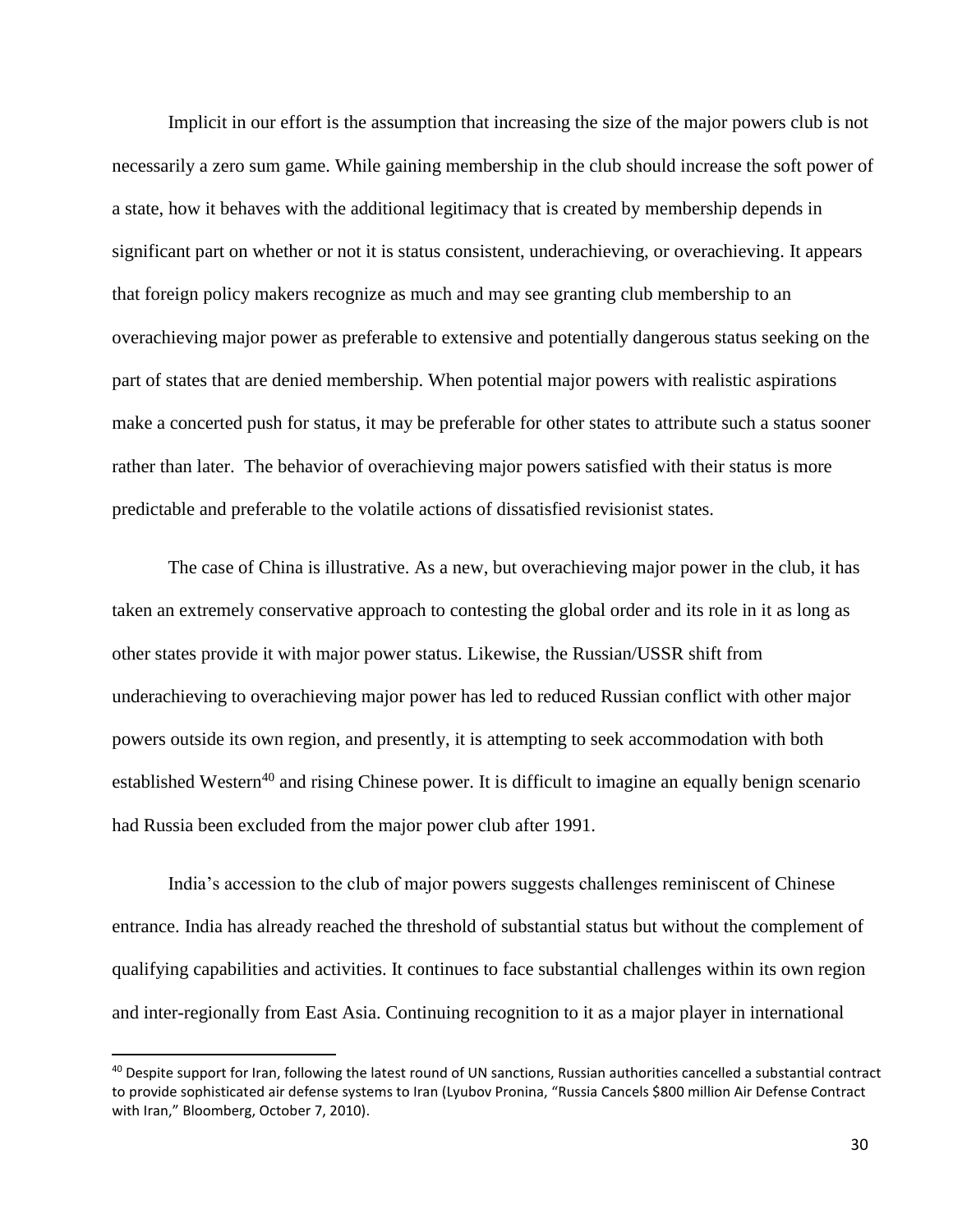affairs may minimize its need to develop the type of status seeking strategy that would generate more challenges to global governance. At the same time, the soft power attribution of high status may motivate it to seek stronger governance mechanisms both in the economic and security spheres in its own region, and perhaps to help build architectures of cooperation across to East Asia, in order to resolve the potential of substantial competition with China for influence in both regions (a strategy that is already underway, Basrur 2010).

Where it does differ from China is in the strong linear growth of Chinese capabilities and activities. And in this sense, major power strategies of status attribution to aspiring powers may be insufficient without extraordinary steps being taken by aspiring states not only to dramatically increase their capabilities and reach, but also their commitment to engagement in global affairs. Without such steps, the conferral of high status attribution and resulting soft power will not be enough to guarantee a place in the club.

In the absence of sudden, unexpected, monumental events that may change the linear course of these projections—for example, a nuclear exchange between India and Pakistan or some population-related humanitarian crisis—it appears that membership in the major power club is not likely to increase in the next few decades, despite explicit efforts by both India (Basrur 2010) and Brazil (Herz 2010) to seek entrance to it. The task appears more difficult for Brazil as it lags far behind India and the existing great powers on a variety of indicators.

A second similarity between India and Brazil is that both countries are seeking alternatives to the traditional path of linear growth in capabilities and major power behavior for receiving major power status. Both India and Brazil are in fact pursuing a deliberate policy of promoting and leading in regional and global organizations (Basrur 2010; Herz 2010). This strategy is consistent with our

31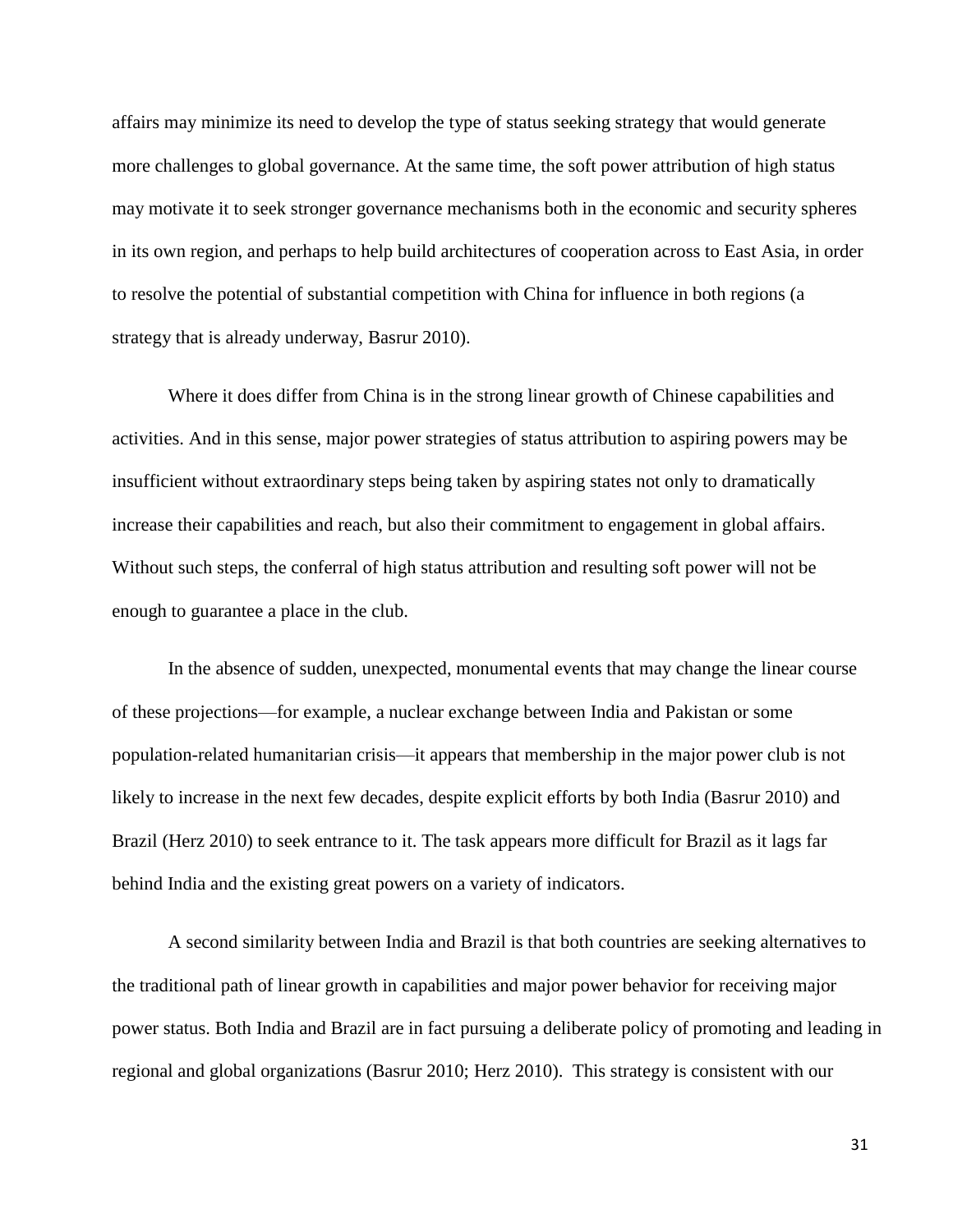observations about how overachieving major powers seek to influence international affairs. <sup>41</sup> India's and Brazil's strategies are also consistent with our observations concerning the potential decline of major power states' structural strength in an increasingly complex international system. As the importance of traditional capabilities and traditional foreign policy behavior declines for all major powers, it is quite likely that states with major power aspirations will seek to define themselves in terms of new forms of (soft) power that may increase their chances to bring order and stability in an interdependent, globalized system. In this sense, it is plausible that scholars and policy makers alike may need to think of a further differentiation of status clubs, dividing the major power club into those that are major powers and those that become asterisked as major *economic* powers. It is perhaps in the latter club where India first and Brazil second may become members.

Brazil and India differ historically in their self-attribution, differences that may indicate that ascent to major power status may be valued somewhat differently in the two countries. Discussions about status in the international arena have emerged in the public discourse of both countries, and Indian and Brazilian policy-makers have made no secret of harboring major power ambitions. However, these discussions in Brazil solidified only during the last decade (Herz 2010). Indian officials have proclaimed intentions toward major power status for a longer period, while the goal of joining the major power club has been especially stimulated recently by dramatic economic growth. Some Indian policy-makers already see India as having completed the transition from regional to global power (Basrur 2010). If in fact such a transition will take several decades to take place, as our best case projection suggests, we will likely observe considerable frustration in both India's behavior and rhetoric.

 $41$  If either India or Brazil were to enter the club, they would do so as overachievers.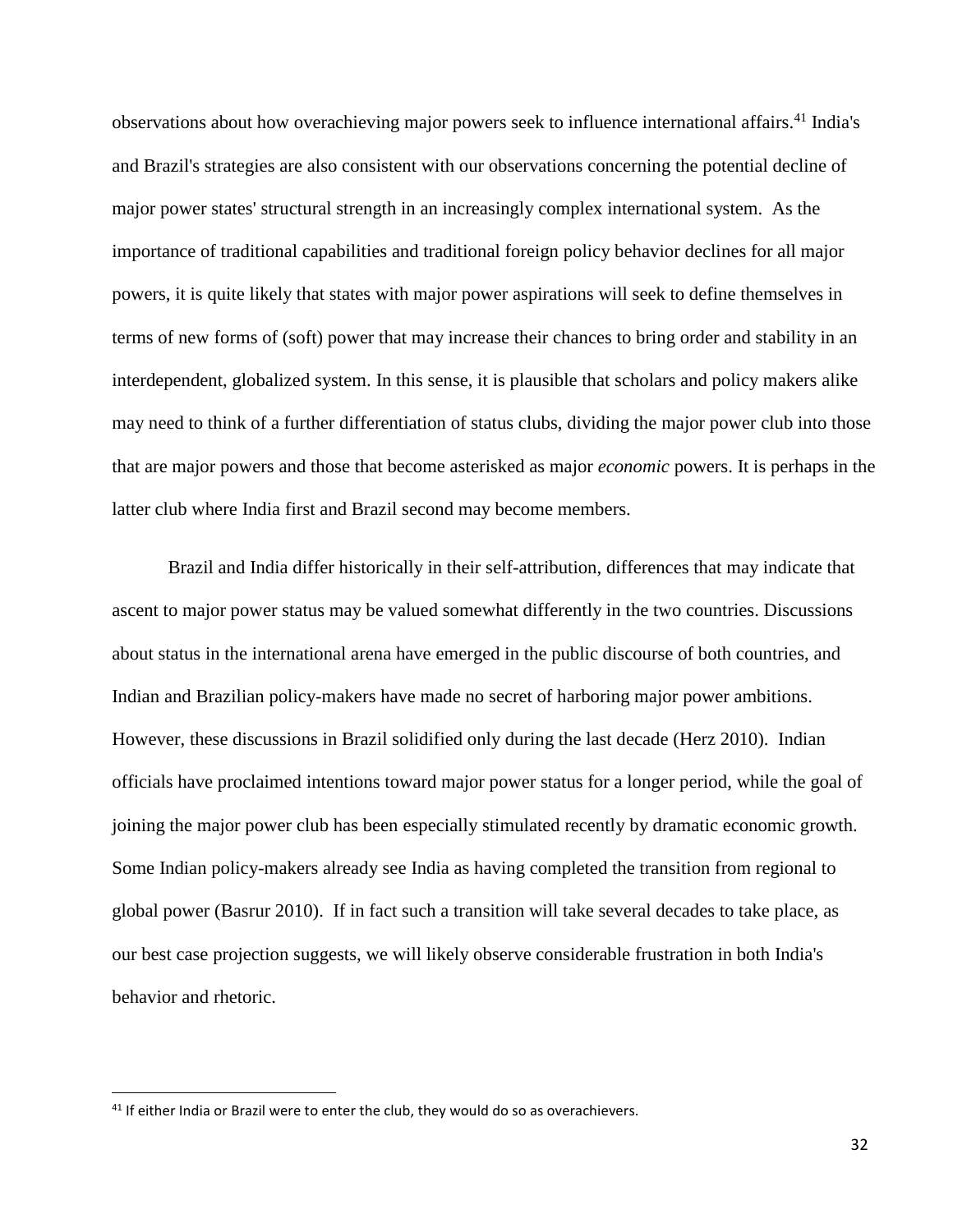Given the limited prospects for Brazil and India, a word is in order about the potential shrinking—rather than growth—of the major power club. Germany, for one, has flirted with club membership in the post-Cold War period, and as Appendix A suggests, has moved in and then out, as it expanded and then contracted its activities outside of the European region. As of this writing, it is also seeking to reduce the size of its military, and flirts with cutbacks that could reduce its status to a regional power.

Japan is an entirely different case. Its bona fides as a regional power are lacking the status attribution from East Asian states, and its legitimacy in the region is primarily based on the size of its economy, economic reach, and status as a major global power. As its economy has shrunk, its 1% commitment of its GDP to military spending is looking less strong than during the booming years. Its political system appears fragile, and its foreign policy presently deferential to Chinese assertiveness<sup>42</sup> in its immediate neighborhood. Whether or not Japan loses its major power status in the near future depends on a broad variety of domestic and external factors, but unlike Germany, its policy makers will not be able to fall back on its status as a recognized regional power in East Asia. Perhaps the more salient question for international politics is not the growth of the major power club but the possibility of its shrinkage, and the consequences such exits hold as states struggle to keep the status they have. $43$ 

Thus, we envision a future where the two states that seek membership into the club of major powers are not likely to meet their aspirations, and there may be two or more<sup>44</sup> states that may be in

<sup>42</sup> Andrew Jacobs, "China Softens Tone in Japan Dispute," *New York Times*, September 28,2010.

 $43$  Japan and Germany are not the only states in potential jeopardy; the trajectories for the UK and France, especially on global foreign policy activity and economic reach (and possibly major reductions in military capabilities) could signal exits from the club in the future.

<sup>44</sup> While we have noted Germany and Japan, the positioning of Russia has been ignored. Our data suggest that its membership is heavily dependent on its ability to maintain its economic capacity and to be able to transfer resources into military capacity, as it struggles to expand its activities beyond its own geopolitical space. Should its heavy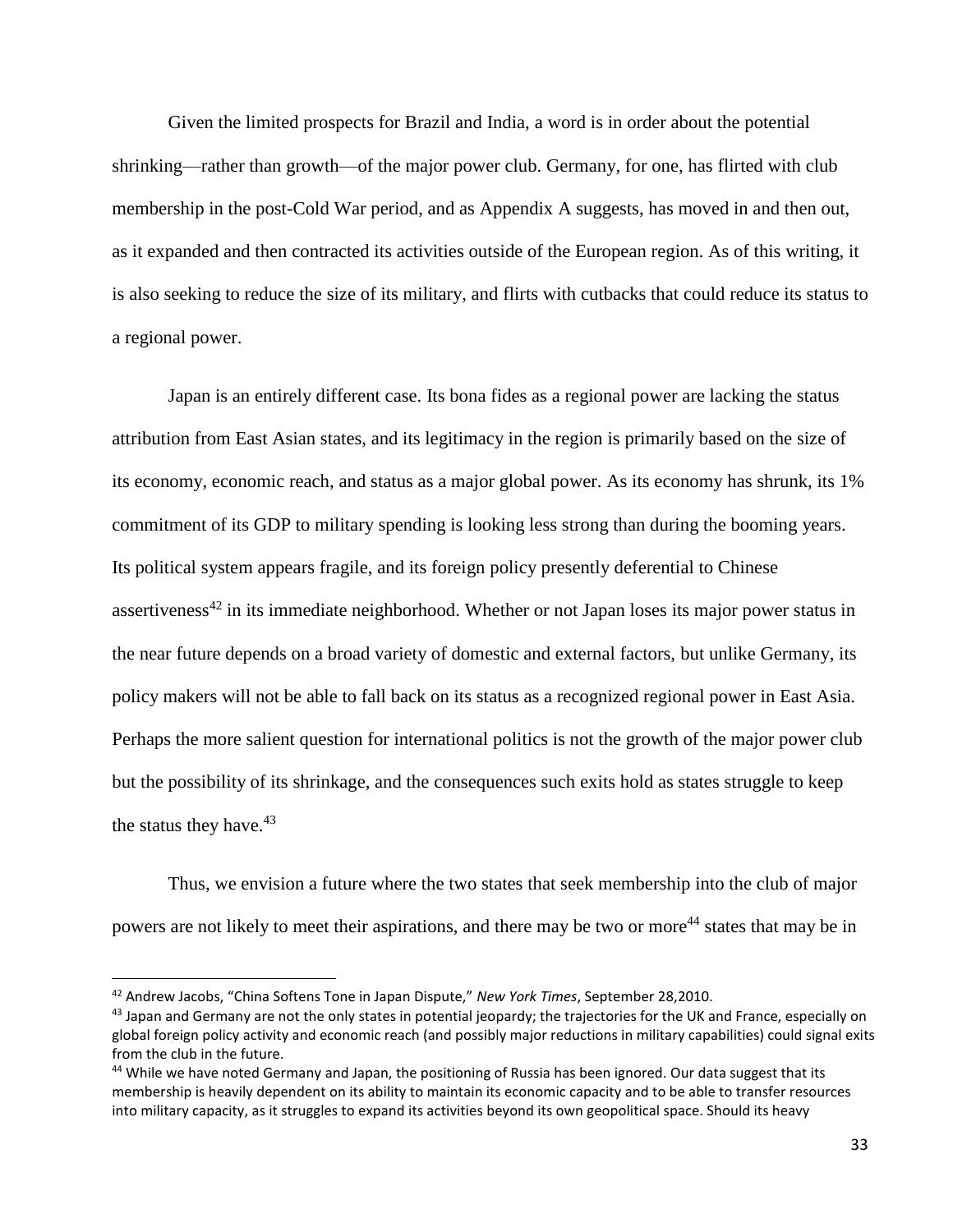jeopardy of losing their major power status. The consequences produced for international politics as a result of attempts by these states to seek the status they wish to have, or to maintain the status presently granted to them, may depend in large part on the strategies they develop (Larsen and Shevchenko 2010) for their status pursuits. No less important, however, will be the recognition by extant major powers and the global community of states that managing these transitions through creative conferral of status to these states could delay or reduce status competition and the effects of such competition on international relations.

Finally, there are substantial theoretical implications for whether or not the major power club will grow or shrink in the near future. Structural theorists for instance, emphasize the size of the club as well as the distribution of capabilities within it as a predictor of competition, conflict, alliance formation, etc. (Waltz 1979). Should current major power aspirants gain membership in the club over the next few decades, the number of major powers would grow to nine. At no point in recent times has the club been so large, and is well beyond the number of major powers that structural theories generally associated with multipolarity.

It is unclear from these theories if such a large club leads to extreme forms of the international politics "pathologies" associated with multipolarity. It is not farfetched to suggest that given the traditional association between multipolarity, uncertainty, and conflict, such a decentralized system will be replete with opportunities for competition, misperceptions, unstable coalitions, tension and, potentially war. Managing relations between members of the club could fall to the strongest in the group, but if Thompson's (2010) perspective is accurate, the increasing disjuncture between U.S. military and economic capabilities, coupled with a growing list of its foreign policy failures, may ill

l

dependence on energy resources for its economic well-being lead to further diminution of its economic capabilities, Russia could drop out of the major power club.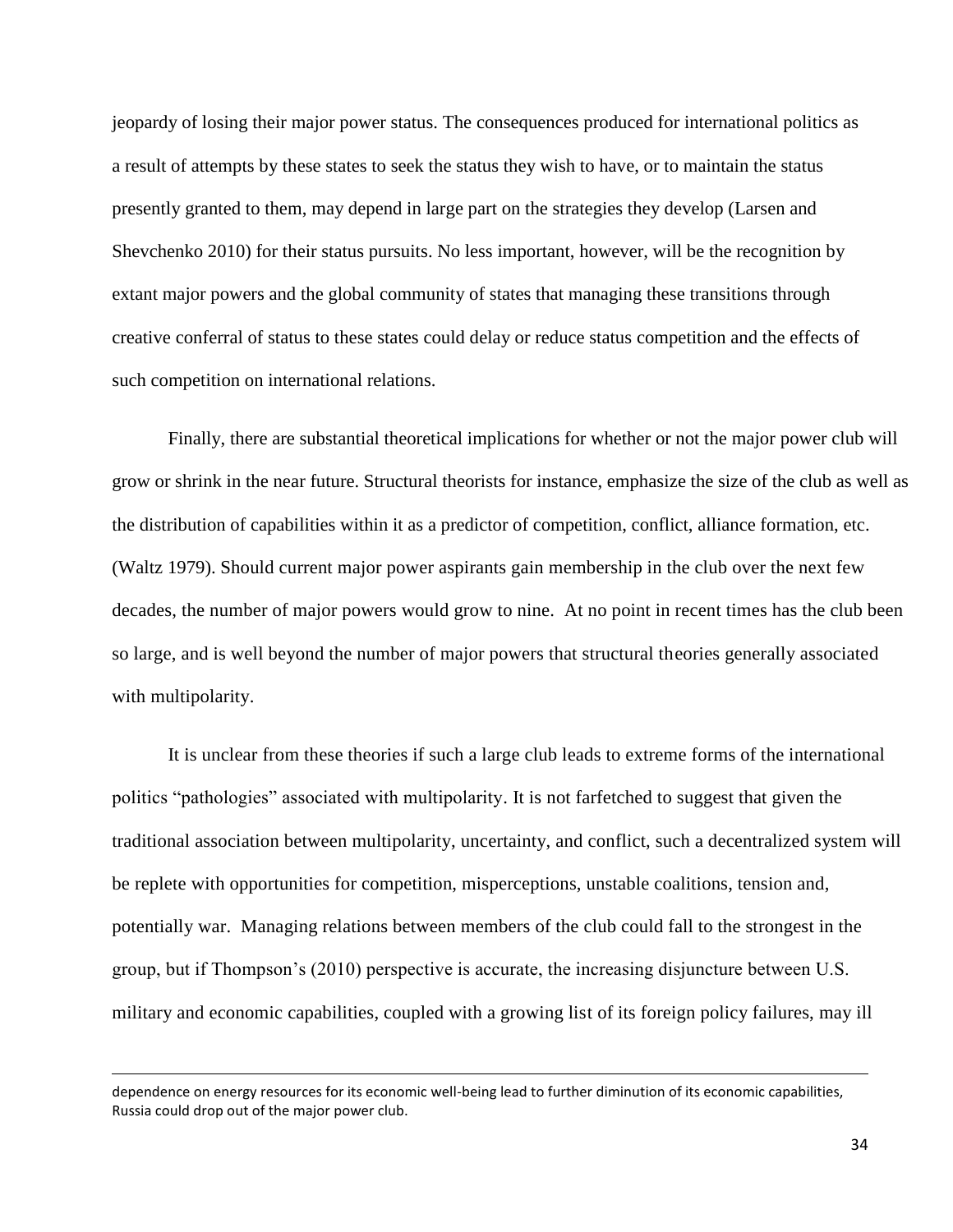equip it to do so. Yet if it does seek to do so, it may produce counterbalancing dynamics, and not just of the "soft balancing" type.

Structural theories of international politics, however, estimate the size of the major power club on the basis of capabilities alone. A focus on status considerations moves beyond capabilities, and since status does not depend only on material power, the competition that is usually attributed to multipolarity may take non-traditional forms and does not need to result in high levels of major power conflict. The changes in conflict and cooperation resulting from a larger club will depend in part on whether new members enter the club as overachievers or underachievers. As these states jockey for status, the competition may take place in the context of global and regional organizations and in issue-areas that are usually outside of the concerns of structural theories. The focus on status and status inconsistency in particular generates predictions for the future that differ substantially from traditional structural perspectives. The approach invites a broader reinterpretation of "standard" expectations about major powers, the size of the major power club, and international politics.

## **References**

Arbetman, Marina and Jacek Kugler. 1995. "The Politics of Inflation: An Empirical Assessment of the Emerging Market Economies," in Willett, Burdekin, Sweeney, and Wihlborg, *Establishing Monetary Stability in Emerging Market Economies.*

Azar, Edward E. 1980. "The Conflict and Peace Data Bank (COPDAB) Project." Journal of Conflict Resolution 24(1):143–52.

Badie, Bertrand. 2010. "French Power Seeking and Overachievement." In Volgy, Corbetta, Grant and Baird, *Major Powers and the Quest for Status in International Politics: Global and Regional Perspectives*. New York: Palgrave.

Basrur, Rajesh. 2010. "India: A Major Power in the Making." In Volgy, Corbetta, Grant and Baird, eds. *Major Powers and the Quest for Status in International Politics: Global and Regional Perspectives*. New York: Palgrave.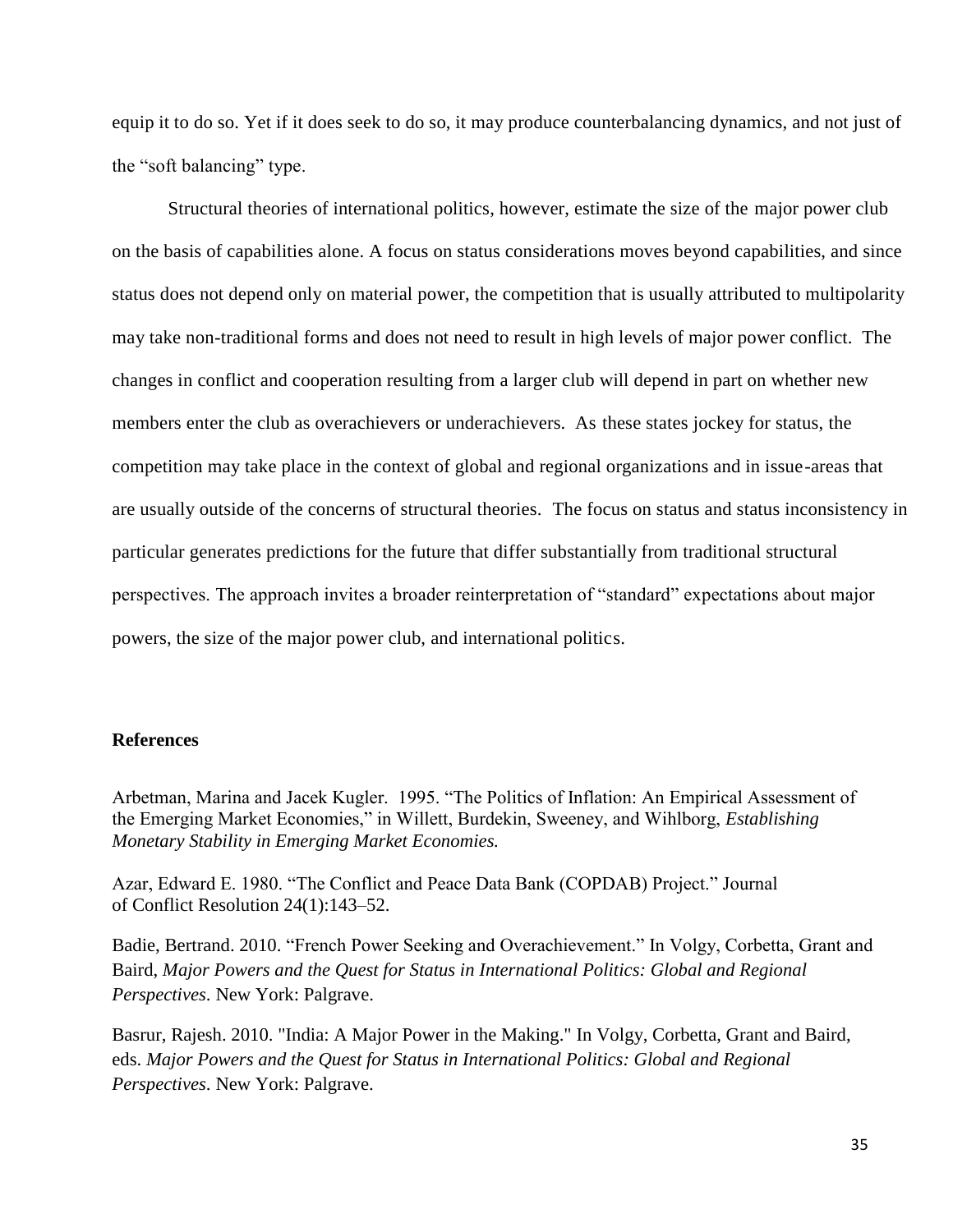Bond, Doug, Joe Bond, Churl Oh, J. Craig Jenkins & Charles Lewis Taylor. 2003. "Integrated data for events analysis: An event typology for automated events data development." *Journal of Peace Research* 40:733–745.

Bueno de Mesquita, Bruce, Alastair Smith, Randolph M. Siverson, and James D. Morrow. 2003. *The Logic of Political Survival*. Cambridge: MIT Press.

Cline, Kirssa, Patrick Rhamey, Alexis Henshaw, Alicia Seziak, Aakriti Tandon, and Thomas J. Volgy. 2010. "Identifying Regional Powers and Their Status," in Volgy, Corbetta, Grant and Baird, *Major Powers and the Quest for Status in International Politics: Global and Regional Perspectives*.

Corbetta, Renato. "Status and Capabilities: The 'Power' of Major Power States." Presented at the 2006 Annual Meeting of the American Political Science Association, Philadelphia, PA, August 31- September 3, 2006.

Corbetta, Renato, Thomas J. Volgy, Keith A. Grant, and Ryan G. Baird. 2008. "So Who Gets into the Club? The Attribution of Major Power Status in International Politics." Presented at the Workshop #8 of the European Consortium for Political Research's Joint Sessions, Rennes (France), April 11-16, and the Peace Science Society (International)'s 42nd North American Conference, Claremont, CA, October 24-26.

Deng, Yong. 2008. *China's Struggle for Status: The Realignment of International Relations*. Cambridge: Cambridge University Press.

East, Maurice A. 1972. "Status Discrepancy and Violence in the International System: An Empirical Analysis," in James N. Rosenau, Vincent Davis and Maurice A. East, eds., *The Analysis of International Politics: Essays in Honor of Harold and Margaret Sprout.* New York: The Free Press.

Forman, Shepard, and Derk Segaar. 2006. "New Coalitions for Global Governance: The Changing Dynamics of Multilateralism." *Global Governance* 12: 2005-226.

Galtung, Johann. 1964. "A Structural Theory of Aggression." *Journal of Peace Research* 1:95-119.

Gilpin, Robert. 1981. *War and Change in World Politics*. Cambridge: Cambridge University Press.

Ghosn, Faten, Glenn Palmer and Stuart A. Bremer. 2004. "The MID3 Data Set, 1993-2001: Procedures, Coding Rules, and Description." *Conflict Management and Peace Science* 21(2):133–154.

Goldstein, Joshua. 1991. "A conflict-cooperation scale for WEIS events data." *Journal of Conflict Resolution* 36:369–385.

Grant, Keith A., Ryan G. Baird, Renato Corbetta, and Thomas J. Volgy. 2010. "Status Matters: Exploring Variations in Major Power Status Attribution." Presented at the Annual Meeting of the International Studies Association, New Orleans, February 17-20.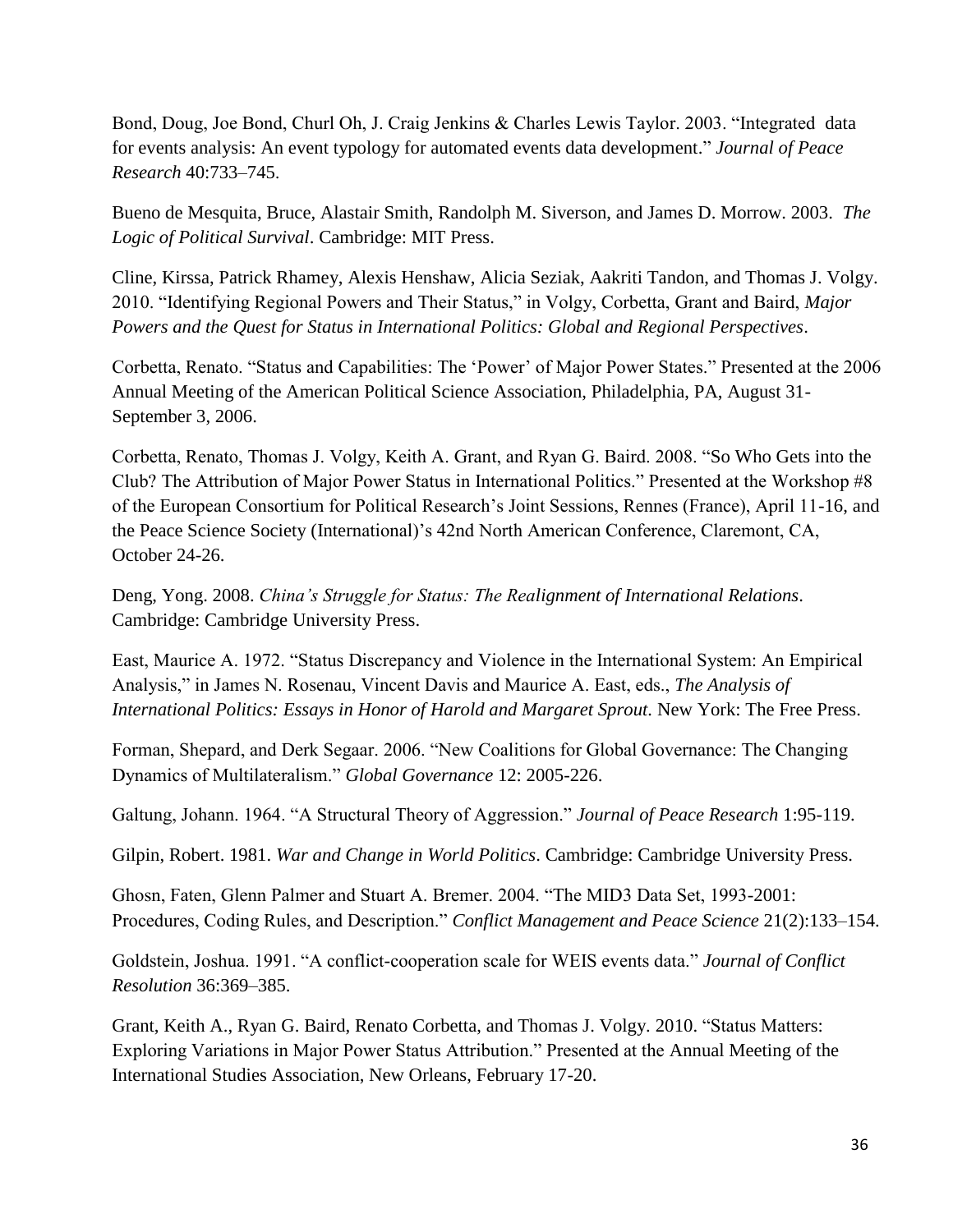Herz, Monica. 2010. "Brazil: Major Power in the Making?" In Volgy, Corbetta, Grant and Baird, eds., *Major Powers and the Quest for Status in International Politics: Global and Regional Perspectives*. New York: Palgrave.

Hymans, Jaques E. C. 2002. "Applying Social Identity Theory to the Study of International Politics: A Caution and an Agenda." Presented at the annual meeting of the International Studies Association, New Orleans, March 24-27.

King, Gary and Will Lowe. 2003. "An Automated Information Extraction Tool for International Conflict Data with Performance as Good as Human Coders: A Rare Events Evaluation Design." *International Organization* 57:617–642.

Kugler, Jacek and Douglas Lemke. 2000. "The Power Transition Research Program", in Midlarski, M., ed. *Handbook of War Studies II*. AnnArbor, MI: University of Michigan Press.

Larson, Deborah Welch, and Alexei Shevchenko. 2003. "Shortcut to Greatness: The New Thinking and the Revolution in Soviet Foreign Policy." *International Organization* 57: 77-109.

Larson, Deborah Welch, and Alexei Shevchenko. 2010. Status Seekers: Chinese and Russian Responses to U.S. Primacy," *International Security* 34:63-95.

Levy, Jack S. 1983. *War in the Modern Great Power System*. Lexington: University Press of Kentucky.

Mercer, Jonathan. 1995. "Anarchy and Identity." *International Organization* 49:229-252.

Mercer, Jonathan. 1996. *Reputation and International Politics*. Ithaca, NY: Cornell University Press,

Midlarski, Manus. 1975. *On War: Political Violence in the International System*. New York: Free Press.

Morton, Jeffrey S., and Harvey Starr. 2001. "Uncertainty, Change and War: Power Fluctuations and War in the Modern Elite Power System." *Journal of Peace Research* 38:49-66.

Nayar, Baldev Raj, and T.V. Paul. 2003. *India in the World Order: Searching for Major-Power Status*. Cambridge: Cambridge University Press.

Organski, A.F.K. amd Jacek Kluger. 1980. *The War Ledger*. Chicago: University of Chicago Press.

Rhamey, J. Patrick, Kirssa Cline, Sverre Bodung, Alexis Henshaw, Beau James, Chansuk Kang, Alesia Sedziaka, Aakriti Tandon, and Thomas J. Volgy. 2010. "Diplomatic Contact Database (DIPCON), v1.1." Online: [www.u.arizona.edu/~volgy/](http://www.u.arizona.edu/~volgy/)

Seabra, Pedro. 2010. "ECOWAS and the Brazilian Foothold in Asia." IPRIS Viewpoints (September).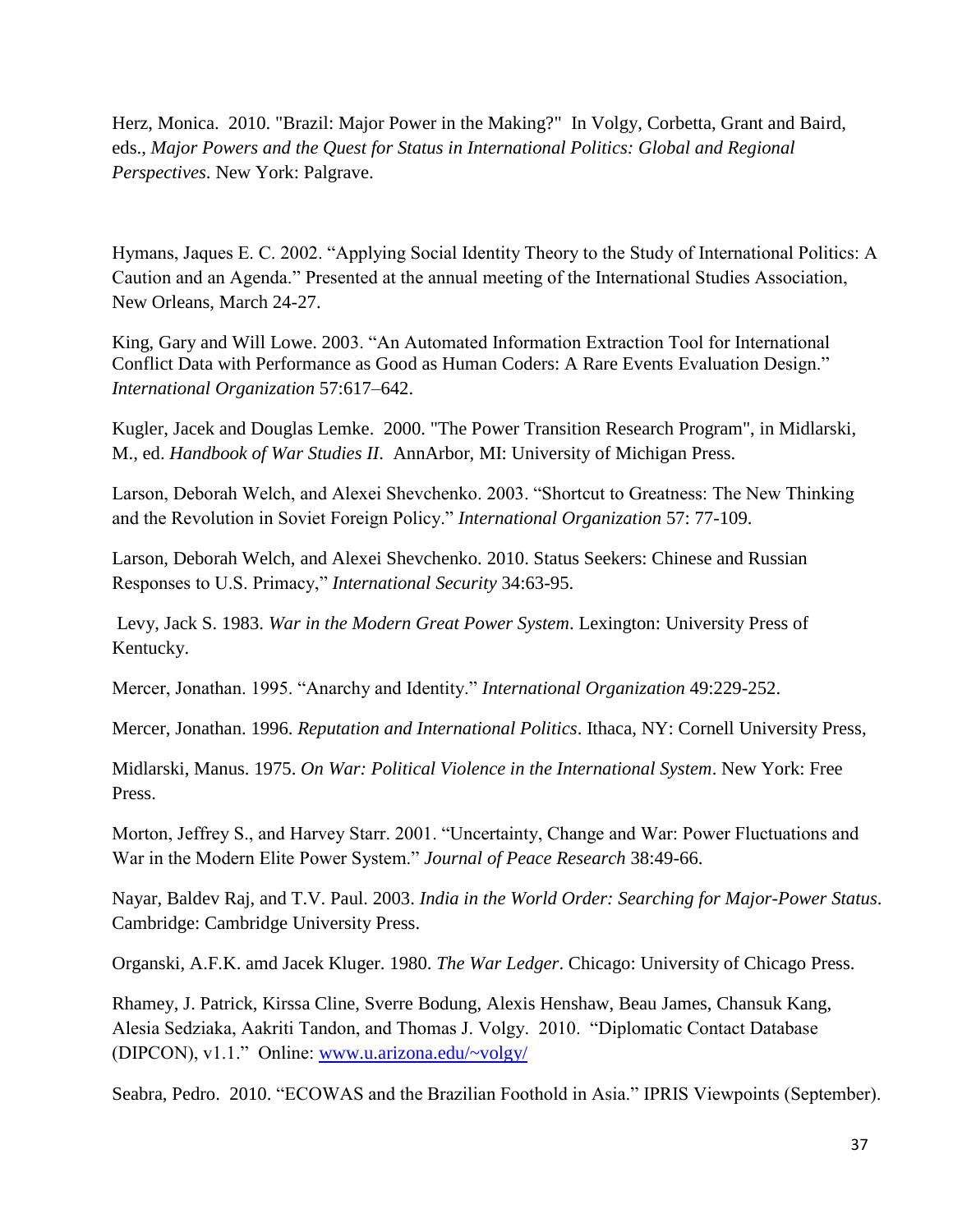Singer, David J. 1988. "Reconstructing the Correlates of War Dataset on Material Capabilities of States, 1816-1985." *International Interactions* 14: 115–32.

Strange, Susan. 1989. "Toward a Theory of Transnational Empire." In Czempiel, Ernst Otto, and James N. Rosenau (eds), *Global Changes and Theoretical Challenges: Approaches to World Politics for the 1990s*. Lexington: Lexington Books.

Sylvan, David, Corinne Graff and Elisabetta Pugliese. 1998. "Status and Prestige in International Relations." Presented at the Third Pan-European International Relations Conference, Vienna, Austria, September 16-19.

Thucydides. 1951. *Complete Writings: The Peloponnesian Wars*. New York: Modern Library. [Trans. Richard Crawley, adapted by Suresh Bald, Willamette University.]

Volgy, Thomas J., Zlatko Sabic, Petra Roter, and Andrea Gerlak. 2009. *Mapping the New World Order*. Wiley.

Volgy, Thomas J., Renato Corbetta, Keith A. Grant, and Ryan G. Baird. 2010a. *Major Powers and the Quest for Status in International Politics: Global and Regional Perspectives.* New York: Palgrave MacMillan (forthcoming).

Volgy, Thomas J., Renato Corbetta, Keith A. Grant, and Ryan G. Baird. 2010b. "Major Power Status Attribution: Conceptual and Methodological Issues," in Volgy, Corbetta, Grant and Baird, *Major Powers and the Quest for Status in International: Global and Regional Perspectives*.

Volgy, Thomas J., Elizabeth Fausett, Renato Corbetta, Keith A. Grant, and Ryan G. Baird. 2010c. "Searching for Status in all the Right Places?" Paper presented at the annual meeting of the Standing Group on International Relations, Stockholm (September).

Volgy, Thomas J., and Stacey Mayhall. 1995. "Status Inconsistency and International War: Exploring the Effects of Systemic Change." *International Studies Quarterly* 39:67-84.

Wallace, Michael D. 1971. "Power, Status, and International War." *Journal of Peace Research* 1:23– 35.

Wallace, Michael D. 1973 "Status, Formal Organization and Arms Levels as Factors Leading to the Onset of War, 1820-1964," in Bruce M. Russett, ed., *Peace, War, and Numbers*. Beverly Hills: Sage.

Wohlforth, William C. 2009. "Unipolarity, Status Competition, and Great Power War." *World Politics* 61: 28-57.

Wohlforth, William and David C. Kang. 2009. "Hypotheses on Status Competition." Presented at the annual meeting of the American Political Science Association, Toronto, Canada, September 3-6.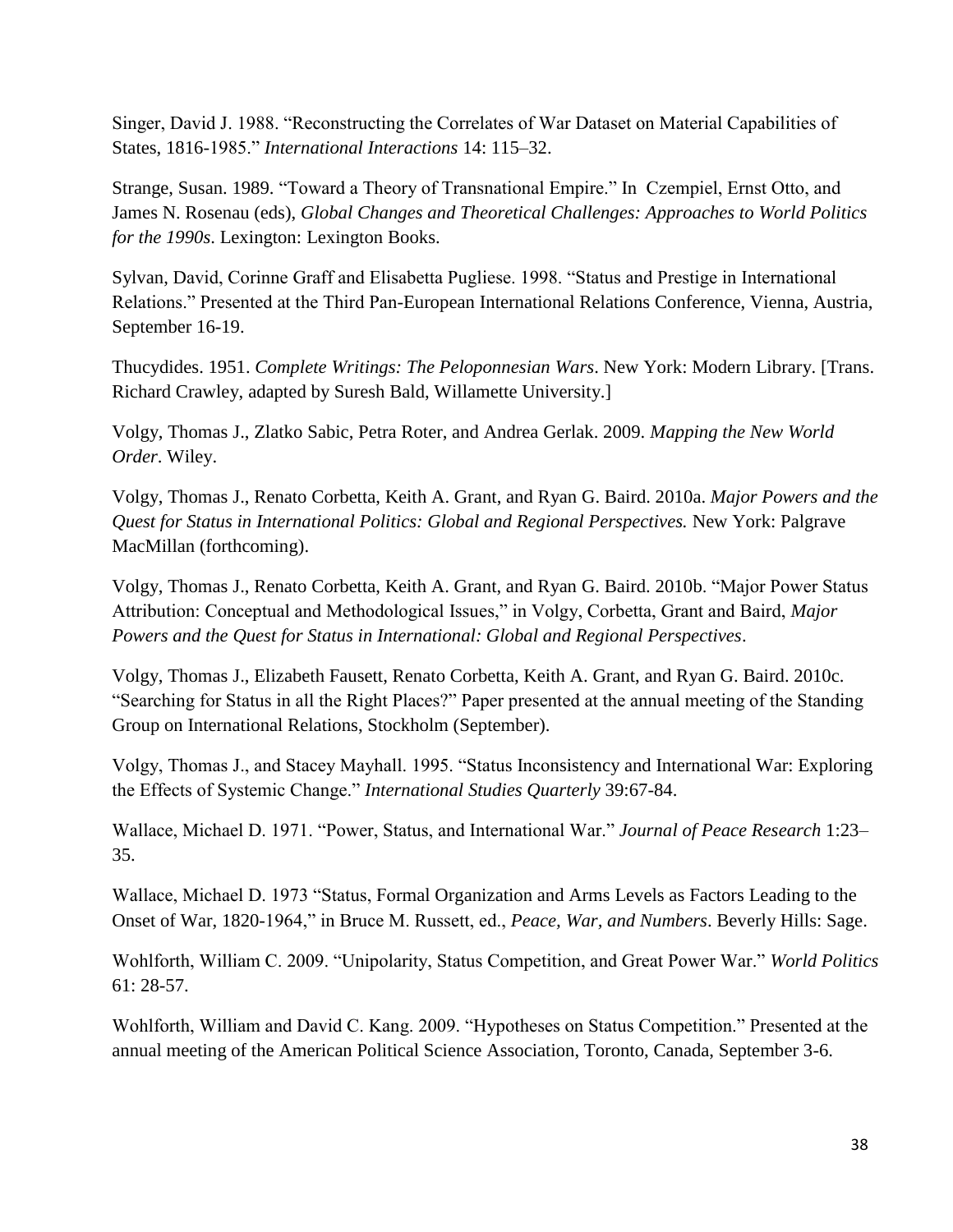| <b>STATE/Time Frame</b>      |           | <b>Capabilities</b> |              |                 |                                  | Foreign Policy <sup>46</sup> | Status <sup>47</sup> |                                  | Consistency <sup>48</sup> |
|------------------------------|-----------|---------------------|--------------|-----------------|----------------------------------|------------------------------|----------------------|----------------------------------|---------------------------|
|                              |           | <b>GDP EcReach</b>  | <b>MilSp</b> | <b>MilReach</b> | Coop                             | <b>Conflict</b>              | Dipcon Visits        |                                  |                           |
| <b>US</b>                    |           |                     |              |                 |                                  |                              |                      |                                  |                           |
| 1951-55                      | $\pmb{+}$ | $\ddot{}$           | $\ddot{}$    | $\pmb{+}$       | $\ddot{}$                        | $\pmb{+}$                    | $\ddot{}$            | $\begin{array}{c} + \end{array}$ | SC                        |
| 1956-60                      | $\ddot{}$ | $\ddot{}$           | $\ddot{}$    | $\ddot{}$       | $\ddot{}$                        | $\ddot{}$                    | $\ddot{}$            | $\pmb{+}$                        | SC                        |
| 1961-65                      | $\ddot{}$ | +                   | $\ddot{}$    | $\pmb{+}$       | $\pmb{+}$                        | $\pmb{+}$                    | $\ddot{}$            | $\pmb{+}$                        | SC                        |
| 1966-70                      | $\ddot{}$ | +                   | $\ddot{}$    | $\ddot{}$       | $\pmb{+}$                        | $\pmb{+}$                    | $\ddot{}$            | $\pmb{+}$                        | SC                        |
| 1971-75                      | $\ddot{}$ | $\ddot{}$           | $\ddot{}$    | $\ddot{}$       | $\pmb{+}$                        | $\pmb{+}$                    | $\ddot{}$            | $\pmb{+}$                        | SC                        |
| 1976-80                      | $\ddot{}$ | $\ddot{}$           | $\ddot{}$    | $\ddot{}$       | $\pmb{+}$                        | $\pmb{+}$                    | $\ddot{}$            | $\pmb{+}$                        | SC                        |
| 1981-85                      | $\ddot{}$ | $\ddot{}$           | $\ddot{}$    | $\ddot{}$       | $\pmb{+}$                        | $\ddot{}$                    | $\ddot{}$            | $\ddot{}$                        | SC                        |
| 1986-90                      | $\ddot{}$ | $\ddot{}$           | $\ddot{}$    | $\ddot{}$       | $\pmb{+}$                        | $\pmb{+}$                    | $\ddot{}$            | $\pmb{+}$                        | SC                        |
| 1991-95                      | $\ddot{}$ | $\ddot{}$           | $\ddot{}$    | $\ddot{}$       | $\pmb{+}$                        | $\ddot{}$                    | $\ddot{}$            | $\pmb{+}$                        | SC                        |
| 1996-2000                    | $\ddot{}$ | $\ddot{}$           | $\ddot{}$    | $\ddot{}$       | $\pmb{+}$                        | $\pmb{+}$                    | $\ddot{}$            | $\pmb{+}$                        | SC                        |
| 2001-2005                    | $\ddot{}$ | $\ddot{}$           | $\ddot{}$    | $\ddot{}$       | $\ddot{}$                        | $\pmb{+}$                    | $\ddot{}$            | $\ddot{}$                        | SC                        |
| =============<br>USSR/RUSSIA |           |                     |              |                 |                                  |                              |                      |                                  | ===                       |
| 1951-55                      | $\pmb{+}$ |                     | $\ddot{}$    |                 | $\ddot{}$                        | $\pmb{+}$                    |                      | $\begin{array}{c} + \end{array}$ | SIU                       |
| 1956-60                      | $\pmb{+}$ | $\ddot{}$           | $\pmb{+}$    | $\pmb{+}$       | $\ddot{}$                        | $\pmb{+}$                    |                      | $\pmb{+}$                        | SIU                       |
| 1961-65                      | $\ddot{}$ |                     | $\ddot{}$    | $\ddot{}$       | $\pmb{+}$                        | $\pmb{+}$                    |                      | $\pmb{+}$                        | SIU                       |
| 1966-70                      | $\ddot{}$ | $\ddot{}$           | $\ddot{}$    | $\pmb{+}$       | $\pmb{+}$                        | +                            |                      | +                                | SIU                       |
| 1971-75                      | $\ddot{}$ | $\ddot{}$           | $\ddot{}$    | $\pmb{+}$       | $\pmb{+}$                        | $\pmb{+}$                    |                      | +                                | SIU                       |
| 1976-80                      | $\ddot{}$ | $\ddot{}$           | $\ddot{}$    | $\ddot{}$       | $\pmb{+}$                        | $\pmb{+}$                    |                      | +                                | SIU                       |
| 1981-85                      | $\ddot{}$ |                     | $\ddot{}$    | $\ddot{}$       | $\ddot{}$                        | $\pmb{+}$                    | $\ddot{}$            | $\pmb{+}$                        | SIO                       |
| 1986-90                      | $\ddot{}$ |                     | $\ddot{}$    |                 | $\ddot{}$                        | +                            | $\ddot{}$            | $\pmb{+}$                        | SIO                       |
| 1991-95                      | $\ddot{}$ |                     |              |                 | $\ddot{}$                        | $+^*$                        | $\ddot{}$            | $\pmb{+}$                        | SIO                       |
| 1996-2000                    | $\ddot{}$ |                     |              |                 | $\ddot{}$                        |                              | $\ddot{}$            | $\pmb{+}$                        | SIO                       |
| 2001-2005                    | $\ddot{}$ |                     |              |                 | 4                                |                              | $\div$               | $\ddot{}$                        | <b>SIO</b>                |
|                              |           |                     |              |                 |                                  |                              |                      |                                  | =========                 |
| UK<br>1951-55                | $\pmb{+}$ | $\ddot{}$           |              |                 | $\ddot{}$                        |                              | $\ddot{}$            |                                  | ns                        |
| 1956-60                      | $\ddot{}$ | $\ddot{}$           |              |                 | $\ddot{}$                        | $\mathrm{+}^*$               | $\ddot{}$            |                                  | ns                        |
| 1961-65                      | $\ddot{}$ | $\ddot{}$           |              | $\pmb{+}$       | $\ddot{}$                        | $+^*$                        | $\ddot{}$            |                                  | SIU                       |
| 1966-70                      | $\ddot{}$ | $\ddot{}$           |              | $\ddot{}$       | $\ddot{}$                        |                              | +                    |                                  | SIU                       |
| 1971-75                      | +         | $\pmb{+}$           |              |                 | +                                |                              | +                    |                                  | ns                        |
| 1976-80                      | +         | +                   |              | $\pmb{+}$       | $\pmb{+}$                        |                              |                      |                                  | SIU                       |
| 1981-85                      | $\ddot{}$ | $\ddot{}$           | $\ddot{}$    | $\pmb{+}$       | +                                |                              | +                    |                                  | SIU                       |
| 1986-90                      |           |                     |              |                 |                                  |                              |                      |                                  | SIU                       |
| 1991-95                      | $\pmb{+}$ |                     | $\ddot{}$    | +               | $\ddot{}$                        |                              |                      |                                  | SIU                       |
| 1996-2000                    | $\ddot{}$ | $\ddot{}$           | $\ddot{}$    | $\pmb{+}$       | +                                | $\ddot{}$                    |                      | $\ddot{}$                        | SC                        |
| 2001-2005                    | $\ddot{}$ | +                   | $\ddot{}$    | $\ddot{}$       | $\ddot{}$                        | $\ddot{}$                    |                      |                                  | SIU                       |
| ================             |           |                     |              |                 |                                  |                              |                      |                                  | =========                 |
| <b>FRANCE</b>                |           |                     |              |                 |                                  |                              |                      |                                  |                           |
| 1951-55                      |           | $\ddot{}$           |              |                 | $\ddot{}$                        | $\pmb{+}$                    | $\ddot{}$            |                                  | SIU                       |
| 1956-60                      |           | $\ddot{}$           |              |                 | $\begin{array}{c} + \end{array}$ | $\ddot{}$                    | $\ddot{}$            |                                  | SIU                       |

## **APPENDIX A: Major Power Measures and Status Consistency, Five Year Intervals, 1951-2005. 45**

<sup>45</sup> Table is from Volgy et al. 2010b:33-35.

l

<sup>46</sup> Asterisk (\*) indicates that the one sd threshold is met or surpassed but not for extra-regional interactions.

47 Status attribution measures at two standard deviations from mean of all states.

 $48$  SC = Status consistent; SIO = Status inconsistent/overachiever; SIU = Status inconsistent/underachiever; ns= no major power status.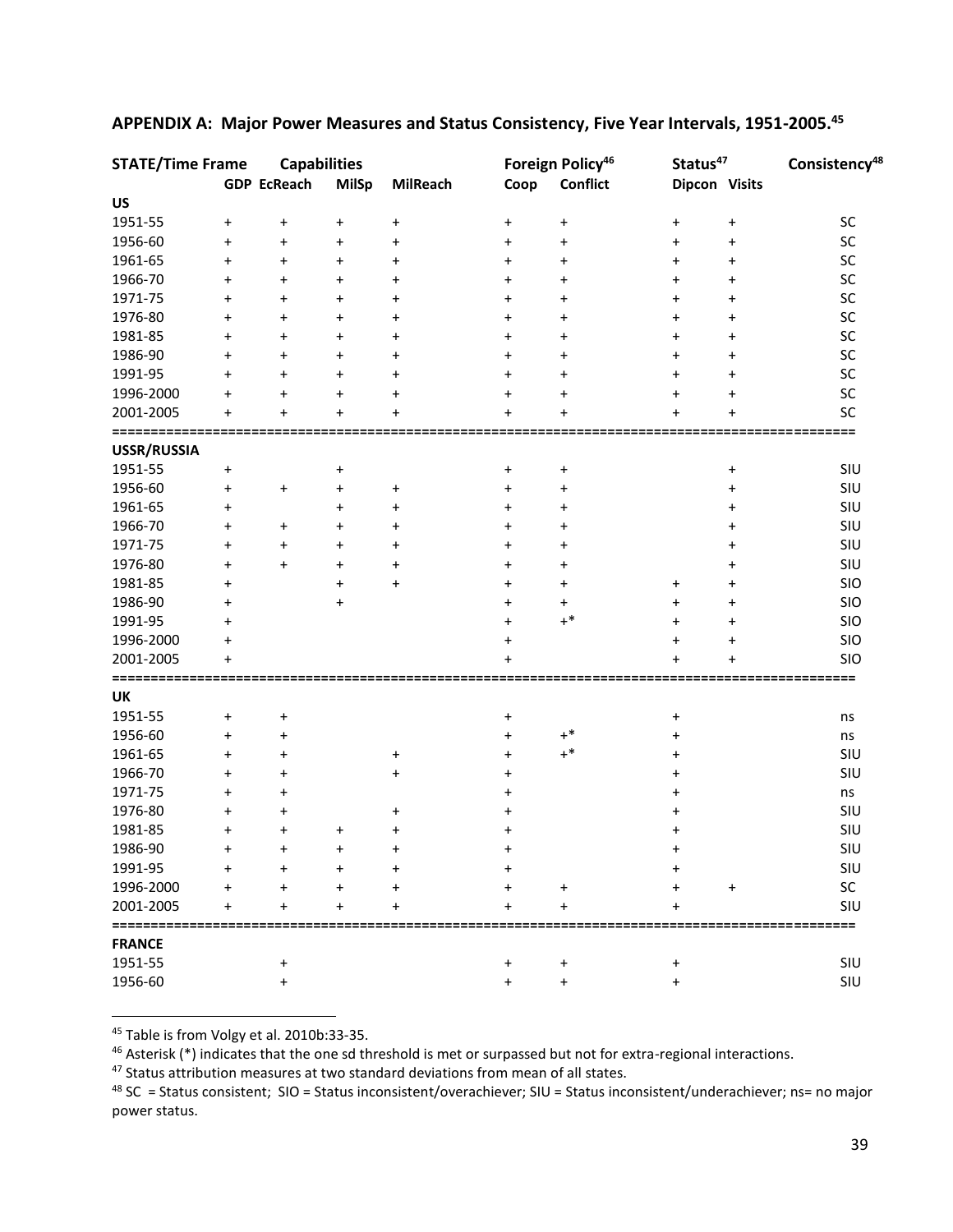| 1961-65                   | $\ddot{}$                        | $\begin{array}{c} + \end{array}$ |           |                                  | $\pmb{+}$              |                                  | +                      |           | ns        |
|---------------------------|----------------------------------|----------------------------------|-----------|----------------------------------|------------------------|----------------------------------|------------------------|-----------|-----------|
| 1966-70                   | $\ddot{}$                        | $\pmb{+}$                        |           | $\ddot{}$                        | $\ddot{}$              | $+^*$                            | $\ddot{}$              |           | SIU       |
| 1971-75                   | $\ddot{}$                        | $\pmb{+}$                        |           |                                  |                        |                                  | +                      | $\ddot{}$ | SIO       |
| 1976-80                   | $\ddot{}$                        | +                                |           |                                  | $\ddot{}$              |                                  | $\ddot{}$              | $\ddot{}$ | SIO       |
| 1981-85                   | $\ddot{}$                        | $\pmb{+}$                        |           |                                  | +                      |                                  | $\ddot{}$              | $\ddot{}$ | SIO       |
| 1986-90                   | $\ddot{}$                        | $\ddot{}$                        |           |                                  | +                      |                                  | $\pmb{+}$              | $\ddot{}$ | SIO       |
| 1991-95                   | $\ddot{}$                        | $\ddot{}$                        | $\pmb{+}$ | $\ddot{}$                        | +                      | $\ddot{}$                        | $\ddot{}$              | $\ddot{}$ | SC        |
| 1996-2000                 | $\ddot{}$                        | $\ddot{}$                        | $\pmb{+}$ | $\ddot{}$                        | +                      | $\ddot{}$                        | +                      | $\ddot{}$ | SC        |
| 2001-2005                 | $\ddot{}$                        | $\ddot{}$                        | +         | $\ddot{}$                        | +                      | $\pmb{+}$                        | +                      |           | SIU       |
| ========                  |                                  |                                  |           |                                  |                        |                                  |                        |           |           |
| <b>GERMANY</b><br>1951-55 | $\ddot{}$                        |                                  |           |                                  | $+^*$                  |                                  |                        |           |           |
| 1956-60                   | $\begin{array}{c} + \end{array}$ |                                  |           |                                  |                        |                                  |                        |           | ns        |
| 1961-65                   | $\begin{array}{c} + \end{array}$ | $\ddot{}$<br>$\pmb{+}$           |           | $\ddot{}$                        | $+^*$                  |                                  |                        |           | ns        |
| 1966-70                   |                                  |                                  |           |                                  | $+^*$                  |                                  |                        |           | ns        |
|                           | $\ddot{}$                        | $\pmb{+}$                        |           | $\ddot{}$                        |                        |                                  |                        |           | ns        |
| 1971-75                   | $\ddot{}$                        | $\pmb{+}$                        |           |                                  |                        |                                  |                        |           | ns        |
| 1976-80                   | $\ddot{}$                        | $\pmb{+}$                        |           | $\begin{array}{c} + \end{array}$ |                        |                                  | $\ddot{}$              |           | ns        |
| 1981-85                   | $\ddot{}$                        | $\pmb{+}$                        |           |                                  |                        |                                  | +                      |           | ns        |
| 1986-90                   | $\ddot{}$                        | $\pmb{+}$                        |           |                                  |                        |                                  | +                      |           | ns        |
| 1991-95                   | $\ddot{}$                        | $\pmb{+}$                        | $\ddot{}$ | $\ddot{}$                        | $+^*$                  |                                  | +                      |           | ns        |
| 1996-2000                 | $\ddot{}$                        | $\pmb{+}$                        | $\ddot{}$ | $\ddot{}$                        | $+^*$                  | $\ddot{}$                        | +                      |           | SIU       |
| 2001-2005                 | $\ddot{}$                        |                                  |           |                                  | $+^*$                  | $^{+*}$                          |                        |           | ns        |
| <b>CHINA</b>              |                                  |                                  |           |                                  |                        |                                  |                        |           |           |
|                           |                                  |                                  |           |                                  |                        |                                  |                        |           |           |
|                           |                                  |                                  |           |                                  |                        |                                  |                        |           |           |
| 1951-55                   | $\ddot{}$                        |                                  |           |                                  |                        | $+^*$                            |                        |           | ns        |
| 1956-60                   | $\ddot{}$                        |                                  |           |                                  |                        |                                  |                        |           | ns        |
| 1961-65                   | $\ddot{}$                        |                                  | $\ddot{}$ |                                  |                        | $\ddot{}$                        |                        |           | ns        |
| 1966-70                   | $\ddot{}$                        |                                  | +         |                                  |                        | $\ddot{}$                        |                        |           | ns        |
| 1971-75                   | $\ddot{}$                        |                                  | +         |                                  |                        |                                  |                        |           | ns        |
| 1976-80                   | $\ddot{}$                        |                                  | +         |                                  |                        | $+^*$                            |                        |           | ns        |
| 1981-85                   | $\ddot{}$                        |                                  |           |                                  |                        |                                  |                        |           | ns        |
| 1986-90                   | $\ddot{}$                        |                                  |           |                                  |                        |                                  | +                      |           | ns        |
| 1991-95                   | $\ddot{}$                        | $\ddot{}$                        |           |                                  | $\pmb{+}$              | $+^*$                            | $\ddot{}$              | $\ddot{}$ | SIO       |
| 1996-2000                 | $\ddot{}$                        | $\pmb{+}$                        |           |                                  | +                      | $+^*$                            | $\ddot{}$              | $\ddot{}$ | SIO       |
| 2001-2005                 | $\pmb{+}$                        |                                  |           |                                  |                        | $+^*$                            | $\ddot{}$              |           | SIO       |
| <b>JAPAN</b>              |                                  |                                  |           |                                  |                        |                                  |                        |           |           |
|                           |                                  |                                  |           |                                  |                        |                                  |                        |           | ns        |
| 1950-55<br>1956-60        | $\ddot{}$                        |                                  |           |                                  |                        |                                  |                        |           | ns        |
|                           | $\begin{array}{c} + \end{array}$ | $\ddot{}$                        |           |                                  |                        |                                  |                        |           | ns        |
| 1961-65                   | $\ddot{}$                        | $\ddot{}$                        |           |                                  |                        |                                  |                        |           | ns        |
| 1966-70                   | $\ddot{}$                        | $\pmb{+}$                        |           |                                  |                        |                                  |                        |           |           |
| 1971-75                   | $\ddot{}$                        |                                  |           |                                  |                        |                                  |                        |           | ns        |
| 1976-80                   | $\ddot{}$                        | $\pmb{+}$                        |           |                                  |                        |                                  |                        |           | ns        |
| 1981-85                   |                                  | $\pmb{+}$                        |           |                                  |                        |                                  | $\pmb{+}$              |           | ns        |
| 1986-90                   | $\ddot{}$                        | $\pmb{+}$                        |           | $\ddot{}$                        |                        |                                  | $\ddot{}$              |           | $\sf ns$  |
| 1991-95                   | $\ddot{}$                        | $\pmb{+}$                        |           | $\ddot{}$                        | $\ddot{}$              | $+^*$                            | $\ddot{}$              | $\ddot{}$ | SIO       |
| 1996-2000<br>2001-2005    | $\ddot{}$<br>$\ddot{}$           | $\pmb{+}$<br>$\ddot{}$           | $\ddot{}$ | $\ddot{}$<br>$\ddot{}$           | $\ddot{}$<br>$\ddot{}$ | $\begin{array}{c} + \end{array}$ | $\ddot{}$<br>$\ddot{}$ | $\ddot{}$ | SC<br>SIU |